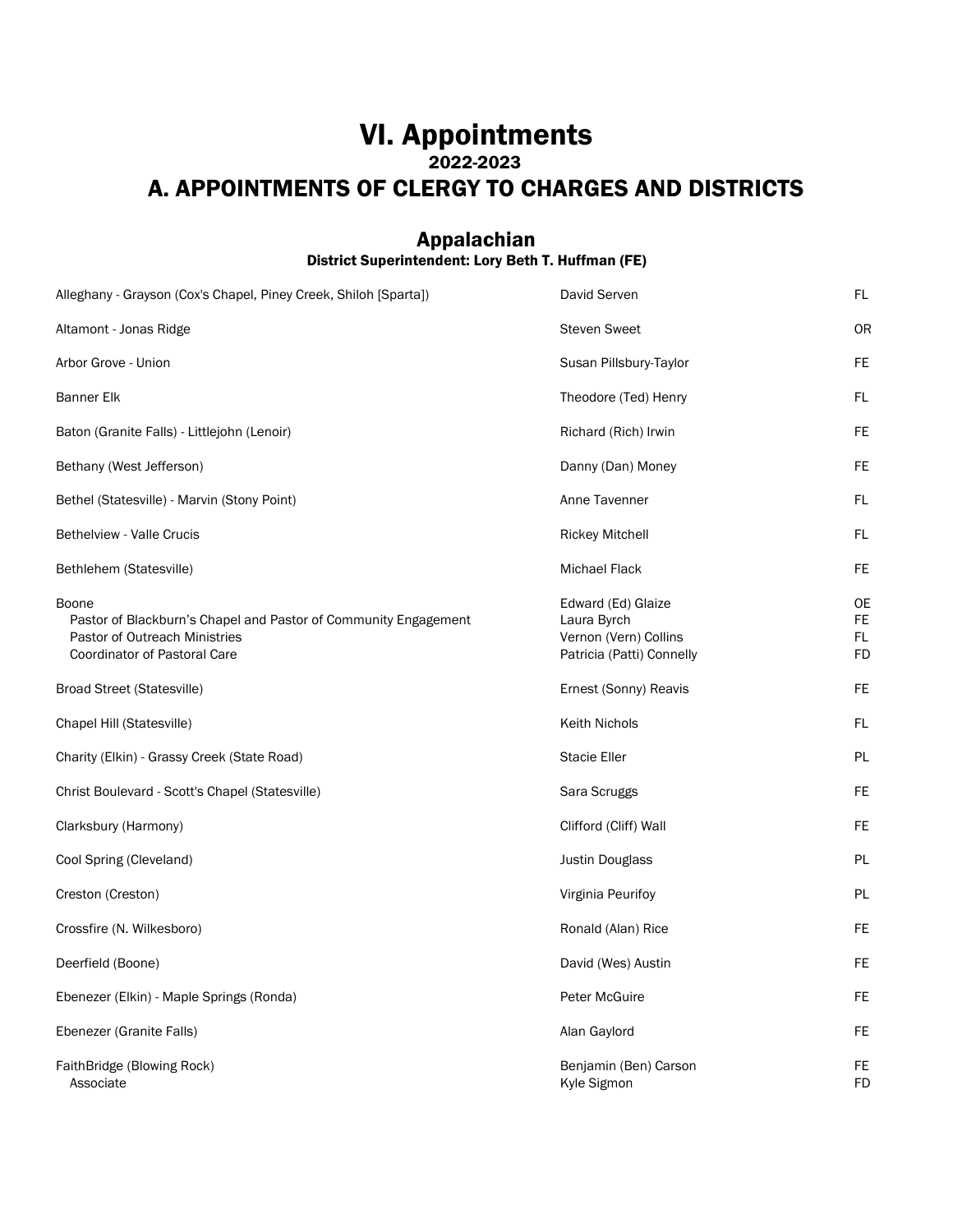| First (Elkin)                                                                                                                                              | <b>Howard Fleming</b>                                       | <b>FE</b>         |
|------------------------------------------------------------------------------------------------------------------------------------------------------------|-------------------------------------------------------------|-------------------|
| First (Granite Falls)                                                                                                                                      | Leonard (Leo) Fair                                          | FE.               |
| First (Lenoir)                                                                                                                                             | David Melton                                                | FE.               |
| First (North Wilkesboro)                                                                                                                                   | James (Jim) Sanders                                         | <b>FE</b>         |
| First (Taylorsville)                                                                                                                                       | Joel Simpson                                                | FE.               |
| First (Troutman)                                                                                                                                           | Jeffery (Jeff) Hamrick                                      | FE.               |
| Foothills Cooperative Parish (Colliers, Gamewell, Whitnel)<br>Parish Assistant                                                                             | Adam Love<br><b>Garrett Brown</b>                           | FE<br>FL.         |
| Friendship (Boone)                                                                                                                                         | Curtis Mull                                                 | 0R                |
| Friendship (Statesville)                                                                                                                                   | Robert (Bobby) Lorton                                       | <b>OA</b>         |
| Grace Chapel (Granite Falls)                                                                                                                               | <b>Phillip Hefner</b>                                       | FE.               |
| Harmony                                                                                                                                                    | Christopher (Chris) Lakey                                   | FE.               |
| Harper's Chapel (Patterson)                                                                                                                                | Thomas Blanton                                              | RL                |
| Henson Chapel - Mabel                                                                                                                                      | Kenneth (Ken) Anderson                                      | FL.               |
| Hiddenite - Stony Point Parish (Carson's Chapel, Hiddenite, Liberty,<br>Philadelphia, South River) Parish Director<br>Parish Assistant<br>Parish Assistant | Raymond (Ray) Tavenner<br>Jerry Ellis<br>Gregory (Greg) Lee | FL.<br>PL<br>OF   |
| Hudson                                                                                                                                                     | <b>Holly McKim</b>                                          | <b>FE</b>         |
| Jefferson                                                                                                                                                  | <b>Kristy Burnette</b>                                      | FE.               |
| Linville                                                                                                                                                   | David Hobson                                                | <b>RE</b>         |
| Little Laurel - Sutherland (Creston)                                                                                                                       | Alfred (Owen) Peeler                                        | RE                |
| Midway (Statesville)                                                                                                                                       | Ralph Lepley                                                | $\sf RE$          |
| Millers Creek - Dunkirk<br>Certified Lay Minister: Dunkirk                                                                                                 | <b>Bradley Lisk</b><br>Kenneth (Kenny) Bumgarner            | FE.<br><b>CLM</b> |
| Minneapolis                                                                                                                                                | <b>Jock Ollis</b>                                           | <b>RE</b>         |
| Monticello (Statesville)                                                                                                                                   | Henry (Cokie) Bristol                                       | <b>RE</b>         |
| Mount Bethel (Harmony) - Fairmount (Statesville)                                                                                                           | Lynne Lepley                                                | <b>RE</b>         |
| Mount Bethel (Hickory)                                                                                                                                     | Dale Bost                                                   | FE.               |
| Mount Hermon - Cedar Valley (Lenoir)                                                                                                                       | <b>Tracy Love</b>                                           | FE.               |
| Mount Zion (Piney Creek)                                                                                                                                   | Catherine (Cathy) Davis                                     | 0E                |
| Mountain View (Statesville) - Wesley Chapel (Hamptonville)                                                                                                 | Sarah Fisher                                                | PL                |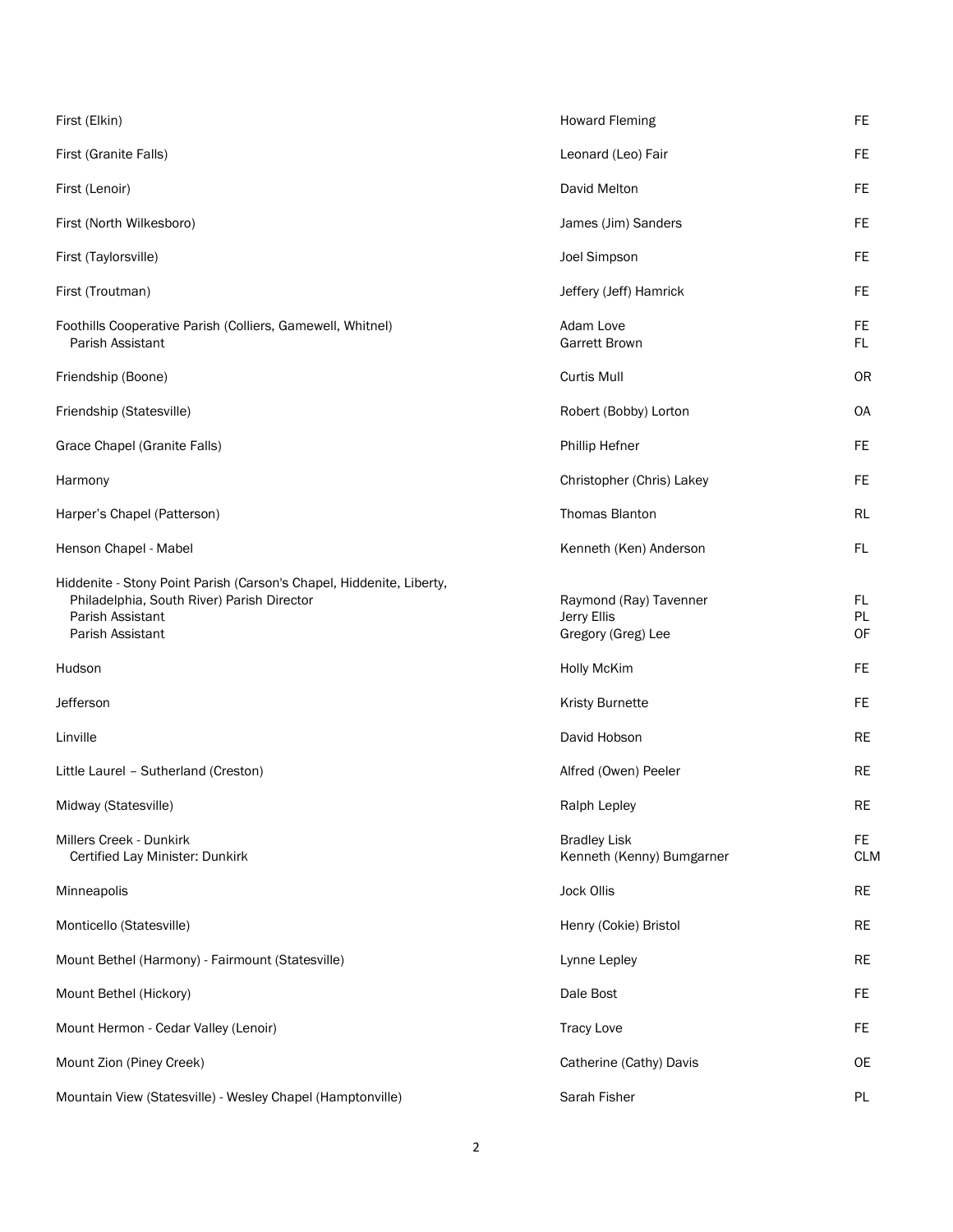| Nathan's Creek                                                    | Kesserling Joseph                                    | OF              |
|-------------------------------------------------------------------|------------------------------------------------------|-----------------|
| New Beginnings (Jonesville)                                       | <b>Edward Birt</b>                                   | FL              |
| New Covenant (Lenoir)                                             | Myer Dahn                                            | <b>FE</b>       |
| New Salem (Statesville)                                           | <b>Todd McCullough</b>                               | <b>FE</b>       |
| Newland                                                           | Gene Ammons                                          | OR              |
| Pisgah (Hiddenite) - Trinity (Statesville)                        | Gary (Mike) Duncan                                   | <b>FE</b>       |
| Pisgah (Linville Falls) - Elk Park                                | Rhonda Campbell                                      | <b>OE</b>       |
| Pleasant Valley (Boone)                                           | <b>Randy Miller</b>                                  | SY              |
| Providence (Statesville)                                          | David Bradley                                        | FL              |
| Rocky Springs (Hiddenite)                                         | Douglas (Doug) Hochmuth                              | <b>RE</b>       |
| Rose Chapel (Statesville)                                         | Gary Camp                                            | <b>FE</b>       |
| Sandy Ridge (Statesville)                                         | Marsha Joyner                                        | <b>RL</b>       |
| Shiloh (Statesville) - Wesley Chapel (Troutman)                   | David Miner                                          | <b>FE</b>       |
| Sparta<br>Assistant                                               | Michelle Foster-Beckerleg<br>Benjamin (Ben) Gatton   | <b>FD</b><br>FL |
| <b>Stony Point</b>                                                | Michael (Mickey) Moree                               | <b>RE</b>       |
| Temple Hill (Ronda) - Roaring River (Roaring)                     | <b>Matthew Nichols</b>                               | FL              |
| Thurmond Charge<br>Antioch (Roaring Gap)<br>White Rock (Thurmond) | <b>Richard Brinegar</b><br>William Adams             | PL<br><b>RL</b> |
| Toe Valley (Mount Zion - Pine Grove)                              | <b>Brent Nidiffer</b>                                | FL              |
| Trinity (Lenoir)                                                  | William (Blake) Smarr                                | FL              |
| <b>Union Grove</b>                                                | David Hamlyn                                         | <b>FE</b>       |
| Warrensville (Clifton, Smethport, Warrensville)                   | Michael Kurtz                                        | RE              |
| Wesley Memorial (Statesville)<br>West Jefferson                   | Christopher (Chris) Fitzgerald<br>Samuel (Sam) Lewis | FE<br><b>FE</b> |
| Wilkesboro                                                        | Karen Roberts                                        | FE              |

#### Blue Ridge District Superintendent: W. Mark Ralls (FE)

| Abernethy (Asheville) | Dianne Johnston         | FF |
|-----------------------|-------------------------|----|
| Acton (Asheville)     | Sherilyn (Sherri) Noble | PI |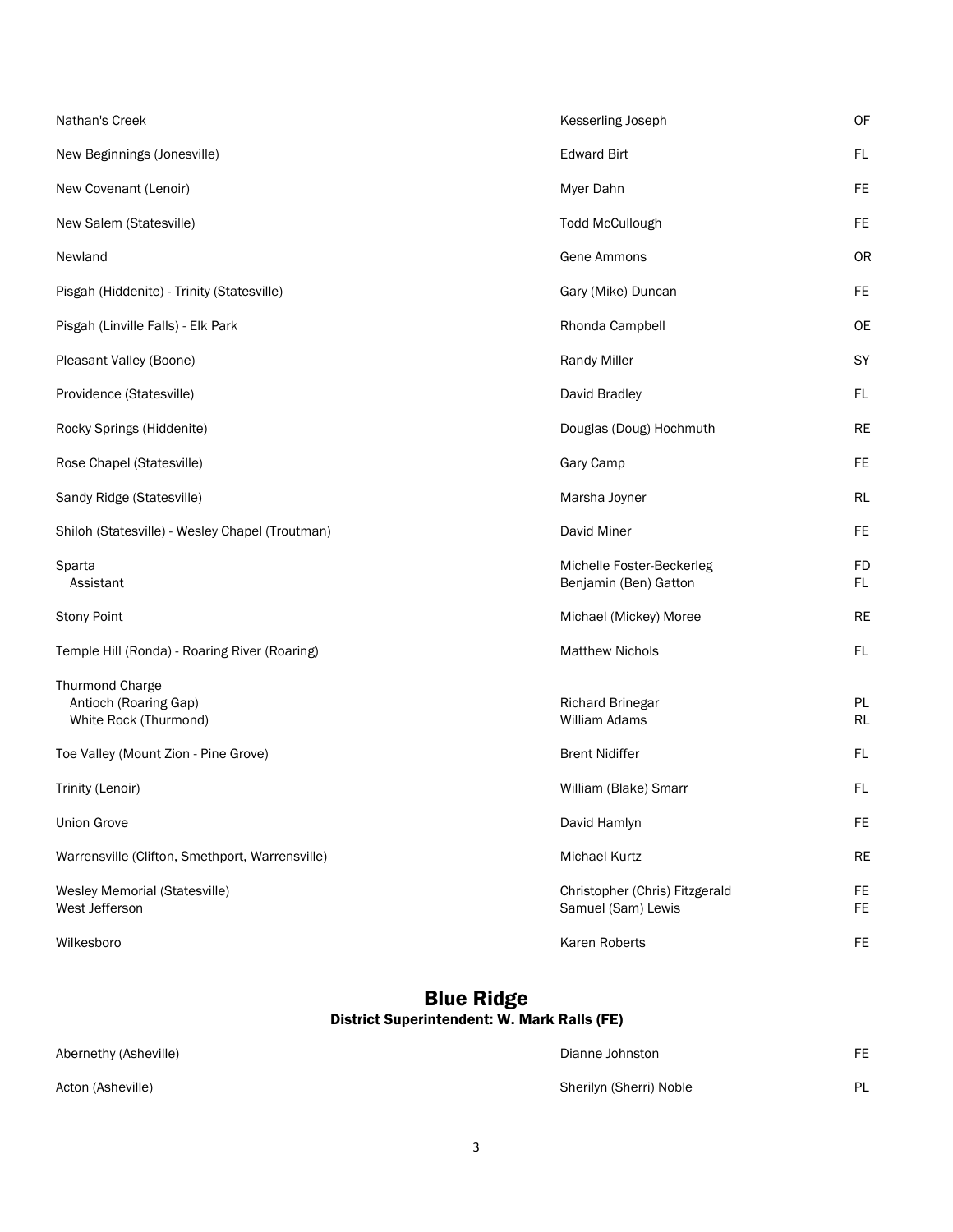| Addie's Chapel - Clinchfield (Marion)                                                                                     | <b>Walter Pegues</b>                                                                  | <b>RE</b>                   |
|---------------------------------------------------------------------------------------------------------------------------|---------------------------------------------------------------------------------------|-----------------------------|
| Alexander (Forest City) - Kistler's Chapel (Rutherfordton)                                                                | James (Jim) Powell                                                                    | <b>RE</b>                   |
| Alexander Chapel (Asheville) Co-Pastor<br>Co-Pastor                                                                       | <b>Marjory Kiess</b><br>Raymond Kiess                                                 | <b>RL</b><br><b>RL</b>      |
| Antioch - Fairview (Hot Springs)                                                                                          | Thomas Henderson                                                                      | SY                          |
| Asbury Memorial (Asheville)                                                                                               | Jeff McCumber                                                                         | <b>FE</b>                   |
| Avery's Creek (Arden)                                                                                                     | Spencer Cullom                                                                        | PE                          |
| Avondale - Cliffside                                                                                                      | Robert Hodgens                                                                        | <b>RL</b>                   |
| Bald Creek - Pensacola                                                                                                    | Keith Haverkamp                                                                       | <b>OR</b>                   |
| Balfour (Hendersonville)                                                                                                  | Johnny (Neil) Haynes                                                                  | <b>RE</b>                   |
| <b>Barnardsville</b>                                                                                                      | Clyde Denny                                                                           | OR                          |
| Bethany (Fairview)                                                                                                        | John Clements                                                                         | RL                          |
| Bethel (Asheville)                                                                                                        | Terry Duckworth                                                                       | <b>RE</b>                   |
| Bethel (Old Fort) - Old Fort                                                                                              | <b>Kimberly Baker</b>                                                                 | PL                          |
| Bethesda (Asheville)<br>Lay Pastor                                                                                        | Amy Leachman<br>Morgan Ward                                                           | <b>FD</b><br>SY             |
| Bethlehem (Mill Spring)                                                                                                   | Sheila Bishop                                                                         | <b>RE</b>                   |
| Big Sandy - Western Chapel (Leicester)                                                                                    | Lisa (Lisa Beth) White                                                                | <b>FE</b>                   |
| Biltmore (Asheville)                                                                                                      | Lucy Robbins                                                                          | <b>FE</b>                   |
| <b>Black Mountain</b>                                                                                                     | Chandler Ragland                                                                      | <b>FE</b>                   |
| Caroleen                                                                                                                  | Roy Byers                                                                             | <b>RE</b>                   |
| Central (Asheville)<br>Associate Pastor of Leadership and Vision<br>Assistant<br>Pastor of Children and Family Ministries | Robert (Rob) Blackburn<br>Luther (Luke) Lingle<br><b>Patrick Neitzey</b><br>Ann Owens | <b>FE</b><br>FE<br>PE<br>PD |
| Christ (Weaverville)                                                                                                      | Robert Griffin                                                                        | PL                          |
| Clark's Chapel (Weaverville)                                                                                              | John (J.P.) Bolick                                                                    | PL                          |
| Covenant Community (Asheville) Co-Pastor<br>Co-Pastor                                                                     | Samuel (Sam) Burleson<br>Erin Burleson                                                | FE<br>FL                    |
| Cross - Concord (Marion)                                                                                                  | James (Jim) Mackey                                                                    | <b>RE</b>                   |
| Cummings Memorial (Mills River) - Hope (East Flat Rock)                                                                   | Gaetona (Danielle) Hammett                                                            | FL.                         |
| East Asheville (Asheville)                                                                                                | <b>Phillip Hurst</b>                                                                  | <b>RE</b>                   |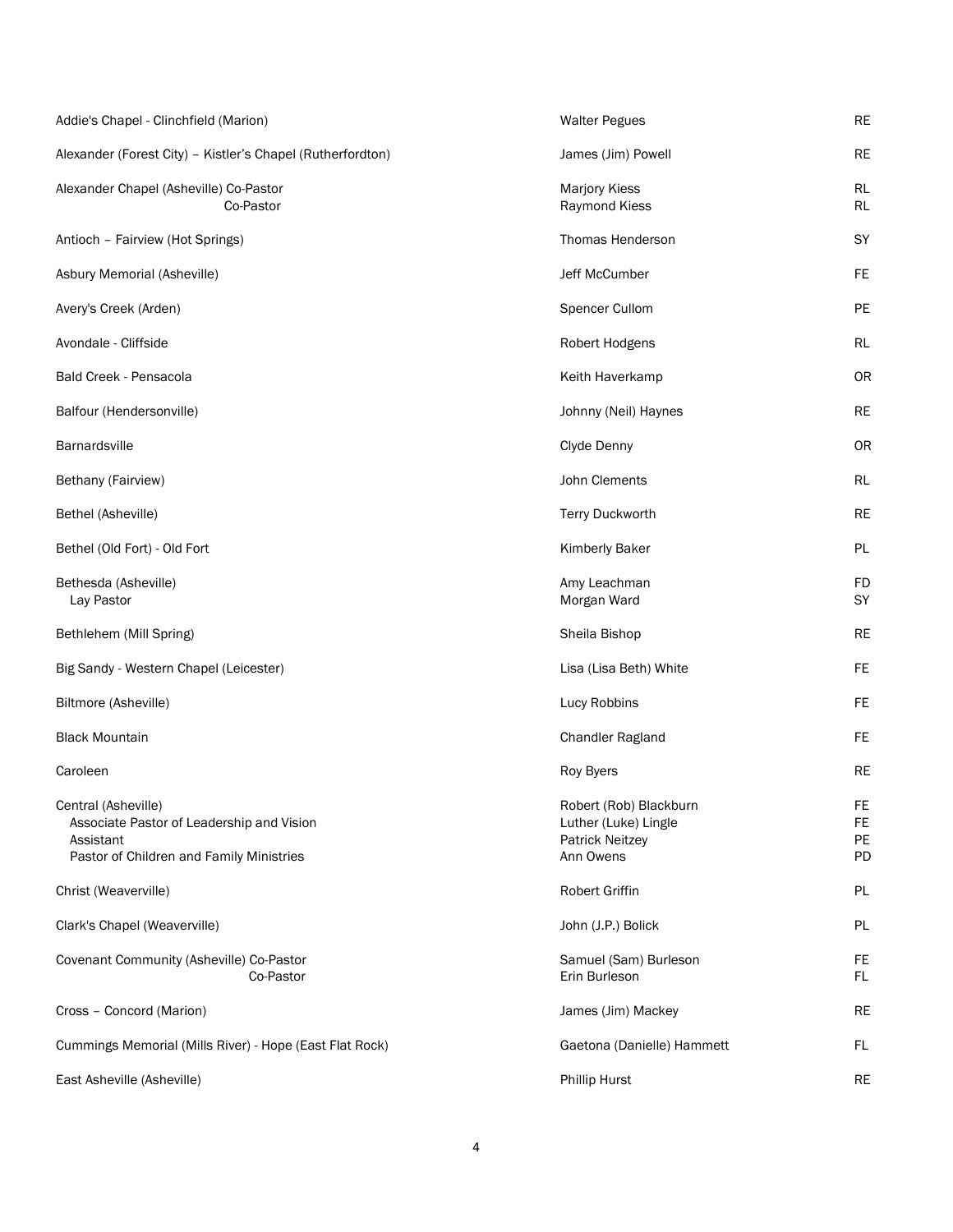| East Marion (Marion)                                                     | <b>Philip Tate</b>                                             | RL                    |
|--------------------------------------------------------------------------|----------------------------------------------------------------|-----------------------|
| Ebenezer (Old Fort)                                                      | William (Doug) Pryor                                           | <b>RE</b>             |
| Edneyville (Hendersonville)                                              | <b>Bob Kretzu</b>                                              | OR                    |
| Emma (Asheville)                                                         | Mary Cash                                                      | PL                    |
| English Chapel (Pisgah Forest)                                           | Jerry Warren                                                   | <b>RL</b>             |
| Etowah                                                                   | <b>Richard Buff</b>                                            | FE                    |
| Fanning Chapel - Upward                                                  | Michael (Mike) Phipps                                          | PL                    |
| First (Brevard)<br>Minister of Education                                 | Veranita Alvord<br>Kimberlee (Kim) Dodson                      | FE<br><b>FD</b>       |
| First (Forest City)                                                      | John (Curtis) Goforth                                          | FE                    |
| First (Hendersonville)<br>Associate<br>Associate                         | Karen Easter Bayne<br>Jeremy Morris<br>Kelli Mullinix          | FE<br><b>FE</b><br>PE |
| First (Marion)                                                           | Barbara Mayo                                                   | <b>FE</b>             |
| First (Rutherfordton)                                                    | In-Yong Lee                                                    | FE                    |
| Fletcher                                                                 | Randy Sherrill                                                 | <b>FE</b>             |
| Francis Asbury (Candler)                                                 | Avery White                                                    | FE                    |
| Fruitland (Hendersonville)                                               | Steven Jones                                                   | OF                    |
| Gilboa - Gilkey - Thermal City                                           | Jackie Bridges                                                 | FL.                   |
| Glenwood - Pleasant Hill (Marion)                                        | Dennis Burleson                                                | PL                    |
| Grace - Bell (Leicester)                                                 | Sandy Devoid                                                   | PL                    |
| Groce (Asheville)                                                        | William (Gerald) Davis                                         | <b>FE</b>             |
| Haywood Street Congregation (Asheville)<br>Assistant<br>Care Coordinator | <b>Brian Combs</b><br>Jolynn (Jody) Halstead<br>Katlyn Zulinke | FE<br>PL<br>FL.       |
| Higgins Memorial (Burnsville)                                            | Kent Smith                                                     | <b>FE</b>             |
| Lake Toxaway                                                             | Marcus Dodson                                                  | FL                    |
| Lebanon (Mill Spring)                                                    | Ned Owens                                                      | <b>RE</b>             |
| Little Sandy (Leicester)                                                 | Jimmy Galloway                                                 | <b>RE</b>             |
| Mars Hill - Bright Hope Laurel (Mars Hill)                               | Lisa Hartzog Hannah                                            | <b>FE</b>             |
| Mills River                                                              | Joseph (Joe) Precht                                            | FE                    |
| Mitchell - Yancey (Bakersville)                                          | James (Jim) Durham                                             | RE                    |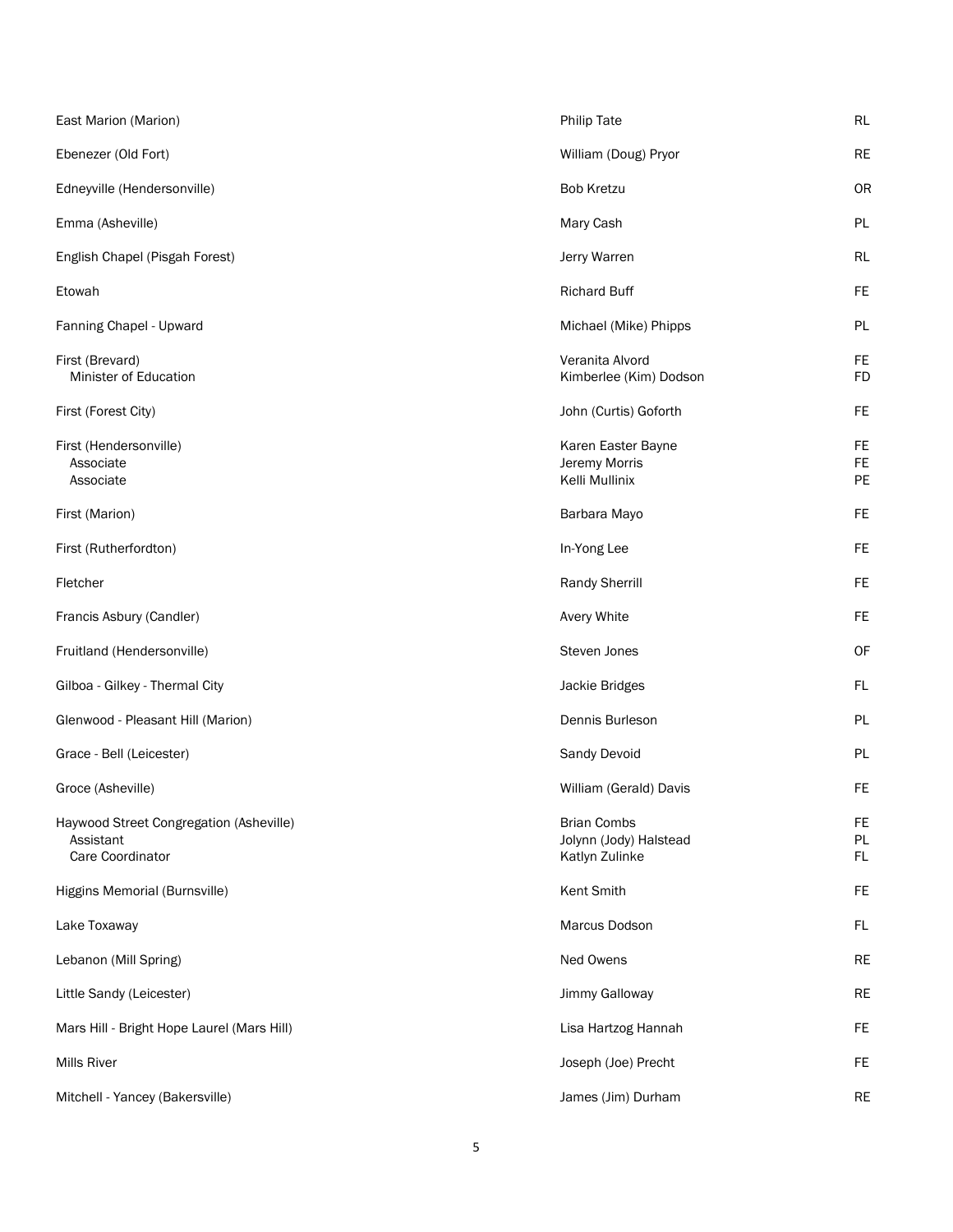| Montmorenci (Candler)                                 | Andrea McCumber                        | <b>FE</b>              |
|-------------------------------------------------------|----------------------------------------|------------------------|
| Moore's Grove (Hendersonville)                        | Deborah (Deb) Demorest                 | PL                     |
| Nebo                                                  | Kelly Dotson                           | <b>FE</b>              |
| New Hope (Rutherfordton)                              | Deborah (Debbie) Toney                 | <b>PL</b>              |
| Newdale (Celo - Martin's Chapel - Windom)             | Warren Lunsford                        | <b>FL</b>              |
| Oak Grove (Ellenboro) - Salem (Bostic)                | Christopher (Chris) Glawson            | <b>FL</b>              |
| Oak Hill - Piney Mountain (Candler)                   | Glenda Hayner                          | FL                     |
| Oakley (Asheville)                                    | Jordan Durham                          | FL                     |
| Pisgah (Rutherfordton) - Pleasant Grove (Forest City) | Keys Pendleton                         | <b>RE</b>              |
| Pleasant Gap (Weaverville)                            | Fawn Mikel                             | <b>OR</b>              |
| Pleasant Grove Union (Weaverville)                    | <b>TBS</b>                             |                        |
| Providence (Marion)                                   | <b>TBS</b>                             |                        |
| Providence (Rutherford)                               | William (Bill) Taylor                  | <b>FE</b>              |
| Reeves Chapel                                         | Cynthia (Cindy) Lunsford               | <b>RE</b>              |
| Salem (Weaverville)                                   | Drew Nix                               | PE                     |
| Saluda - WithALL (Polk County New Church Start)       | Robert Parsons                         | <b>FE</b>              |
| Sardis (Asheville)                                    | Victor (Vic) Wilfong                   | PL                     |
| Selica (Brevard)                                      | Patricia Ginn-Griffeth                 | <b>RL</b>              |
| Skyland (Asheville)<br>Deacon Associate               | Thomas (Joe) Tarpley<br>Joy (Joy) Moss | <b>FE</b><br><b>FD</b> |
| Snow Hill (Candler)                                   | Thomas (Tom) Hunter                    | <b>RE</b>              |
| Snow Hill (Morganton)                                 | Antonette (Toni) Poppy                 | PL                     |
| Spindale                                              | Eric Marshburn                         | FL                     |
| <b>Spring Creek</b>                                   | Jodi Lee Hopkins                       | SY                     |
| Spruce Pine                                           | Richard (Rick) Schilling               | FE                     |
| St. Mark's (Marion)                                   | Karen Lawrence                         | PL                     |
| St. Paul's (Asheville)                                | Stephanie Foretich-McKey               | FE                     |
| St. Timothy (Brevard)                                 | <b>Andrew Crimmins</b>                 | <b>OE</b>              |
| Tabernacle (Black Mountain) Lay Pastor                | Don Yost                               | SY                     |
| Tanner's Grove (Forest City)                          | John Taylor                            | <b>RE</b>              |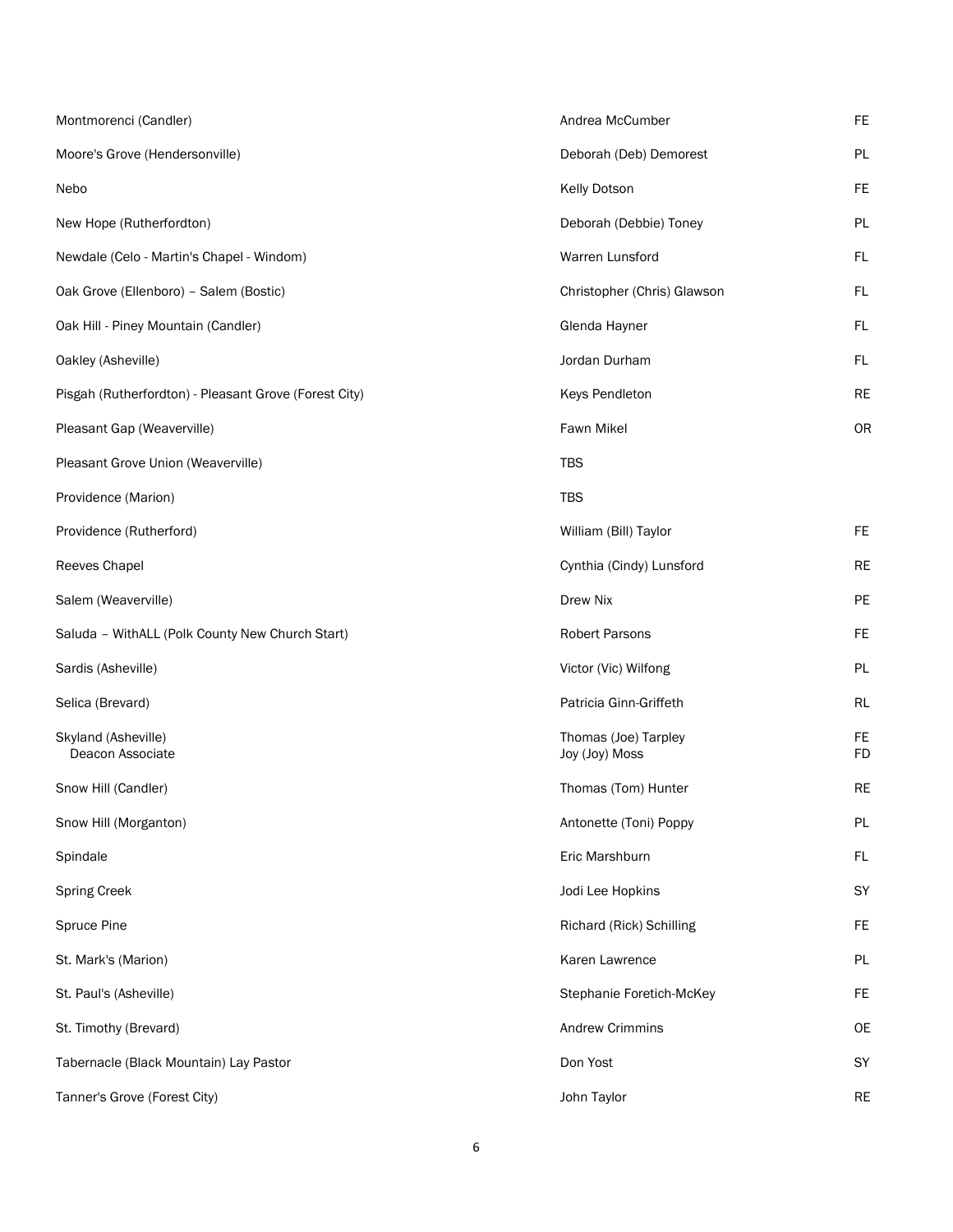| Teague's Chapel (Marshall)                                                               | Carolyn (Wyllene) Skipper                            | RL                     |
|------------------------------------------------------------------------------------------|------------------------------------------------------|------------------------|
| Trinity (Asheville)<br>Associate                                                         | Nancy Walton<br>Dustin Mailman                       | <b>FE</b><br>PE        |
| Trinity (Nebo)                                                                           | Donald (Don) Morrison                                | RL                     |
| Tryon                                                                                    | <b>Lynnette Sills</b>                                | OF                     |
| Weaverville                                                                              | Edward (Richard) Blount                              | FE                     |
| Wells Spring (Forest City) - Brook's Chapel (Polkville) -<br>Mundy's Chapel (Mooresboro) | Lisa Moore                                           | FL                     |
| Wellspring (Asheville)<br>Associate                                                      | <b>Ashley Crowder Stanley</b><br><b>Kelly Dotson</b> | <b>FE</b><br><b>FE</b> |
| Western Chapel - Big Sandy (Leicester)                                                   | Lisa Beth White                                      | FE                     |

#### Catawba Valley District Superintendent: David H. Christy (FE)

| Abernethy Memorial (Newton)                                                | Thomas (Tom) Jones                                          | <b>RL</b>                     |
|----------------------------------------------------------------------------|-------------------------------------------------------------|-------------------------------|
| Abernethy Memorial (Rutherford College)                                    | Kaury Edwards                                               | <b>OE</b>                     |
| Aldersgate (Shelby)<br>Deacon Associate<br>Associate                       | Randall (Randy) Blanton<br>Carrie Carpenter<br>Candy Wilson | FE.<br><b>FD</b><br><b>OF</b> |
| Arneys Fairview - Denton's Chapel (Morganton)                              | Jonathan (Jon) Wallace                                      | 0F                            |
| As It Is (Gastonia New Church Start)                                       | Vinsen (Vincent) Ross                                       | 0F                            |
| Asbury (Lincolnton)                                                        | Natalie Gray                                                | FL.                           |
| Belwood (Kadesh, Knob Creek, St. Peter's)<br><b>Certified Lay Minister</b> | George Eubanks<br>Elizabeth (Beth) Osbahr                   | SY<br><b>CLM</b>              |
| <b>Bess Chapel</b>                                                         | Jacquelyn (Jackie) Taylor                                   | <b>RL</b>                     |
| Bethel - St. John's (Hickory)                                              | Janet (Jan) Lovelace                                        | FL.                           |
| Bethel (Dysartsville) - Bethel (Morganton)                                 | Augustus (Bud) Black                                        | <b>CLM</b>                    |
| Bethlehem (Claremont)                                                      | <b>Dennis Marshall</b>                                      | FE.                           |
| Beulah (Shelby) - Concord (Bessemer City)                                  | William (Van) Spencer                                       | FL.                           |
| Boger City (Lincolnton)                                                    | Ronnie Roseboro                                             | FE.                           |
| <b>Boiling Springs</b>                                                     | <b>Teresa Blanton</b>                                       | FL.                           |
| Bollinger's Chapel (Vadese) - Zion Memorial (Morganton)                    | Stephen (Steve) Pickard                                     | <b>CLM</b>                    |
| <b>Bradley Memorial (Gastonia)</b>                                         | <b>Brian Crady</b>                                          | FE.                           |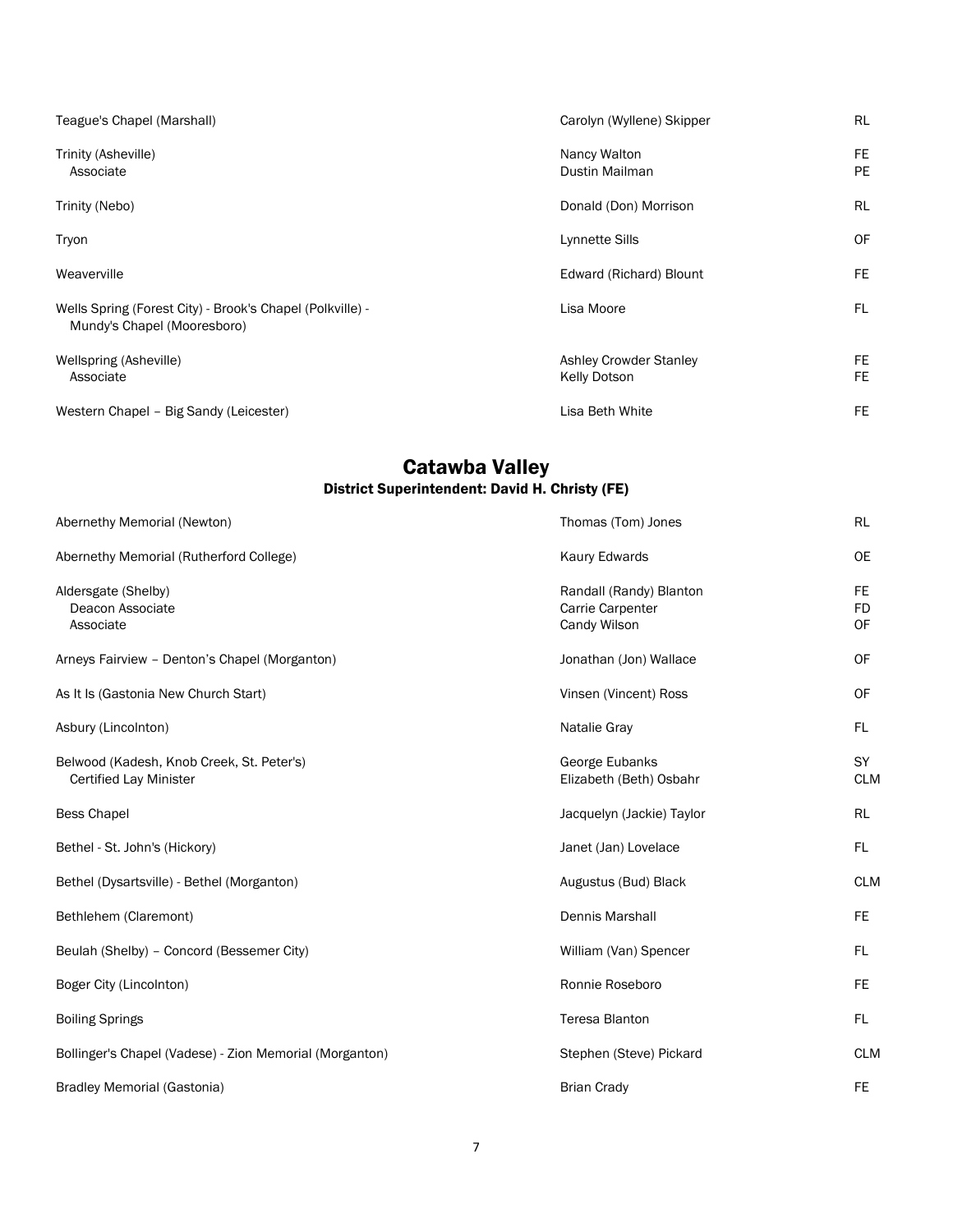| Brown's Chapel (Catawba)                                                                                                                                                                                     | <b>Charles Young</b>                                                                                                                                                                 | PL                                                          |
|--------------------------------------------------------------------------------------------------------------------------------------------------------------------------------------------------------------|--------------------------------------------------------------------------------------------------------------------------------------------------------------------------------------|-------------------------------------------------------------|
| Burge Memorial - Rock Hill (Mount Holly)                                                                                                                                                                     | <b>Shirley Canty</b>                                                                                                                                                                 | FE                                                          |
| Casar - Polkville - Pleasant Hill (Lawndale)                                                                                                                                                                 | William (Bill) Lovelace                                                                                                                                                              | <b>FE</b>                                                   |
| Catawba                                                                                                                                                                                                      | <b>Heetae Kim</b>                                                                                                                                                                    | <b>OE</b>                                                   |
| Center (Catawba)                                                                                                                                                                                             | John Love                                                                                                                                                                            | <b>RE</b>                                                   |
| Central (Kings Mountain)                                                                                                                                                                                     | <b>Bruce Gwyn</b>                                                                                                                                                                    | <b>RE</b>                                                   |
| Central (Shelby)                                                                                                                                                                                             | David Lee                                                                                                                                                                            | FE.                                                         |
| Checkpoint (Denver)                                                                                                                                                                                          | Nathan Webb                                                                                                                                                                          | PE                                                          |
| Christ (Drexel)                                                                                                                                                                                              | Cynthia (Cindy) Wechter                                                                                                                                                              | FE                                                          |
| Christ (Gastonia)                                                                                                                                                                                            | Jimmy (Burt) Williams                                                                                                                                                                | FE                                                          |
| Christ (Hickory)<br>Assistant (North Campus)<br>Assistant<br>Assistant (Lincolnton Campus)<br>Assistant<br>Assistant (Statesville Campus)<br>Associate (Fairgrove Campus)<br>Assistant for Prison Visitation | <b>Charles Kyker</b><br>Michael (Mike) Faircloth<br>John (Chris) Harris<br><b>Trent Jones</b><br><b>Brian King</b><br>Noah (Chip) McGee<br><b>Harley Scalf</b><br><b>Brent Stine</b> | FE<br>FL.<br>PL<br>PL<br>PL<br>PL<br><b>FE</b><br><b>PL</b> |
| Concord (Catawba)                                                                                                                                                                                            | Thomas (Tom) Deane                                                                                                                                                                   | OR                                                          |
| Covenant (Gastonia)                                                                                                                                                                                          | Lawrence (Larry) Taylor                                                                                                                                                              | PL                                                          |
| Cramer Memorial (Cramerton) - Ebenezer (Belmont)                                                                                                                                                             | Jordan Braswell                                                                                                                                                                      | FL                                                          |
| <b>Crouse-Pleasant Grove</b>                                                                                                                                                                                 | <b>Troy Howard</b>                                                                                                                                                                   | <b>FD</b>                                                   |
| Crowell Memorial (Lincolnton) - Palm Tree (Vale)                                                                                                                                                             | Cynthia (Cindy) Nanney                                                                                                                                                               | PE                                                          |
| Denver (Denver)<br>Director of Student Ministries<br>Assistant<br>Director of Discipleship Ministries                                                                                                        | Stephen (Steve) Autrey<br>Benjamin Nobles<br>Dana Pate<br>David Washco                                                                                                               | <b>FE</b><br>PL<br>FL.<br><b>PL</b>                         |
| Double Shoals - St. Paul's (Shelby)                                                                                                                                                                          | Claudia Harrelson                                                                                                                                                                    | <b>RE</b>                                                   |
| Durham - Philadelphia                                                                                                                                                                                        | <b>Brandon Miles</b>                                                                                                                                                                 | FL                                                          |
| Ebenezer (Denver) - Mott's Grove (Sherrills Ford)                                                                                                                                                            | Dana Pate                                                                                                                                                                            | FL                                                          |
| Ebenezer (Vale)                                                                                                                                                                                              | Allen Boliek                                                                                                                                                                         | <b>FE</b>                                                   |
| El Bethel (Kings Mountain) - Sulphur Springs (Shelby)                                                                                                                                                        | Julie Ann Roberts                                                                                                                                                                    | <b>FE</b>                                                   |
| Epworth (Gastonia)                                                                                                                                                                                           | Jay Bissett                                                                                                                                                                          | RE                                                          |
| Fairfield - Bethel (Denver)                                                                                                                                                                                  | Joe (Billy) Towery                                                                                                                                                                   | <b>FE</b>                                                   |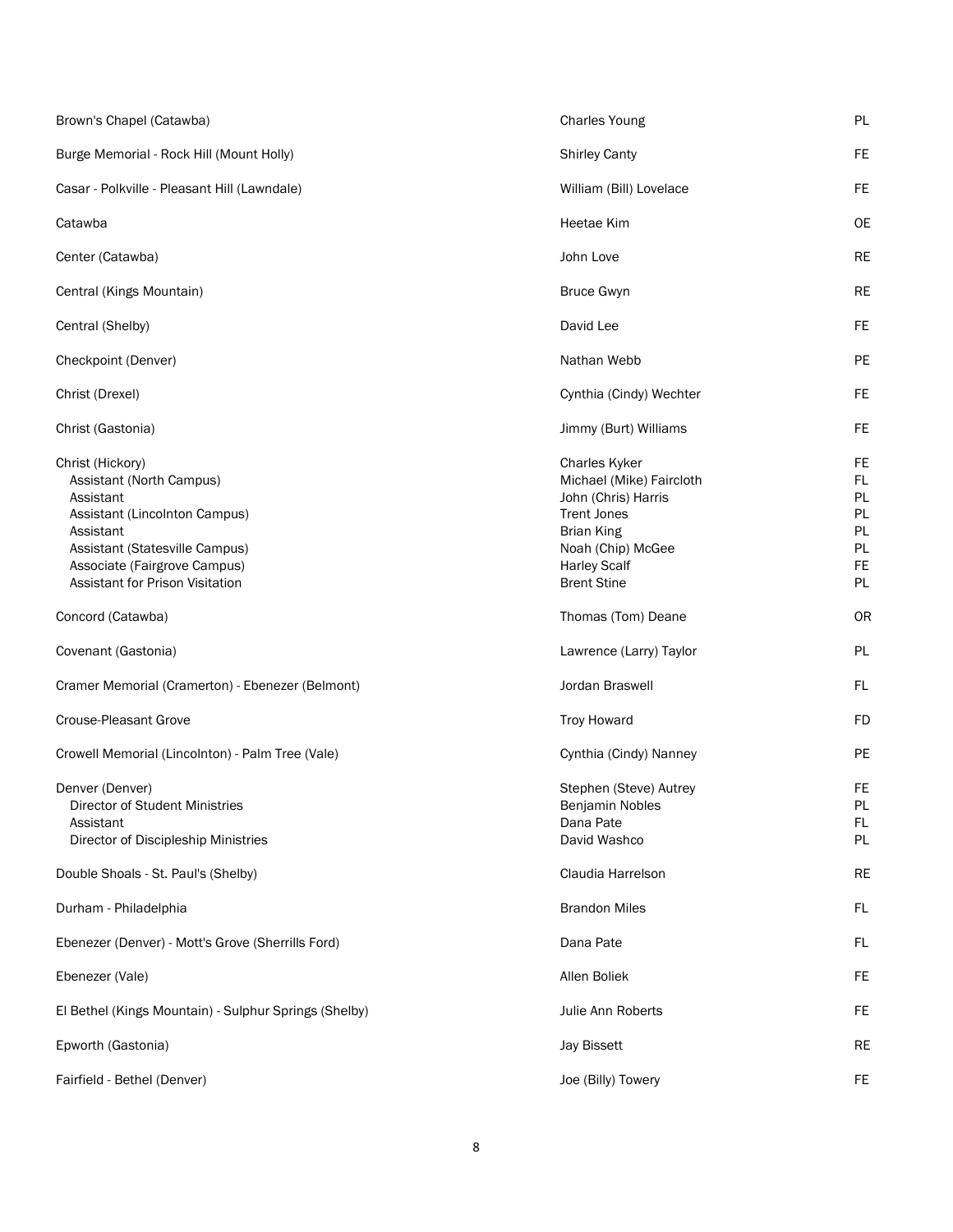| First (Belmont)<br>Minister of Worship and the Arts              | George Ragsdale<br>Ellen Robison                                     | <b>FE</b><br><b>FD</b> |
|------------------------------------------------------------------|----------------------------------------------------------------------|------------------------|
| First (Bessemer City) - Bethesda (Gastonia)                      | Jacob (Tripp) Hord                                                   | FL                     |
| First (Cherryville)                                              | John (Zack) Christy                                                  | <b>FE</b>              |
| First (Conover)<br>Associate Pastor of Faith and Formation       | John Woods<br>Charmaigne Van Rooyen                                  | FE<br><b>FD</b>        |
| First (Dallas)                                                   | <b>Billy Ervin</b>                                                   | FE                     |
| First (Gastonia) Co-Pastor<br>Co-Pastor                          | <b>Justin Lowe</b><br>Melissa Lowe                                   | FE<br><b>FE</b>        |
| First (Hickory)<br>Assistant<br>Lay Pastor for Northbrook Charge | John (Paul) Christy<br>Jennifer Forrester<br>Jonathan LeMaster-Smith | FE<br>PE<br>SY         |
| First (Hildebran)                                                | <b>Melanie Whaley</b>                                                | PL                     |
| First (Lincolnton)                                               | Timothy (Tim) Roberts                                                | <b>FE</b>              |
| First (Maiden)                                                   | Angela Burris                                                        | <b>FE</b>              |
| First (Morganton)                                                | Dana McKim                                                           | FE                     |
| First (Mount Holly)                                              | Anthony (Tony) Moreau                                                | FE                     |
| First (Newton)<br>Minister of Discipleship                       | Joshua (Josh) Sherfey<br>Shannon LeMaster-Smith                      | FE<br><b>FD</b>        |
| First (Stanley)                                                  | <b>Brian Elwell</b>                                                  | FE                     |
| First (Valdese)                                                  | James (Jim) King                                                     | FL                     |
| Friendship - Shady Grove (Connelly Springs)                      | Deval Mason                                                          | FE                     |
| Friendship (Fallston)                                            | Karen Doucette                                                       | <b>FE</b>              |
| Friendship (Newton)                                              | Richard (Rick) Auten                                                 | FE                     |
| Galilee - St. Paul (Kings Mountain)                              | <b>Betty Brown</b>                                                   | <b>RE</b>              |
| Glen Alpine                                                      | Logan Miller                                                         | FL                     |
| Hartzell Memorial - McQueen's Chapel                             | Cassandra Rawls                                                      | FL.                    |
| High Shoals - Iron Station                                       | David Wyant                                                          | <b>RE</b>              |
| Highland (Hickory)                                               | Roy Miller                                                           | FE                     |
| Hill's Chapel (Stanley)                                          | Keith Sherrill                                                       | FL                     |
| Hinton Memorial (Lincolnton)                                     | James (Stan) McCrary                                                 | PL                     |
| Hopewell (Sherrills Ford)                                        | Sarah McIntosh                                                       | <b>OE</b>              |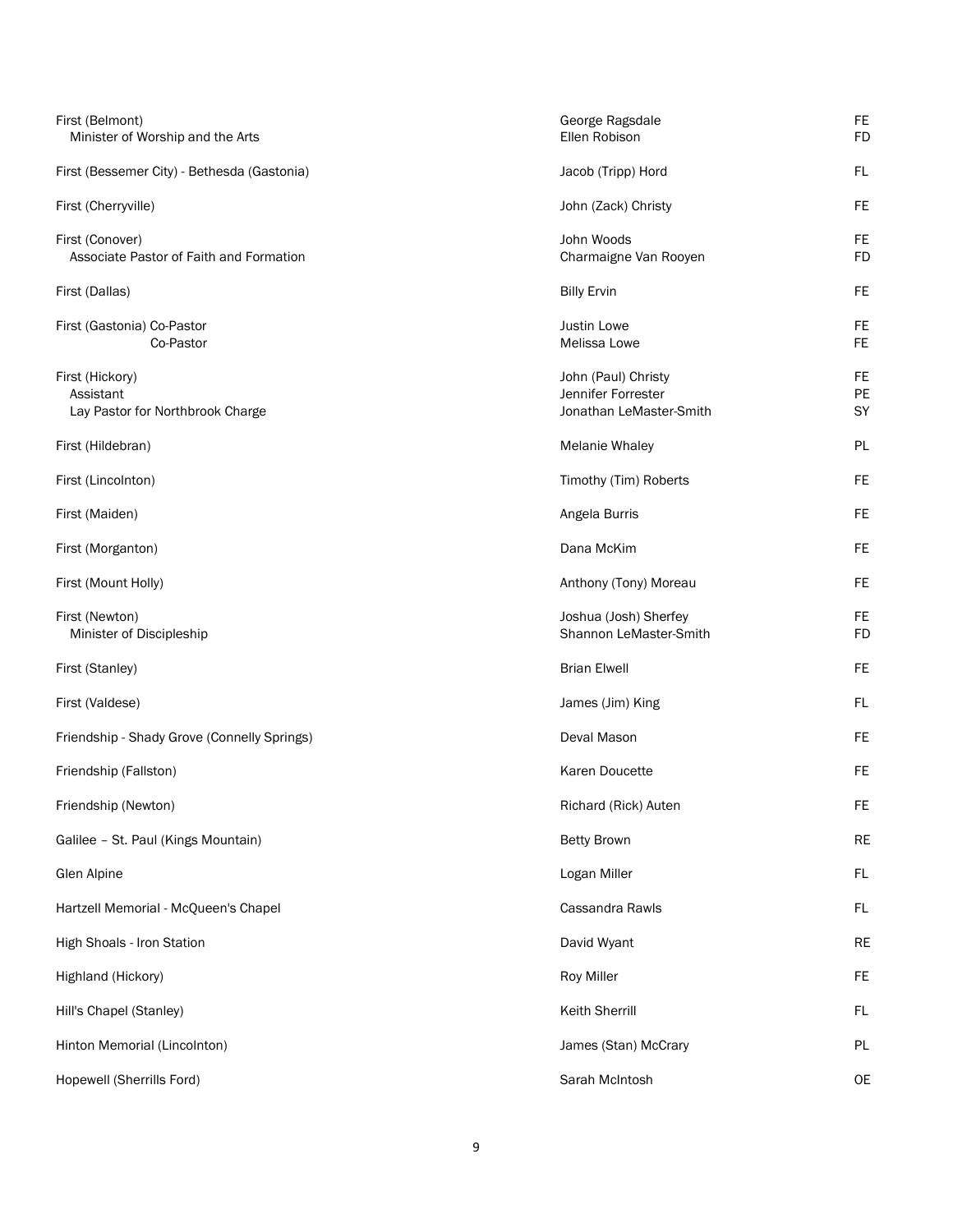| Ivey Memorial (Maiden)                                                  | <b>Timothy Byrd</b>                                                  | PL                     |
|-------------------------------------------------------------------------|----------------------------------------------------------------------|------------------------|
| Kistler's (Lawndale) - Lawndale                                         | Kim Clardy                                                           | <b>FE</b>              |
| Laboratory - Lander's Chapel (Lincolnton)                               | Amy Lambert                                                          | FL.                    |
| Lebanon (Denver) - St. Paul's (Catawba)                                 | Derek Cline                                                          | <b>PL</b>              |
| Marvin (Lincolnton)                                                     | Amy Vaughan                                                          | <b>FD</b>              |
| Maylo (Gastonia)                                                        | Kenneth (Mark) Etchison                                              | FL.                    |
| May's Chapel (Maiden)                                                   | Jason Guyer                                                          | OF                     |
| McKendree (Lincolnton)                                                  | Timothy (Gregg) Plott                                                | PE                     |
| Messiah (Lincolnton)                                                    | James (Jim) Mathews                                                  | FL                     |
| Mount Beulah - Providence                                               | Victor (Anthony) Williams                                            | PL                     |
| Mount Harmony - Burke Chapel                                            | George Williams                                                      | <b>RA</b>              |
| Mount Moriah - New Home - Rehobeth                                      | James (Eddie) Padgett                                                | PE                     |
| Mount Pleasant (Sherrills Ford)                                         | Jonathan Brake                                                       | <b>FE</b>              |
| Mount Pleasant (Stanley)                                                | Albert (AI) Mills                                                    | <b>RE</b>              |
| Mountain View (Claremont) - Pisgah (Catawba)                            | Perry (David) Hawkins                                                | <b>AM</b>              |
| Myers Memorial (Gastonia)<br>Director of Communication and Evangelism   | Sally Queen<br>Sarah Davis                                           | FE.<br><b>FD</b>       |
| Myrtle (Gastonia)                                                       | <b>Gerald Ramsey</b>                                                 | <b>RA</b>              |
| New Covenant (Mount Holly)                                              | <b>Stuart Noell</b>                                                  | <b>FE</b>              |
| North Morganton                                                         | David Rorie                                                          | <b>FE</b>              |
| Northbrook (Macedonia - Reep's Grove)<br>Assistant Pastor<br>Lay Pastor | John (Paul) Christy<br>Jennifer Forrester<br>Jonathan LeMaster-Smith | <b>FE</b><br>FL.<br>SY |
| Oak Hill (Morganton)                                                    | Paul McClure                                                         | <b>FE</b>              |
| Park Street (Belmont)                                                   | James (David) Hiatt                                                  | <b>FE</b>              |
| Pine Grove (Shelby)                                                     | Carolyn Donahue-Sears                                                | <b>PL</b>              |
| Pisgah (Lincolnton)                                                     | Sarah Underwood                                                      | <b>FE</b>              |
| Plateau-Wesley Chapel                                                   | Peter Brown                                                          | FL.                    |
| Puett (Dallas)                                                          | Timothy (Tim) Luther                                                 | RL                     |
| Rehobeth (Terrell)                                                      | Howard (Mike) Rich                                                   | FE                     |
| Rhyne Heights (Lincolnton)                                              | <b>Gene Bragg</b>                                                    | FL.                    |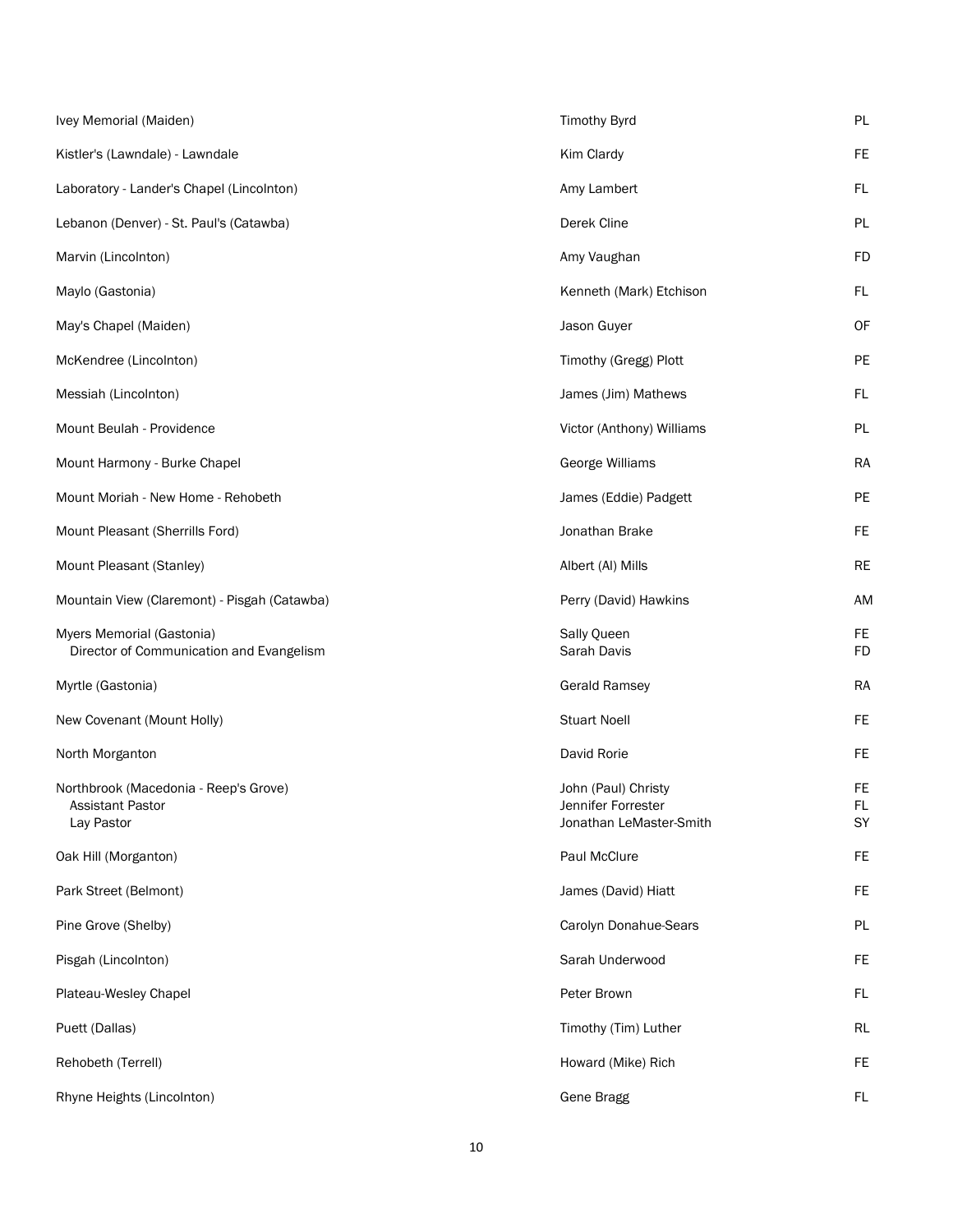| Salem (Denver)                                                                                                                                      | Eric Lane                                                                       | FE.                                         |
|-----------------------------------------------------------------------------------------------------------------------------------------------------|---------------------------------------------------------------------------------|---------------------------------------------|
| Salem (Morganton)                                                                                                                                   | Norman (Norm) Jones                                                             | FE.                                         |
| Sharon (Shelby)                                                                                                                                     | MacKenzie Gary                                                                  | FL.                                         |
| Shiloh (Claremont)                                                                                                                                  | David Nolan                                                                     | FE.                                         |
| South Point (Belmont)                                                                                                                               | <b>Tony Owens</b>                                                               | FL.                                         |
| St. James (Denver)                                                                                                                                  | Marcus Singleton                                                                | <b>OE</b>                                   |
| St. Luke's (Hickory)<br>Deacon Associate / Pastor of Adult Leadership Development<br><b>Congregational Care Minister</b><br><b>Assistant Pastor</b> | Amy Spivey<br>Monica Childers<br>Elizabeth (Beth) Osbahr<br>Raymundo Villanueva | FE.<br><b>FD</b><br><b>CLM</b><br><b>PL</b> |
|                                                                                                                                                     |                                                                                 |                                             |
| St. Mark's (Belmont) - Lowell/Smyre (Lowell)                                                                                                        | Robert (Bobby) Whittaker                                                        | <b>PL</b>                                   |
| St. Matthews (Morganton)                                                                                                                            | Lisa Marshall                                                                   | FE.                                         |
| St. Paul (Newton)                                                                                                                                   | Alexander McCorkle                                                              | <b>RL</b>                                   |
| Table Rock (Linville [Morganton], Mountain Grove)                                                                                                   | Jerry Rogers                                                                    | FL.                                         |
| Tucker's Grove (Iron Station)                                                                                                                       | <b>Marvin Caldwell</b>                                                          | <b>RE</b>                                   |
| Webbs Chapel (Denver)                                                                                                                               | Shane McIntosh                                                                  | FL.                                         |
| West Lincoln (David's Chapel, Hebron, Laurel Hill)<br>Assistant                                                                                     | Johnny Norton<br>Forrestene Sain                                                | RL<br><b>PL</b>                             |

### Metro District Superintendent: Daniel (Dan) L. Pezet (FE)

| Aldersgate - Thrift (Charlotte)<br><b>Assistant Pastor</b>                                     | James (Greg) Dickens<br>Juan (Juan Julio) Paredes                                    | FE<br>FL                    |
|------------------------------------------------------------------------------------------------|--------------------------------------------------------------------------------------|-----------------------------|
| <b>All Nations</b>                                                                             | Emmanuel Boakye-Yiadom                                                               | <b>FE</b>                   |
| Ann Street (Concord)                                                                           | Randy Wall                                                                           | RE                          |
| Antioch (Matthews)                                                                             | James (Jim) Graves                                                                   | <b>RE</b>                   |
| Asbury (Huntersville) - Shiloh (Concord)                                                       | <b>Gary Sowell</b>                                                                   | FL                          |
| Assurance (Huntersville) Co-Pastor<br>Co-Pastor<br>Associate Pastor<br><b>Assistant Pastor</b> | Joshua (Josh) Kurtz<br>Daniel Wilson<br><b>Charles DiRico</b><br><b>Jesse Enniss</b> | FE<br><b>FE</b><br>FE<br>PL |
| Bethpage (Kannapolis) Intentional Interim Pastor                                               | Gary MacDonald                                                                       | <b>OE</b>                   |
| Blair Road (Mint Hill)                                                                         | James (Mark) Weekley                                                                 | <b>FE</b>                   |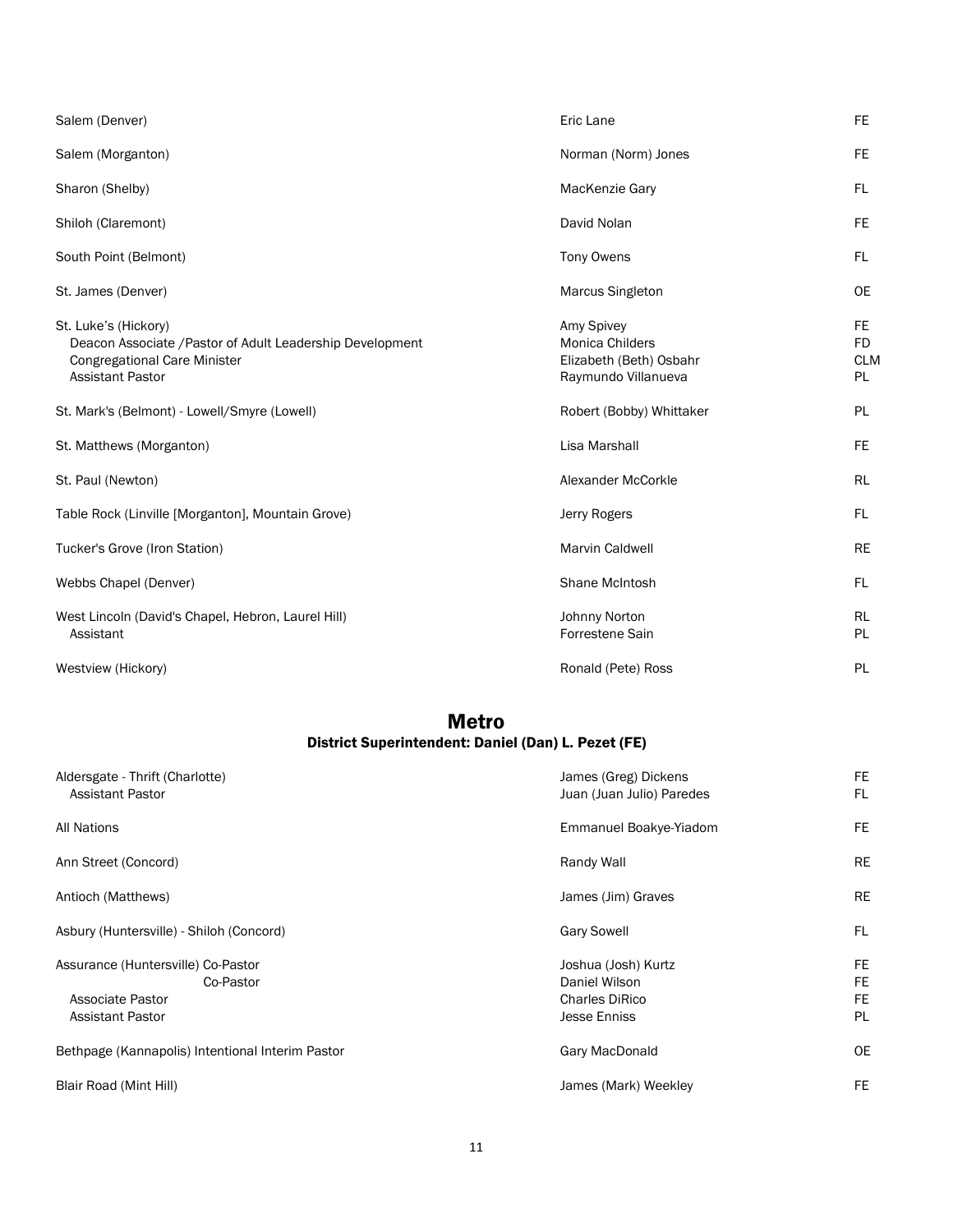| Boger's Chapel (Concord)                                                                                                                                                                                                                 | Eric Shaver                                                                                                             | PL                                                            |
|------------------------------------------------------------------------------------------------------------------------------------------------------------------------------------------------------------------------------------------|-------------------------------------------------------------------------------------------------------------------------|---------------------------------------------------------------|
| Broad Street (Mooresville)                                                                                                                                                                                                               | Michael (Mike) Duncan                                                                                                   | OF                                                            |
| Calvary (Charlotte)                                                                                                                                                                                                                      | <b>Suzanne Dornsmith</b>                                                                                                | FE.                                                           |
| Centenary (Mount Ulla)                                                                                                                                                                                                                   | Joseph (Joe) Collins                                                                                                    | <b>FE</b>                                                     |
| Center (Concord)                                                                                                                                                                                                                         | <b>Tony Allen</b>                                                                                                       | <b>FE</b>                                                     |
| Center Grove - St. Paul (Concord)                                                                                                                                                                                                        | David (Alan) Thompson                                                                                                   | PL                                                            |
| Central (Charlotte)                                                                                                                                                                                                                      | Ronald (Ron) Perry                                                                                                      | <b>FE</b>                                                     |
| Central (Concord)<br>Associate                                                                                                                                                                                                           | Collie (Tom) Latimer<br>Savannah Glover                                                                                 | <b>FE</b><br>FL                                               |
| Central (Mooresville)                                                                                                                                                                                                                    | Anita Sain                                                                                                              | <b>FE</b>                                                     |
| Christ (Charlotte)                                                                                                                                                                                                                       | Jesse Smith                                                                                                             | <b>FE</b>                                                     |
| Cokesbury (Charlotte)                                                                                                                                                                                                                    | Santosh Niroula                                                                                                         | PE                                                            |
| Cold Springs (Concord)                                                                                                                                                                                                                   | Anthony (Tony) Bell                                                                                                     | <b>FE</b>                                                     |
| Commonwealth (Charlotte)                                                                                                                                                                                                                 | Rosa (Pilar) Perez                                                                                                      | PL                                                            |
| Covenant (Charlotte)                                                                                                                                                                                                                     | <b>Bruce Handy</b>                                                                                                      | PE                                                            |
| Crossroads (Concord)                                                                                                                                                                                                                     | Lowell McNaney                                                                                                          | <b>FE</b>                                                     |
| Davidson (Davidson)<br>Associate Pator for Missions and Involvement<br>Associate Pastor for Congregational Care<br>Associate Pastor for Faith Formation<br>Assistant Pastor for Youth Ministry<br>Associate Pastor for Music and Worship | David Hockett<br>Bradley (Brad) Hinton<br>James (Jim) Humphries<br>Dianne Lawhorn<br>Evan Nester<br><b>Kevin Turner</b> | FE<br><b>FE</b><br><b>FE</b><br><b>FE</b><br>FL.<br><b>FD</b> |
| Dilworth (Charlotte)<br><b>Associate Pastor</b>                                                                                                                                                                                          | Michelle Chappell<br>Arthur (Cade) Barefoot                                                                             | <b>FE</b><br>PE                                               |
| Elmwood (Statesville)                                                                                                                                                                                                                    | Deborah (Debbie) Connelly                                                                                               | PL                                                            |
| Epworth (Concord)                                                                                                                                                                                                                        | William (Bill) Roberts                                                                                                  | FE                                                            |
| Fair View (Mooresville)                                                                                                                                                                                                                  | Nathan Finsel                                                                                                           | <b>FE</b>                                                     |
| Faith (Indian Trail)                                                                                                                                                                                                                     | Matthew (Matt) Smith                                                                                                    | <b>FE</b>                                                     |
| Faith (Mooresville)                                                                                                                                                                                                                      | Willie (Will) Greene                                                                                                    | PL                                                            |
| First (Charlotte)<br>Pastor of Finance and Administration                                                                                                                                                                                | Valerie (Val) Rosenquist<br><b>Patrick Hamrick</b>                                                                      | FE<br>FE.                                                     |
| First (China Grove)                                                                                                                                                                                                                      | William (Will) Van Wieren                                                                                               | FE.                                                           |
| First Hmong Mission (Charlotte)                                                                                                                                                                                                          | <b>TBS</b>                                                                                                              |                                                               |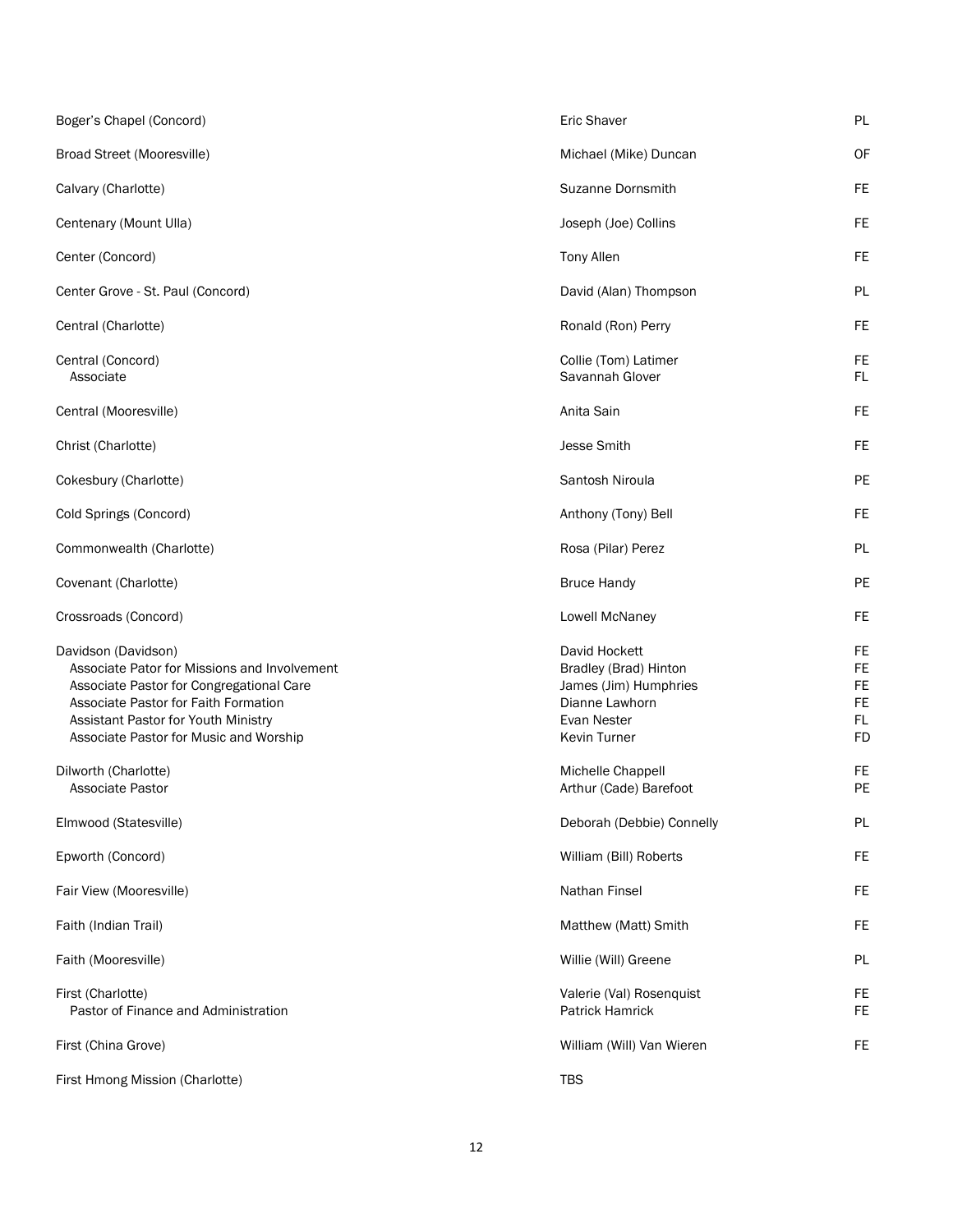| Forest Hill (Concord)<br>Associate<br>Assistant                                                                                                                                                        | Mandy Jones<br>Karl (Wes) Judy<br>Justin Snyder                                                                 | FE<br><b>RE</b><br>FL                    |
|--------------------------------------------------------------------------------------------------------------------------------------------------------------------------------------------------------|-----------------------------------------------------------------------------------------------------------------|------------------------------------------|
| Friendship (Mount Pleasant)                                                                                                                                                                            | <b>TBS</b>                                                                                                      |                                          |
| Good Shepherd (Charlotte)                                                                                                                                                                              | <b>Talbot Davis</b>                                                                                             | FE                                       |
| Grace (Monroe)                                                                                                                                                                                         | Linwood Brooks                                                                                                  | <b>RE</b>                                |
| Greater Vision (Charlotte)                                                                                                                                                                             | Alexis Anthony                                                                                                  | FL                                       |
| Harmony (Concord)                                                                                                                                                                                      | Thaddeus (Thad) Brown                                                                                           | PL                                       |
| Harrisburg (Charlotte)                                                                                                                                                                                 | <b>Fredrick Bowman</b>                                                                                          | FE                                       |
| Harrison (Pineville)<br>Associate Pastor                                                                                                                                                               | Elizabeth Coppedge-Henley<br>Kyle McCain                                                                        | FE<br>FL                                 |
| Hawthorne Lane (Charlotte)<br>Minister of Worship Arts                                                                                                                                                 | Duncan Martin<br>Carrie Wright                                                                                  | FE<br><b>FD</b>                          |
| Heath Memorial (Waxhaw)                                                                                                                                                                                | Joe (Dan) Moore                                                                                                 | PL                                       |
| Hickory Grove (Charlotte) Co-Pastor<br>Co-Pastor<br>Assistant Pastor for Hispanic Ministry<br>Assistant<br>Associate                                                                                   | <b>Phyllis Coates</b><br>George Coates<br>Candido Albino<br>Jon-Alexander (Alex) Kwiagaye<br>Preciouse Wilson   | FE<br>FE<br>PL<br>PL<br>PE               |
| Hunter's Chapel (Cornelius) - Morrows Chapel (Mooresville)                                                                                                                                             | Drorester (Russell) Alexander                                                                                   | <b>OE</b>                                |
| Huntersville<br>Assistant                                                                                                                                                                              | Paul Thompson<br>Rodney (Rod) Arters                                                                            | FE<br>FL.                                |
| Inclusion Community (Cornelius)                                                                                                                                                                        | Sarah Belles                                                                                                    | FE                                       |
| Indian Trail (Indian Trail)                                                                                                                                                                            | Gregory (Greg) Hamilton                                                                                         | FE                                       |
| Jackson Park (Kannapolis)                                                                                                                                                                              | Laurie Knoespel                                                                                                 | FE                                       |
| Journey (Kannapolis)                                                                                                                                                                                   | Michael (Mike) Fongemy                                                                                          | FE                                       |
| Light Of Christ (Charlotte)                                                                                                                                                                            | Marianne Romanat                                                                                                | FE                                       |
| Matthews (Matthews)<br><b>Executive Pastor</b><br>Associate (Director of Youth, College-Age & Young Adult Ministries)<br>Assistant (Centro Cristiano Hosanna - Spanish Speaking Ministry)<br>Assistant | Charles (Chuck) Wilson<br>Paul (Paul) Craig<br><b>Corey Milliet</b><br>Roldan Norona<br>Jeanette (Jenny) Savage | FE<br><b>FE</b><br><b>FD</b><br>FL<br>PL |
| McKendree (Mooresville)                                                                                                                                                                                | Chad Nelson                                                                                                     | PL                                       |
| Memorial (Charlotte)                                                                                                                                                                                   | Sherrill (Amelia) Stinson-Wesley                                                                                | FE                                       |
| Memorial (Kannapolis)                                                                                                                                                                                  | Tina Thompson                                                                                                   | FL                                       |
| Memorial (Monroe)                                                                                                                                                                                      | Michael (Mike) Scott                                                                                            | PL                                       |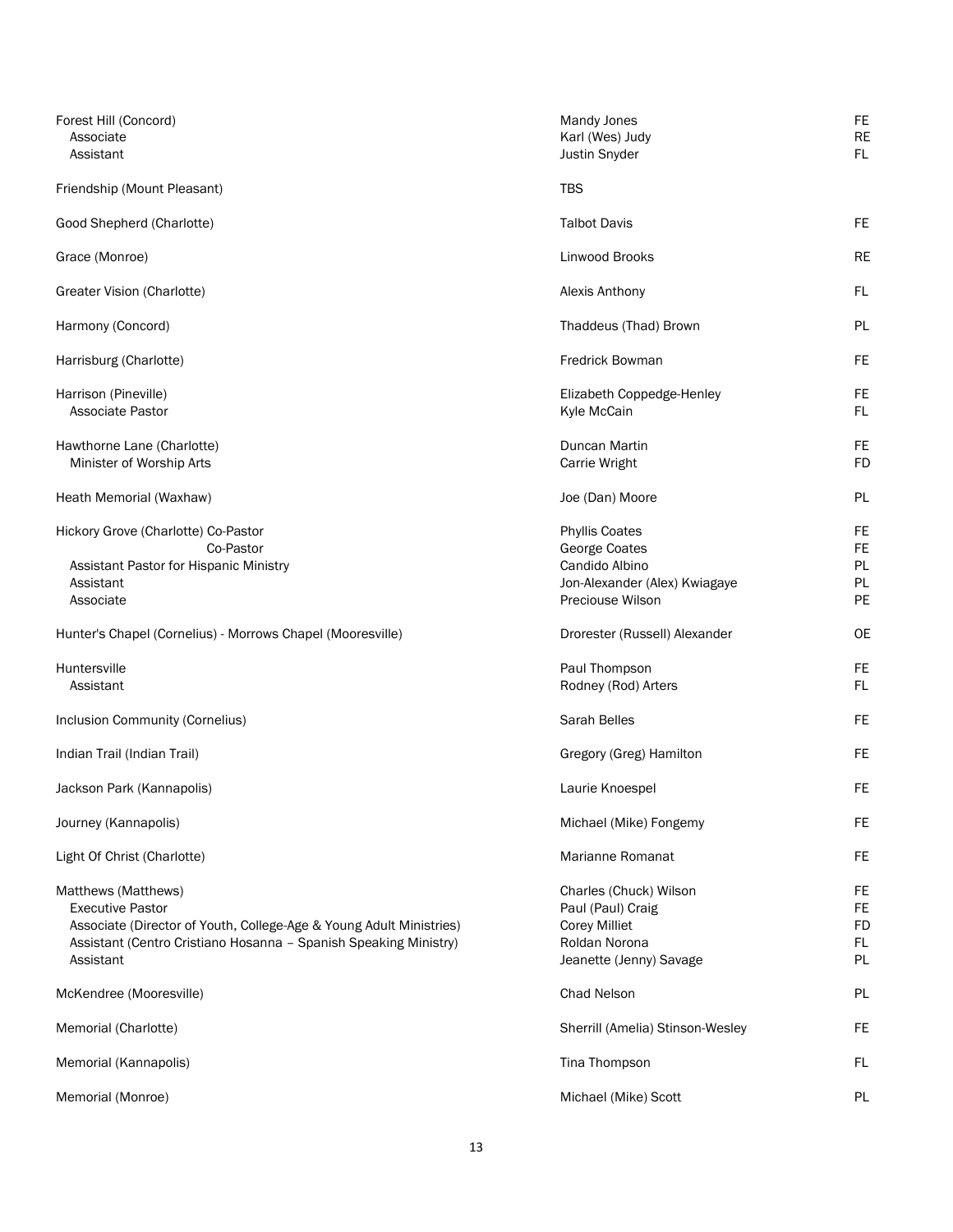| Midway (Kannapolis)                                                                                                                                   | George (Craig) Allen                                                                                                           | <b>FE</b>                                                                 |
|-------------------------------------------------------------------------------------------------------------------------------------------------------|--------------------------------------------------------------------------------------------------------------------------------|---------------------------------------------------------------------------|
| Mill Grove (Indian Trail)                                                                                                                             | Hugo Villagrana                                                                                                                | FE.                                                                       |
| Mill Grove (Midland)<br>Assistant                                                                                                                     | Robert (Bob) Sturge<br><b>Arval Rushing</b>                                                                                    | <b>RE</b><br><b>RL</b>                                                    |
| Mineral Springs (Monroe)                                                                                                                              | Leyton (Alan) Mears                                                                                                            | <b>FE</b>                                                                 |
| Moore's Chapel (Charlotte)                                                                                                                            | Jeffery Wiggins                                                                                                                | PL                                                                        |
| Mount Mitchell (Kannapolis)                                                                                                                           | Joel Locklear                                                                                                                  | FL                                                                        |
| Mount Olivet (Concord)                                                                                                                                | Neal Jones                                                                                                                     | <b>FE</b>                                                                 |
| Mount Pleasant - Oak Grove (Mount Pleasant)                                                                                                           | Earl Bradshaw                                                                                                                  | FE                                                                        |
| Mount Zion (Cornelius) Co-Pastor<br>Co-Pastor<br>Associate                                                                                            | Angela Marlowe<br>Jonathan Marlowe<br>Lauren Hill                                                                              | <b>FE</b><br><b>FE</b><br><b>FE</b>                                       |
| Myers Park (Charlotte)<br>Associate Pastor<br>Associate Pastor<br><b>Associate Pastor</b><br>Associate Pastor<br>Associate Pastor<br>Associate Pastor | James Howell<br>Nathan Arledge<br>Taylor Pryde Barefoot<br>Jessica Dayson<br>Uiyeon Kim<br>William (Bill) Roth<br>Nancy Watson | <b>FE</b><br><b>OE</b><br>PE<br><b>FE</b><br>FE<br><b>FE</b><br><b>FE</b> |
| North Kannapolis - (First) Landis                                                                                                                     | Caitlin Lai                                                                                                                    | <b>FE</b>                                                                 |
| NorthDavidson (Charlotte)                                                                                                                             | <b>Emmanuel Morris</b>                                                                                                         | FL                                                                        |
|                                                                                                                                                       | Glenda Bennett                                                                                                                 | <b>FE</b>                                                                 |
| Oak Grove (Charlotte)                                                                                                                                 |                                                                                                                                |                                                                           |
| Oak Grove (China Grove)                                                                                                                               | Joseph (Jody) Seymour                                                                                                          | <b>RE</b>                                                                 |
| Park Avenue (Mooresville)                                                                                                                             | Vickie Wilson                                                                                                                  | PL                                                                        |
| Pineville (Pineville)                                                                                                                                 | <b>Mark Curtis</b>                                                                                                             | FE                                                                        |
| Pleasant Grove (Charlotte)                                                                                                                            | Byron Alexander                                                                                                                | <b>FE</b>                                                                 |
| Pleasant Grove (Mineral Springs)                                                                                                                      | Debra Short                                                                                                                    | <b>RE</b>                                                                 |
| Providence (Charlotte)<br>Deacon Associate<br>Minister of Discipleship and Adult Education<br>Minister of Children and Families                       | Randolph (Randy) Harry<br><b>Brandon Dirks</b><br>Teresa Dunn<br>Rhonda Hermann                                                | <b>FE</b><br><b>OD</b><br><b>FD</b><br><b>FD</b>                          |
| Roberta (Concord)                                                                                                                                     | Perry Hines                                                                                                                    | <b>OE</b>                                                                 |
| Rock Grove (Salisbury)                                                                                                                                | Noah Glover                                                                                                                    | FL                                                                        |
| Rocky Mount (Mooresville)                                                                                                                             | James (Jamie) Hamrick                                                                                                          | FE                                                                        |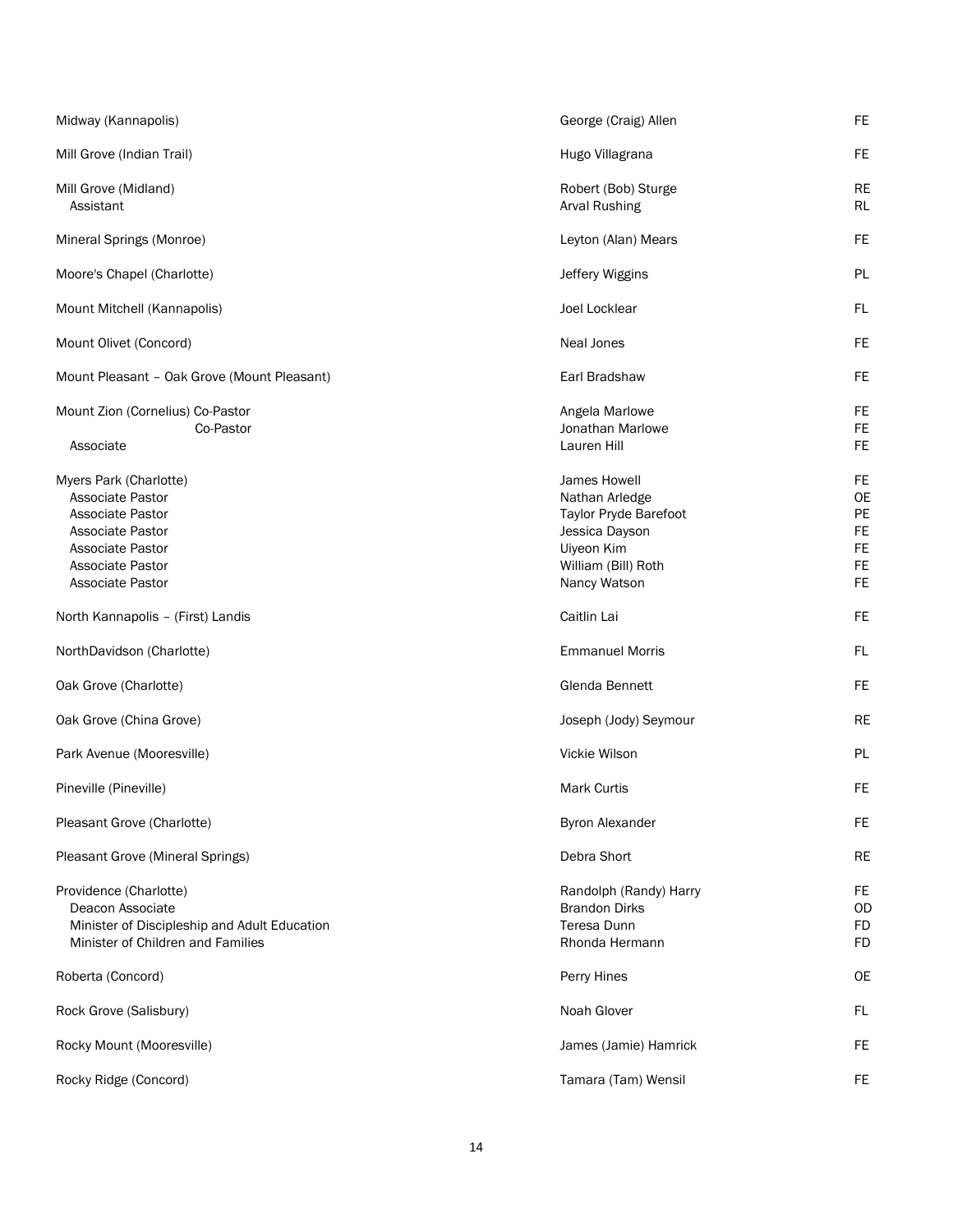| Royal Oaks (Kannapolis)                                                                                                          | Chad Irons                                                     | PL                           |
|----------------------------------------------------------------------------------------------------------------------------------|----------------------------------------------------------------|------------------------------|
| Sanctuary (Charlotte)<br>Associate                                                                                               | Percival (Percy) Reeves<br>Linell Robinson                     | FE<br>PE                     |
| Sedgefield (Charlotte)                                                                                                           | John (Tom) Stinson-Wesley                                      | FE                           |
| Simpson-Gillespie (Charlotte)                                                                                                    | Darryl Dayson                                                  | FE                           |
| South (China Grove)                                                                                                              | McKenzie Sefa                                                  | FE                           |
| South Tryon Community Mission (Charlotte)                                                                                        | <b>Colston Morris</b>                                          | FE                           |
| SouthPark (Charlotte)                                                                                                            | Henry (Kyle) Thompson                                          | FE                           |
| St. Andrew's (Charlotte)<br><b>Children's Minister</b><br>Associate Pastor, Cross-Cultural Ministry                              | <b>Sherri Barnes</b><br>Sherry Jackson<br>David Ortigoza       | FE<br><b>FD</b><br><b>FE</b> |
| St. Francis (Charlotte)                                                                                                          | Andrea Conder                                                  | FE                           |
| St. Mark's (Charlotte)                                                                                                           | <b>Otto Harris</b>                                             | <b>FE</b>                    |
| St. Paul (Mooresville)                                                                                                           | Jerry (JB) Bowman                                              | PL                           |
| St. Stephen (Charlotte)                                                                                                          | John (Ken) Curtis                                              | FE                           |
| Stallings (Matthews)                                                                                                             | Scott Ireland                                                  | FE                           |
| The Gathering (Concord)                                                                                                          | James (Jim) Hood                                               | FE                           |
| The Place (Charlotte)                                                                                                            | <b>Charlie Rivens</b>                                          | <b>FE</b>                    |
| The Vine (Charlotte)                                                                                                             | Susan Heafner-Heun                                             | <b>FE</b>                    |
| Trinity (Charlotte)                                                                                                              | James (Jim) Howard                                             | FE                           |
| Trinity (Kannapolis)<br>Associate                                                                                                | James (Jim) Watford<br>Katherine (Kathy) Bryant                | FE<br><b>FE</b>              |
| Triplett (Mooresville) Intentional Interim Pastor<br>Pastor of Discipleship and Spiritual Formation for Children, Youth & Adults | Mary (Mary John) Dye<br>Kelly Shrader                          | <b>RE</b><br><b>FD</b>       |
| Union (Waxhaw)                                                                                                                   | <b>Brad Cunningham</b>                                         | <b>FE</b>                    |
| Union Grove (Indian Trail)                                                                                                       | Martha (Marty) Barrett                                         | PL                           |
| Unity (Kannapolis)                                                                                                               | Patrick (Pat) Hannon                                           | <b>OE</b>                    |
| University City (Charlotte)                                                                                                      | Henry (Donnell) FitzJefferies                                  | <b>FE</b>                    |
| Vanderburg (Mooresville)                                                                                                         | <b>Melanie Nichols</b>                                         | FL                           |
| Waxhaw (Waxhaw)                                                                                                                  | John McGill                                                    | FE                           |
| Weddington (Weddington)<br>Assistant Pastor of Missions<br>Minister of Pastoral Care                                             | <b>Terry Moore</b><br>Rocio Avila-Ramirez<br>Edwin (Ed) Briggs | FE<br>FL<br><b>FD</b>        |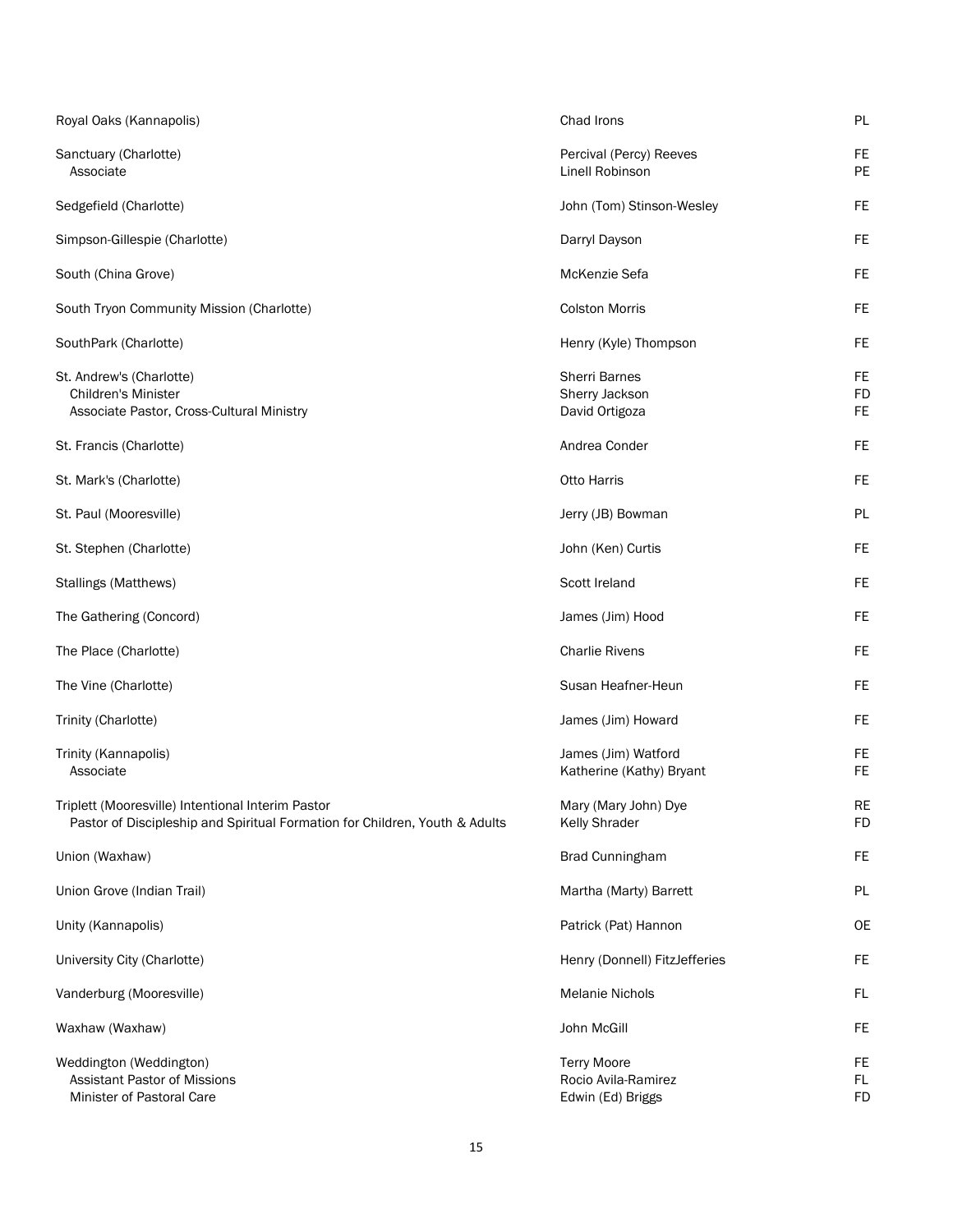| Wesley (Charlotte)                                                                       | Judith (Judi) Hunt                                            | <b>PL</b>             |
|------------------------------------------------------------------------------------------|---------------------------------------------------------------|-----------------------|
| <b>Wesley Chapel</b>                                                                     | <b>TBS</b>                                                    |                       |
| West (Mooresville)<br>Growth Co. Pastor                                                  | Andrea Smith<br>Alexis (Lexi) Hernandez                       | FE<br>FL              |
| Westford (Concord)                                                                       | Jeffrey (Jeff) Rushing                                        | FE                    |
| Williamson's Chapel (Mooresville Co-Pastor<br>Co-Pastor<br>Director of Growth Ministries | Toni (Toni Ruth) Smith<br>Wesley (Wes) Smith<br>Monica Humpal | FE<br>FE<br><b>FD</b> |
| Woodlawn Community Fellowship (Charlotte)<br>Assistant - Vietnamese Congregation Pastor  | Jonathan Coppedge-Henley<br>Phuoc (Philip) Nguyen             | FE<br>OF              |
| Zion (Monroe)                                                                            | Norma Villagrana                                              | FE                    |

### Northern Piedmont District Superintendent: Beverly (Bev) B. Coppley (FE)

| Archdale (Archdale)                                                                         | Michael Lee                                                                             | FL                                 |
|---------------------------------------------------------------------------------------------|-----------------------------------------------------------------------------------------|------------------------------------|
| Bass Chapel - Raleigh's Crossroads (Greensboro)                                             | Tamara (Tammy) Ingram                                                                   | PE                                 |
| Bethel (Archdale) - Liberty Grove (Trinity)                                                 | Kim Foster                                                                              | <b>OE</b>                          |
| Bethel (Oak Ridge)                                                                          | Stephen Shytle                                                                          | FE.                                |
| Bethlehem (Climax)                                                                          | Joseph M. Fulk, III                                                                     | FE.                                |
| Bethlehem (Reidsville) - Wentworth                                                          | Nina Miller                                                                             | PE                                 |
| Brown Summit - Friendship (Brown Summit)                                                    | Kevin Cochran                                                                           | <b>OF</b>                          |
| Centenary (Greensboro)                                                                      | <b>Kelley Groce</b>                                                                     | FE.                                |
| Centenary - Matthews Chapel (Stoneville)                                                    | Patricia (Pat) Spicer                                                                   | <b>RE</b>                          |
| Center (Greensboro)                                                                         | Timothy (Tim) James                                                                     | <b>FE</b>                          |
| Christ (Greensboro)<br>Pastor to Families with Children and Youth<br>Associate<br>Associate | <b>Morris Brown</b><br>Katherine (Katey) Galyon<br>Samuel A. Moore<br>Virginia Reynolds | <b>FE</b><br>PD<br><b>PE</b><br>OF |
| College Place (Greensboro)                                                                  | Jason Harvey                                                                            | <b>FE</b>                          |
| Collins Grove (Greensboro)                                                                  | Reginald (Rick) Yourse                                                                  | <b>PL</b>                          |
| Covenant (High Point)                                                                       | Darren Alexander                                                                        | <b>FE</b>                          |
| Eden - Mount Tabor (Madison)                                                                | <b>Charles Hutchens</b>                                                                 | <b>RE</b>                          |
| Fairfield (High Point)                                                                      | Richard (Rich) Tuttle                                                                   | <b>FE</b>                          |
| Fairview (Trinity) - Welch Memorial (High Point)                                            | <b>Tonia Reaves</b>                                                                     | PL                                 |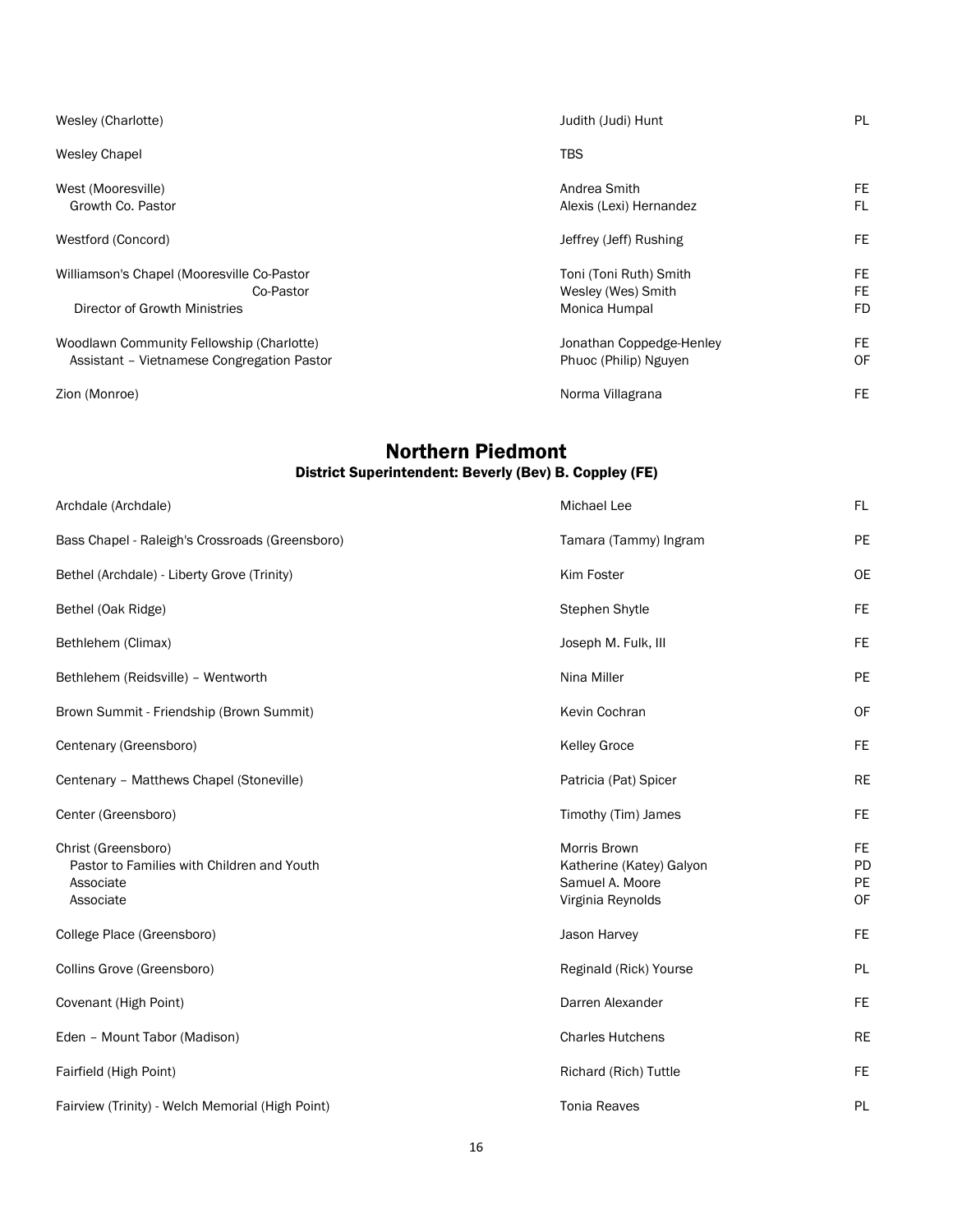| First (High Point)<br>Deacon Associate                    | Lara (Willis) Greene<br>Debra Swing    | <b>FE</b><br><b>FD</b> |
|-----------------------------------------------------------|----------------------------------------|------------------------|
| First (Liberty) - Bethany (Liberty)                       | Jason Boggs                            | PE                     |
| First (Randleman) - Bethany (Franklinville)               | Jennifer (Jenna) Grogan                | FE                     |
| Flat Rock (Stokesdale) - Bethany (Summerfield)            | <b>Craven Williams</b>                 | <b>RE</b>              |
| Garrett's Grove (Gibsonville) - Camp Springs (Reidsville) | Darryl Donnell                         | <b>PL</b>              |
| Gethsemane (Greensboro)                                   | Sharon Lee                             | FE.                    |
| Gibsonville                                               | Carol Carkin                           | FE.                    |
| Gideon Grove - Palestine - Mount Carmel (Stokesdale)      | Wanda Lancaster                        | FE.                    |
| Glencoe (Summerfield) - Fairgrove (Reidsville)            | Matthew Johnson                        | FL                     |
| Grace (Greensboro)                                        | Andrew (Drew) McIntyre                 | <b>FE</b>              |
| Greensboro Korean                                         | Jun Seo                                | PE                     |
| Guilford College (Greensboro)<br>Assistant                | Jeremy Troxler<br>Susan Suarez Webster | <b>FE</b><br>FL.       |
| Hickory Grove (Greensboro)                                | William (Leon) Morrow                  | <b>FE</b>              |
| Hickory Grove (Pelham) - Ruffin                           | Lee Eggers                             | FL                     |
| Hinshaw (Greensboro)                                      | Susan Hoyle                            | <b>OE</b>              |
| Holmes Grove (Greensboro)                                 | John Henry                             | <b>PL</b>              |
| Hopewell (Trinity)                                        | Daniel Han                             | <b>OE</b>              |
| Irving Park (Greensboro)                                  | <b>Patrick Snow</b>                    | <b>FE</b>              |
| Jackson (Brown Summit) - St. James (Sedalia)              | Faye Herbin                            | <b>RE</b>              |
| Jamestown<br>Associate                                    | David Greene<br><b>Wendy Barnes</b>    | FE.<br>FE.             |
| Julian                                                    | Melissa Swofford                       | <b>FD</b>              |
| Laughlin Memorial (Greensboro)                            | Nathan Harris                          | PL                     |
| Leaksville (Eden) Co-Pastor<br>Co-Pastor                  | Lauren Sims-Salata<br>Rennie Salata    | FE<br>FE.              |
| Lebanon (High Point)                                      | Tae (Joseph) Kim                       | FE                     |
| Lee's Chapel - Carraway (Greensboro)                      | Anna (Maria) King                      | <b>FE</b>              |
| Lowe's (Reidsville)                                       | Presley (Alan) Pruitt                  | PL                     |
| Madison                                                   | <b>Tracy Schumpert</b>                 | <b>FE</b>              |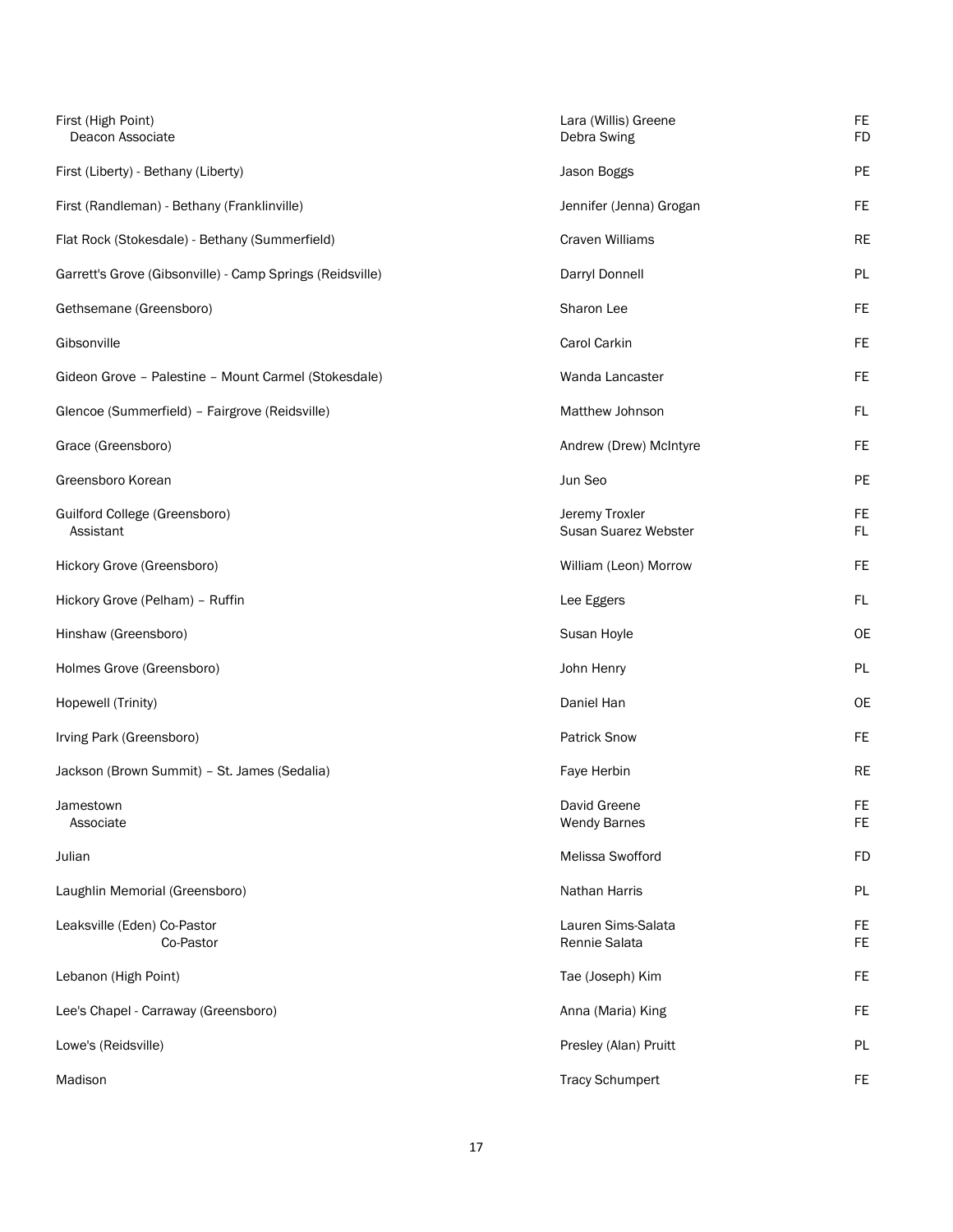| Mayodan - Rockingham West Missional Network Associate                       | <b>Garrett Collins</b>                        | FL.                    |
|-----------------------------------------------------------------------------|-----------------------------------------------|------------------------|
| Main Street (Reidsville)                                                    | Andrew Brown                                  | FE.                    |
| Meadow View (Eden)                                                          | Wayne Parleir                                 | RL                     |
| Memorial (High Point)                                                       | <b>Carl Manuel</b>                            | FE.                    |
| Metropolitan (Greensboro)                                                   | Diron Chloe                                   | FE.                    |
| Midway - Chapel Hill (Reidsville)                                           | Ellen Spruill                                 | FL.                    |
| Mitchell's Grove (High Point)                                               | Timothy (Tim) Porter                          | FE.                    |
| Mizpah (Reidsville)                                                         | Bethany (Beth) Johnson                        | PL                     |
| Morehead (Greensboro) - St. Timothy's (Jamestown)                           | Nikki (Nikki Raye) Rice                       | FE.                    |
| Moriah (Greensboro)                                                         | <b>Bonnie Harris</b>                          | <b>RE</b>              |
| Mount Carmel (Reidsville)                                                   | Eric Lineberry                                | FL.                    |
| Mount Hermon (Madison)                                                      | <b>Stuart Jones</b>                           | 0F                     |
| Mount Lebanon (Randleman) - Level Cross                                     | <b>Joel Bartz</b>                             | FL.                    |
| Mount Pisgah (Greensboro)<br>Associate                                      | Jeffrey (Jeff) Johnsen<br><b>Alice Davis</b>  | FE.<br>0E              |
| Mount Pleasant (Greensboro)<br>Director of Children's Ministry<br>Associate | Allan Van Meter<br>Karen Angel<br>Laura Primm | FE.<br>0E<br>0F        |
| Mount Pleasant (Kimesville)<br>Certified Lay Minister of Family Ministries  | Joe (Keith) Edwards<br>Deborah (Debbie) Black | FE.<br><b>CLM</b>      |
| Mount Tabor - Celia Phelps (Greensboro)                                     | Ellis Carson                                  | FE.                    |
| Mount Vernon (Trinity) Intentional Interim Pastor                           | James (Jim) Groome                            | FL.                    |
| Mount Zion (Stokesdale)                                                     | Brian Braunschweiger                          | FL                     |
| Muir's Chapel (Greensboro)                                                  | Brenda Newman                                 | FE.                    |
| New Goshen - Union Memorial (Greensboro)                                    | <b>Timothy Fitzgerald</b>                     | FL.                    |
| New Salem (Randleman) - Old Union (Sophia)                                  | Steven (Steve) Bergkamp                       | FL.                    |
| Newlyn Street (Greensboro) - Sandy Ridge (High Point)                       | Kelly Crissman                                | FE.                    |
| Oak Ridge (Oak Ridge)                                                       | Michael Carr                                  | FE.                    |
| Pelham (Pelham) Co-Pastor<br>Co-Pastor                                      | Anne Conover<br>Cameron (Cam) Conover         | <b>RD</b><br><b>RE</b> |
| Pleasant Garden                                                             | Thomas (Kirk) LeJeune                         | FE.                    |
| Pleasant Union (Liberty)                                                    | James (Keith) Newell                          | FE.                    |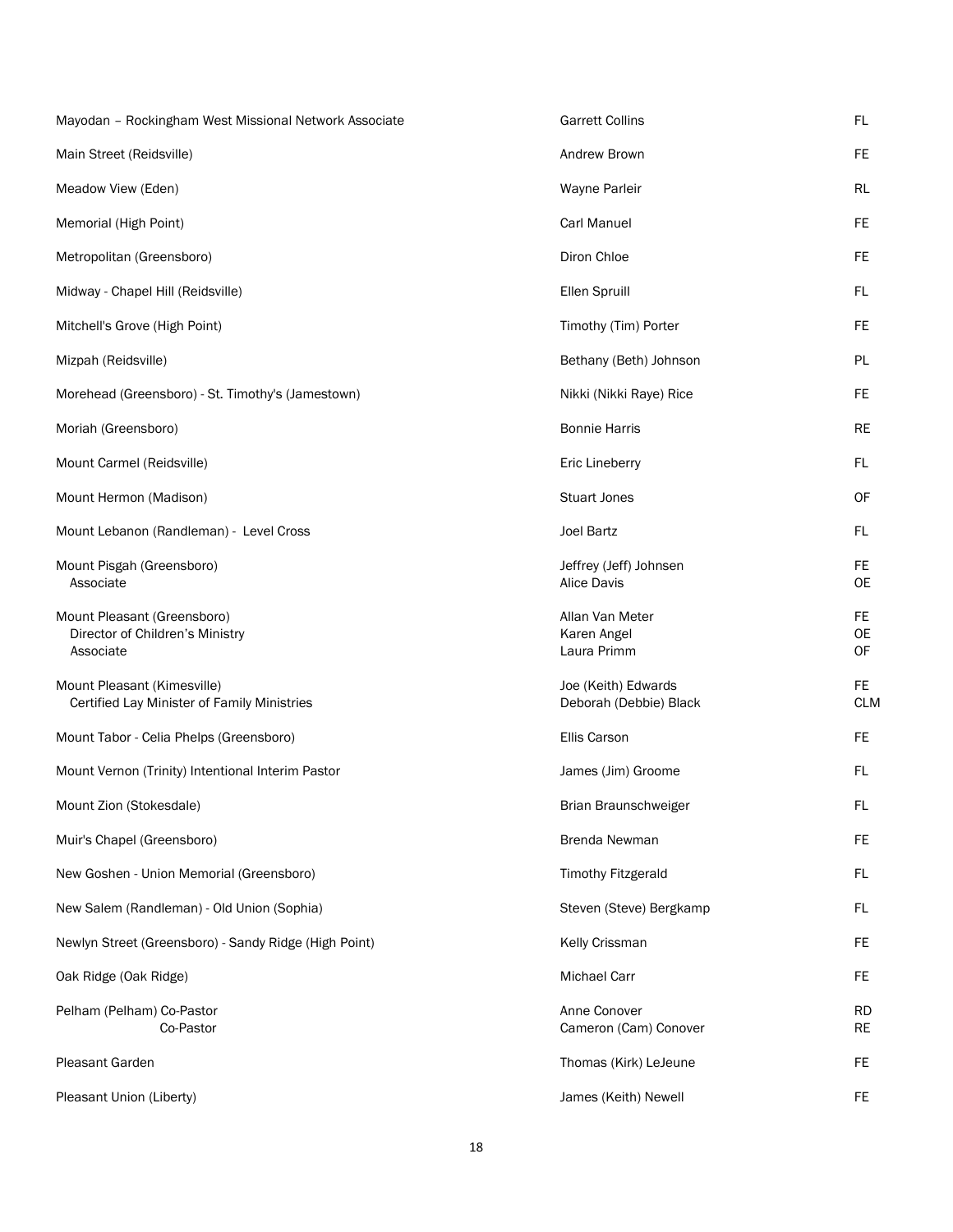| Prospect (Archdale) - Pleasant Hill (Thomasville)                                      | Carter Ferguson                            | <b>FE</b>              |
|----------------------------------------------------------------------------------------|--------------------------------------------|------------------------|
| Rehobeth (Greensboro) Co-Pastor<br>Co-Pastor                                           | Nicole (Nikki) Baten<br>Andrew Baten       | <b>FE</b><br>PE        |
| Salem (Reidsville) - St. John (Eden)                                                   | Joseph Hout                                | <b>FL</b>              |
| Shiloh (Liberty) - Bethel (Climax)                                                     | Stephen Fitch                              | PE                     |
| Southwest Greensboro Cooperative Parish<br>(Groometown, St. Andrews, Vickrey)          | <b>Caroline Franks</b>                     | PE                     |
| Spray (Eden)                                                                           | Sue Anne Morris                            | RL                     |
| Spring Hill (High Point)                                                               | Benjamin (Ben) Free                        | PL                     |
| St. John's (Greensboro)                                                                | Kim Troy-Richardson                        | FL                     |
| St. Matthews (Greensboro)                                                              | Rodvegas (Rod) Ingram                      | <b>FE</b>              |
| St. Paul - Proximity (Greensboro)                                                      | George (Bart) Friddle                      | RL                     |
| St. Paul - Wesley Chapel (Reidsville)                                                  | Bahekelwa (Baim) Imatha                    | PE                     |
| St. Peter's - Ferree's Chapel (Randleman)                                              | Alfonza (AI) Everett                       | RE                     |
| St. Stephen's - Hayes Chapel (Madison)                                                 | Ashley White                               | PL                     |
| Stokesdale                                                                             | Edward (Ed) McKinney                       | <b>FE</b>              |
| Summerfield Peace (Summerfield)                                                        | Denise Kilgo                               | <b>FE</b>              |
| Tabernacle (Greensboro)                                                                | Matthew (Matt) Morris                      | <b>FE</b>              |
| The Beloved Community (High Point)                                                     | Clarinda Crawford                          | <b>FE</b>              |
| Triad Native American (Greensboro)                                                     | Kimberly (Kim) Clarke-Turner               | PL                     |
| Trinity Parish Director (Trinity Memorial, St. Mary's, Mount Zion)<br>Parish Assistant | Timothy (Tim) Webster<br>La Tonye Torain   | <b>FE</b><br><b>PL</b> |
| Wesley Memorial (High Point)<br>Deacon Associate                                       | Jeffrey (Jeff) Patterson<br>Clark Chilton  | FE<br><b>FD</b>        |
| West Market Street (Greensboro)<br>Associate                                           | Elizabeth (Beth) Crissman<br>Jeremy Benton | FE<br>OE               |
| Woodmont (Reidsville)                                                                  | Christina (Christi) Taylor                 | <b>FE</b>              |
| Worthville (Randleman)                                                                 | Abraham Kim                                | <b>RE</b>              |
| Zion Hill (Colfax)                                                                     | Linda Moore                                | PL                     |

### Smoky Mountain

#### District Superintendent: Hyung (Jae) Lee (FE)

Andrews **Kathleen** (Kathy) McAbee FL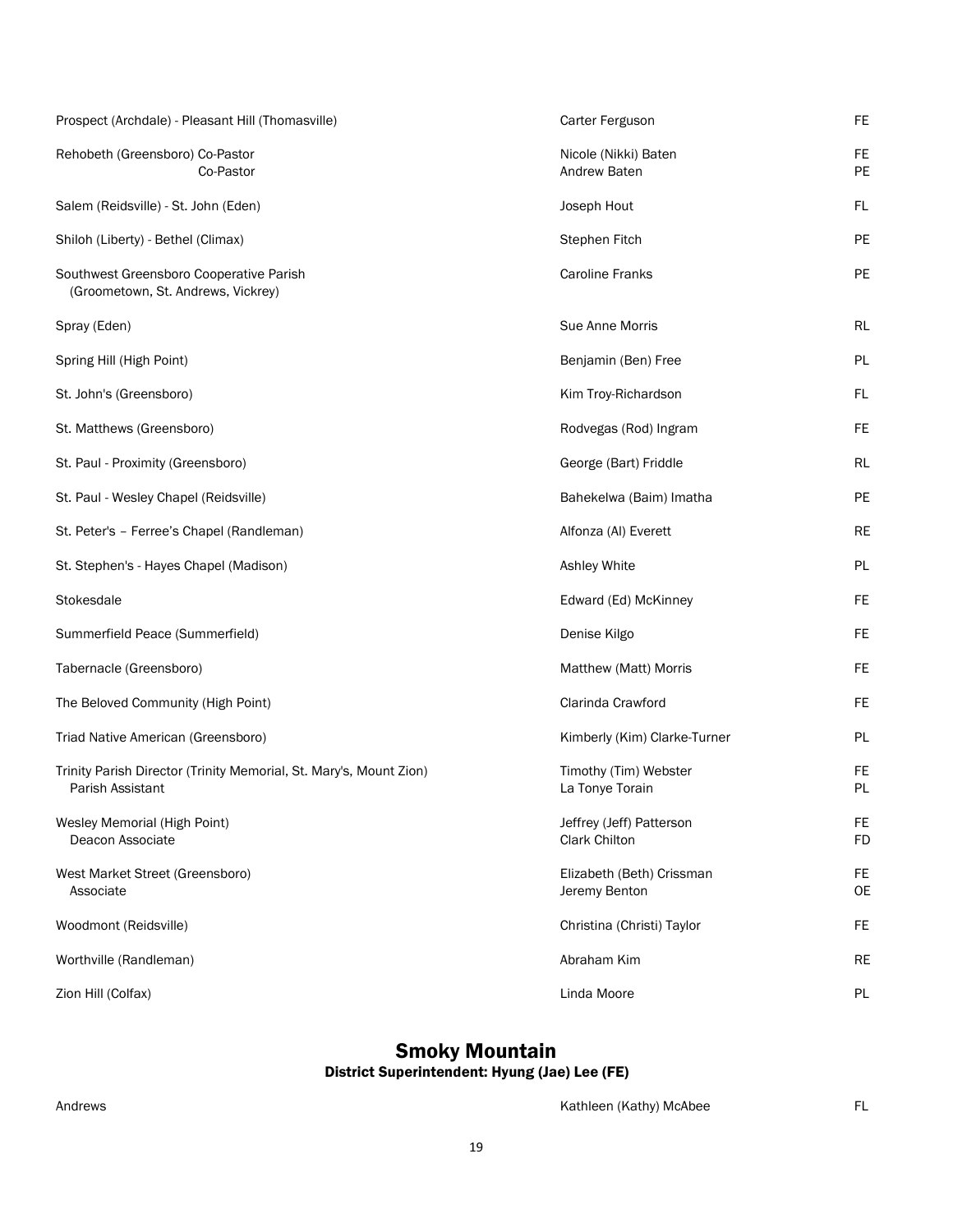| Asbury - Mulberry (Otto) Co-Pastor<br>Co-Pastor                | Eric Henson<br>Jessica Henson                                                       | PL<br>PL                     |
|----------------------------------------------------------------|-------------------------------------------------------------------------------------|------------------------------|
| Bethel (Franklin)                                              | Stephen (Steve) Dunn                                                                | PL                           |
| Bethel (Waynesville)                                           | George (David) Russell                                                              | <b>RE</b>                    |
| <b>Bryson City</b>                                             | Wayne Dickert                                                                       | <b>FE</b>                    |
| Cashiers                                                       | Aryn Williams-Ruebel                                                                | <b>FE</b>                    |
| Central (Canton)                                               | Erin Grot Yow                                                                       | <b>FE</b>                    |
| Central (Clyde)                                                | Linda-Arlene Hoxit                                                                  | FL                           |
| Clark's Chapel (Franklin) - Union (Franklin)                   | Janet Greene                                                                        | OF                           |
| Crabtree (Clyde)                                               | Grover (DeVere) Williams                                                            | <b>OR</b>                    |
| Cullowhee                                                      | Mitchell Boughman                                                                   | <b>FE</b>                    |
| Elizabeth Chapel (Waynesville)                                 | Russell (Ben) Shaeffer                                                              | OR                           |
| Faith (Waynesville)                                            | <b>Jed Tate</b>                                                                     | <b>PD</b>                    |
| Fincher's Chapel - Mount Zion (Clyde)                          | James Marsh                                                                         | <b>PL</b>                    |
| First (Canton) - Beaverdam (Canton)                            | Gordon Pike                                                                         | <b>RL</b>                    |
| First (Franklin)<br>Minister of Discipleship                   | David Beam<br>Margaret Freeman                                                      | FE.<br>OD                    |
| First (Hayesville)                                             | <b>Kirk Hatherly</b>                                                                | <b>FE</b>                    |
| First (Murphy)                                                 | William (Wil) Posey                                                                 | <b>FE</b>                    |
| First (Sylva)                                                  | Mary Brown                                                                          | <b>FE</b>                    |
| First (Waynesville)<br>Minister of Discipleship and Evangelism | Ronald (Keith) Turman<br>Rebecca (Becky) Brown                                      | <b>FE</b><br><b>FD</b>       |
| Francis Cove - Shady Grove (Waynesville)                       | Sharon Davis                                                                        | <b>FE</b>                    |
| Hickory Knoll - Maiden's Chapel (Franklin)                     | Stephanie Thompson                                                                  | FL                           |
| Highlands                                                      | John (Randy) Lucas                                                                  | <b>FE</b>                    |
| Long's - Cruso (Canton)                                        | Peter Constantian                                                                   | PE                           |
| Long's Chapel (Lake Junaluska)<br>Associate<br>Associate       | Christopher (Chris) Westmoreland<br>Elizabeth (Betsy) Caudill<br>Thomas (Tom) Owens | <b>FE</b><br><b>OR</b><br>PE |
| Louisa Chapel (Franklin)                                       | David Crunkleton                                                                    | PL                           |
| Love's Chapel (Sylva) - Webster                                | <b>Christine Murphy</b>                                                             | PL                           |
| Maggie Valley                                                  | <b>Cole Altizer</b>                                                                 | FE                           |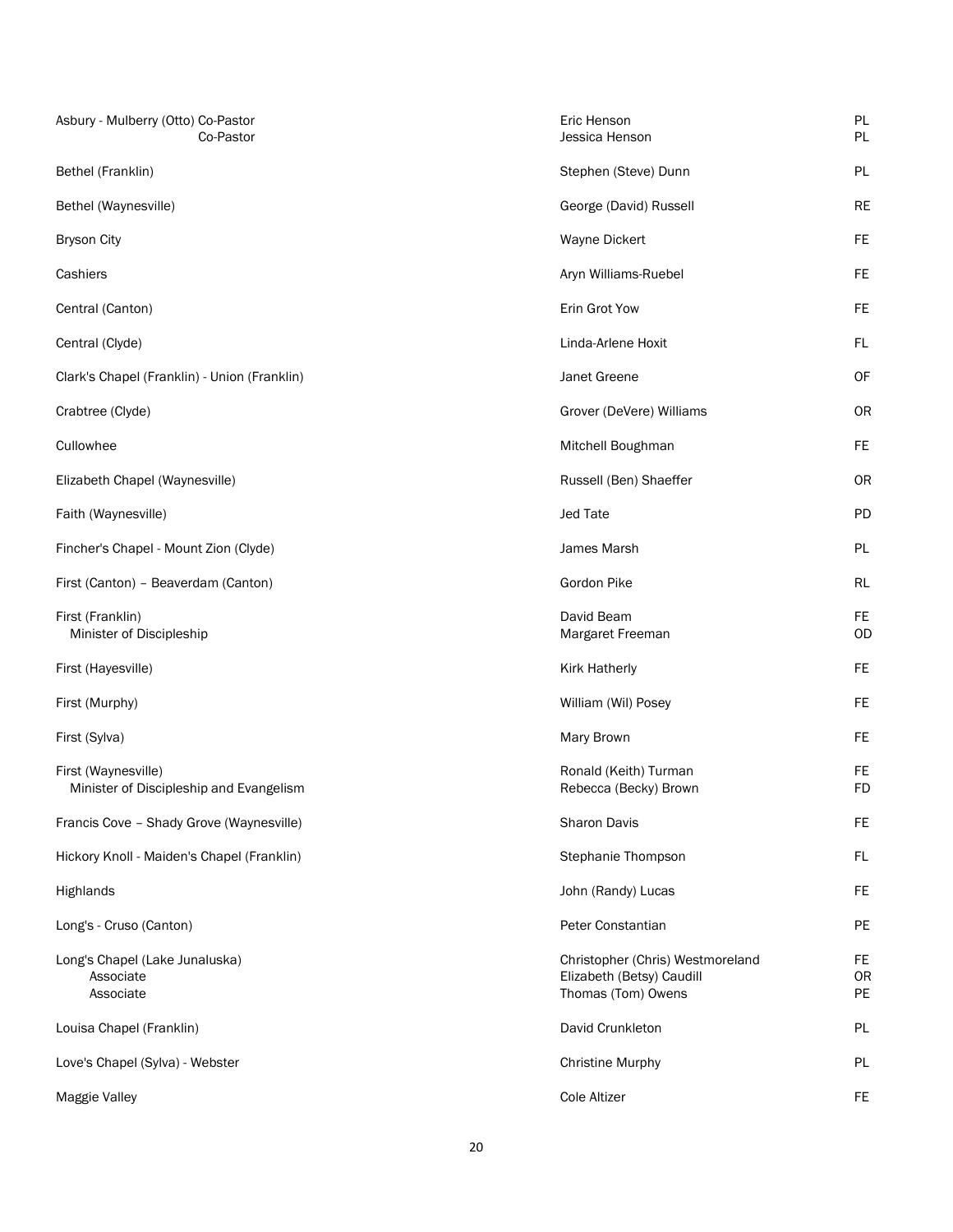| Maple Grove (Waynesville)                           | Michael (Mike) Bailey                            | <b>RE</b>              |
|-----------------------------------------------------|--------------------------------------------------|------------------------|
| Memorial - Patton (Franklin)                        | Evan Hill                                        | <b>FE</b>              |
| Morning Star (Canton)                               | <b>Brandon Lazarus</b>                           | <b>FE</b>              |
| Oak Forest (Hayesville) - Hickory Stand (Brasstown) | Timothy (Tim) Lee                                | FL                     |
| Peachtree (Maggie Valley)                           | Jon Snyder                                       | PL                     |
| Pine Grove (Clyde)                                  | Laura Jones                                      | <b>RD</b>              |
| Piney Grove (Waynesville)                           | Jason Smith                                      | PL                     |
| Plains (Canton)                                     | David Green                                      | FL                     |
| Pleasant Hill (Candler) - Rockwood (Canton)         | James (Eric) Hill                                | FL                     |
| Qualla Parish (Cherokee - Olivet)                   | John Ferree                                      | <b>RE</b>              |
| Ranger - Tomotla (Murphy)                           | Robert (Rob) Rollins                             | <b>RE</b>              |
| Reid's Chapel (Murphy)                              | Robert (Bob) Boozer                              | <b>RL</b>              |
| Robbinsville<br>Deacon Associate                    | <b>Eric Reece</b><br><b>Beverly Parker-Reece</b> | <b>FE</b><br><b>FD</b> |
| Snow Hill - Iotla (Franklin)                        | D'Andre Ash                                      | <b>PL</b>              |
| Wesleyanna (Sylva)                                  | Steven (Steve) Allen                             | PL                     |
| Whittier (Whittier)                                 | James (Jim) Dean                                 | PL                     |

### Uwharrie District Superintendent: Laura H. Auten (FE)

| Alleghany (Denton) – Center (Troy) – Macedonia (Troy) | Freddie (Fred) Ingle    | PL        |
|-------------------------------------------------------|-------------------------|-----------|
| Ansonville (Ansonville, Cedar Hill, Concord)          | <b>Robert Burr</b>      | <b>RL</b> |
| Asheboro Circuit (Cox Chapel, Mitchell, St. Mark's)   | Paul Milton             | <b>RE</b> |
| <b>Badin</b>                                          | Doug Hume               | <b>PL</b> |
| Bethany (Albemarle)                                   | David Cochran           | <b>FE</b> |
| Bethany (Lexington)                                   | Michele Hill            | FL        |
| Bethel (New London) - Palestine                       | Kevin McCormac          | <b>FE</b> |
| Bethel (Wadesboro)                                    | <b>Ruth Mercer</b>      | <b>SY</b> |
| Bethlehem (Gold Hill)                                 | Randolph (Randy) Powell | <b>RE</b> |
| Bethlehem (Waxhaw)                                    | Michael (Mike) Harris   | <b>FE</b> |
| Brower's Chapel - New Hope (Asheboro)                 | <b>Richard Routh</b>    | FL        |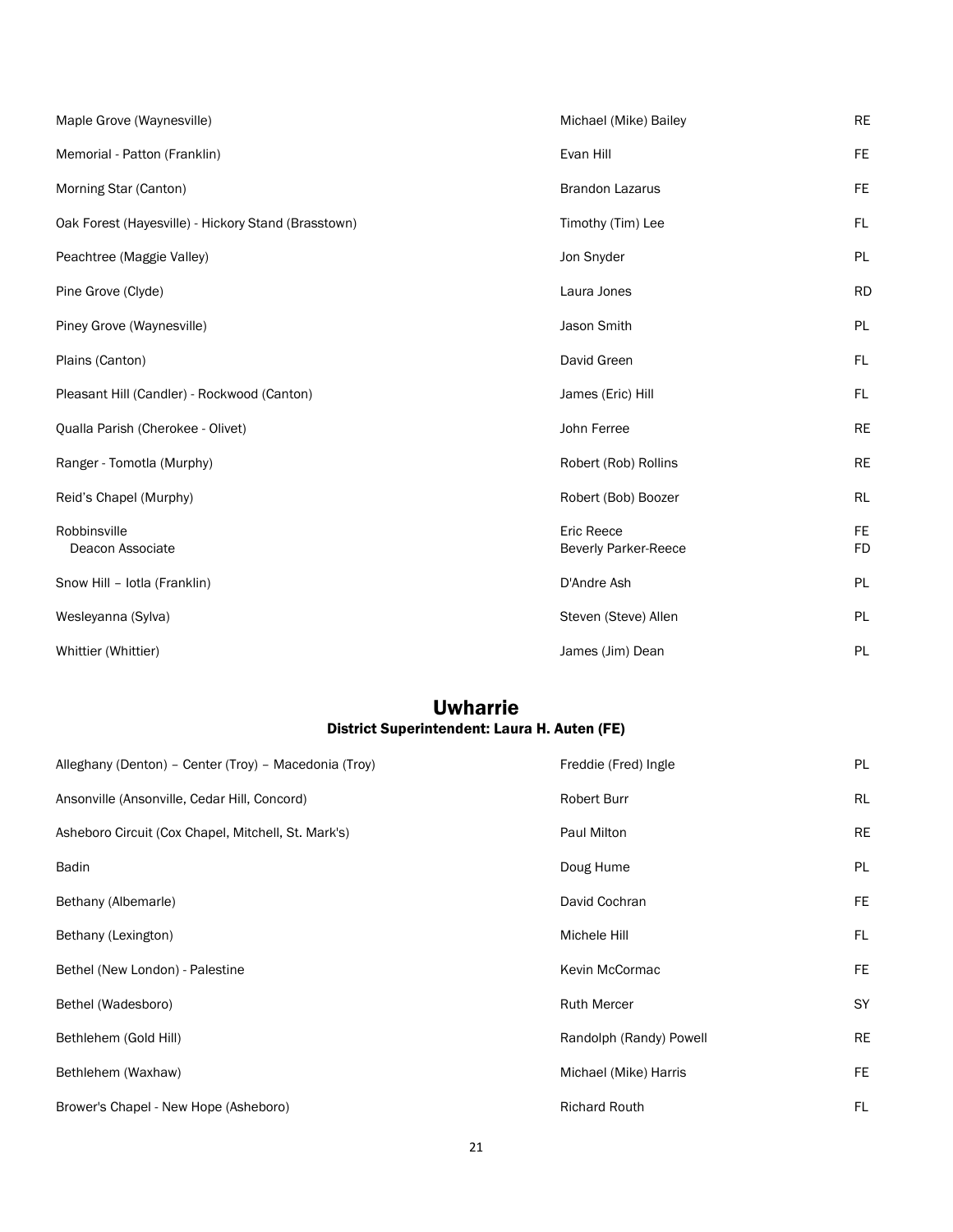| Cedar Grove (Norwood)                                             | Mary Hatley                                              | FL                     |
|-------------------------------------------------------------------|----------------------------------------------------------|------------------------|
| Central (Albemarle)                                               | <b>Jill Rhinehart</b>                                    | <b>FE</b>              |
| Central (Asheboro) - La Luz de Cristo<br>La Luz de Cristo Pastor  | John (J. F.) Howard<br>Christopher (Chris) A. Smith      | <b>FE</b><br>FE.       |
| Central (Denton)                                                  | Amy Hutchison                                            | <b>FE</b>              |
| Central (Monroe)<br>Assistant                                     | Michael (Lanny) Lancaster<br>Sigrid Mottram              | <b>FE</b><br><b>PL</b> |
| Central (Spencer)                                                 | Stephen (Steve) Combs                                    | <b>RE</b>              |
| Cedar Falls - Central Falls (Asheboro)                            | James (Danny) Keen                                       | PL                     |
| Chandler's Grove (New London)                                     | Steven (Steve) Phillippi                                 | <b>FE</b>              |
| Chapel Hill (Denton)                                              | Christopher (Chris) G. Smith                             | <b>AM</b>              |
| Charlotte (Asheboro)                                              | <b>TBS</b>                                               |                        |
| Christ - Mount Tabor (Salisbury)                                  | John Yeager                                              | <b>FE</b>              |
| Cid (Denton)                                                      | Kenneth (Doug) Rowe                                      | <b>RL</b>              |
| Clear Springs - Fairview (Denton)                                 | Amy Higgins                                              | SY                     |
| Coburn Memorial (Salisbury)                                       | Perry Bradshaw                                           | RL                     |
| Coleridge (Concord, Mount Olivet)                                 | Samuel (Sam) Harris                                      | FL                     |
| Cotton Grove (Lexington)                                          | Selena Scott                                             | <b>RL</b>              |
| Ebenezer - Reeds (Lexington)                                      | <b>Wesley Hall</b>                                       | <b>FE</b>              |
| Ebenezer (Mount Ulla)                                             | Mark McRacken                                            | PL                     |
| Empire Circuit (Piney Ridge, Pleasant Hill, Stout's Chapel)       | <b>Isaac Nedd</b>                                        | PL                     |
| Farmer (Farmer, New Hope, Oak Grove)                              | Dennis Gray                                              | <b>FL</b>              |
| First (Asheboro)<br>Multi-site "Lydia's Place"<br>Assistant       | Lynda Ferguson<br>Alexis Coleman<br><b>Edward Ramsey</b> | FE<br>FE<br><b>FL</b>  |
| First (Denton) - Canaan (Denton)                                  | Russell Brownworth                                       | <b>RL</b>              |
| First (Lexington) Co-Pastor<br>Co-Pastor                          | <b>Cheryl Skinner</b><br>Warren (Kirk) Tutterow          | FE<br><b>FE</b>        |
| First (Norwood)                                                   | Mark Barden                                              | <b>FE</b>              |
| First (Salisbury)                                                 | Mark Conforti                                            | FE.                    |
| First (Wadesboro) - Anson Circuit (Long Pine - Morven - New Hope) | <b>Stacey Lundy</b>                                      | FE                     |
| First Street (Albemarle)                                          | <b>TBS</b>                                               |                        |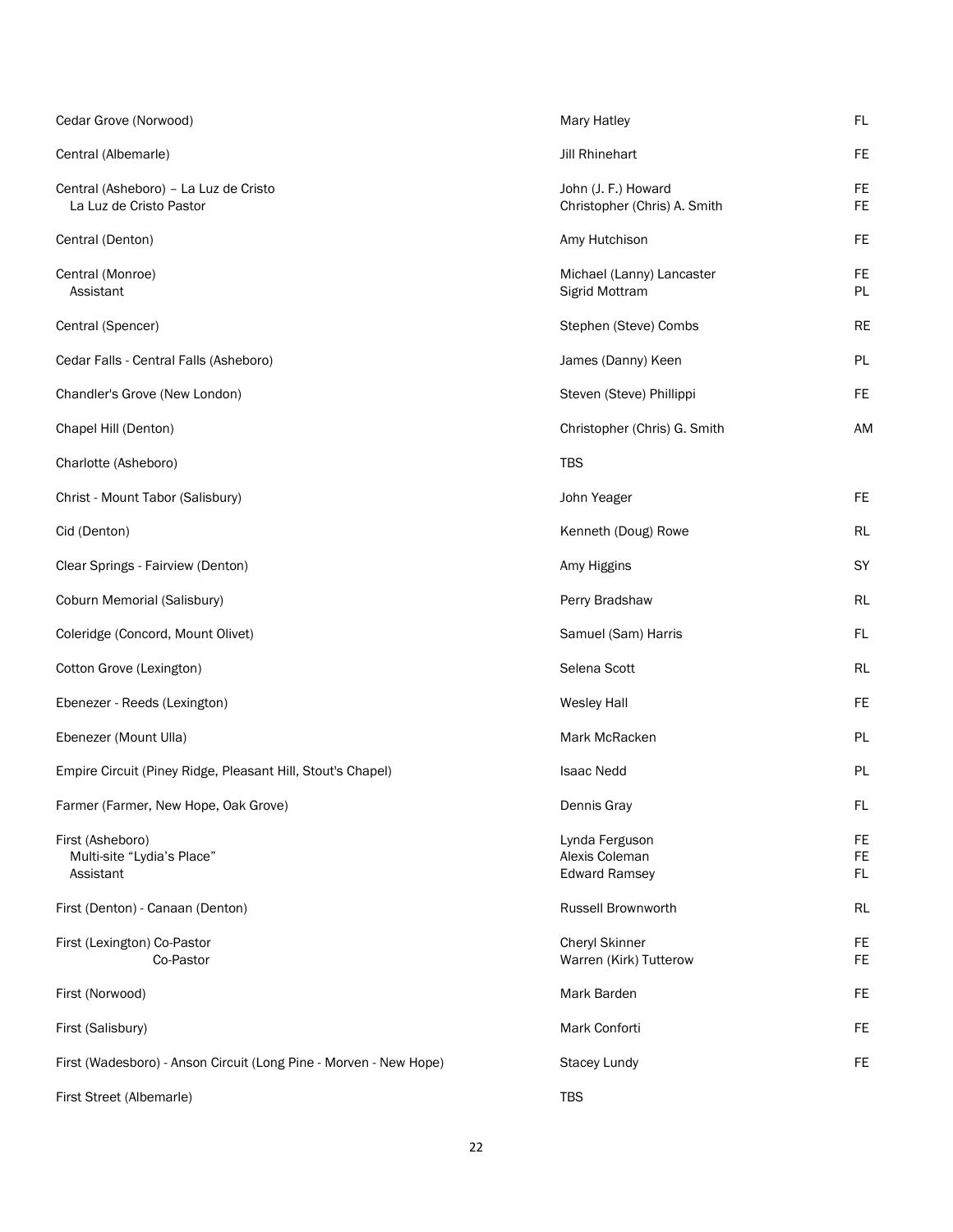| Flag Springs (Asheboro)                               | Carol Hunter                 | FE        |
|-------------------------------------------------------|------------------------------|-----------|
| Forestville - Olivet (Lilesville)                     | Sybil Perrell                | PL        |
| Fountain Hill (Peachland) - Mount Moriah (Marshville) | Larry Watts                  | <b>OR</b> |
| Franklinville - Rehobeth (Ramseur)                    | Jeffrey (Jeff) Martin        | PL        |
| Gilboa (Marshville) - Peachland                       | Luke Christy                 | <b>FE</b> |
| <b>Gold Hill</b>                                      | <b>Beverly Maulden</b>       | PL        |
| Grace (Salisbury) - Bethel (Rowan)                    | Dennis Sheppard              | OR        |
| Grays Chapel (Franklinville)                          | Elizabeth (Lynn) Chaney      | PL        |
| Greer's Chapel (Linwood) - Linwood                    | <b>Cindy Ramirez</b>         | PE        |
| Hopewell (Peachland)                                  | Joseph (Patrick) Ledford     | FL        |
| Jordan Memorial (Ramseur)                             | Christopher (Chris) A. Smith | FE        |
| Liberty (Gold Hill) - Rockwell (Rockwell)             | Charles (Charlie) Curtis     | PE        |
| Love's Chapel (Stanfield) - Green Memorial (Norwood)  | David Lowe                   | PL        |
| Love's Grove (Stanfield)                              | James White                  | <b>FE</b> |
| Locust                                                | Harvey (Dean) Martin         | PL        |
| Macedonia (Lexington)                                 | Tamela (Tammy) Talbert       | <b>FE</b> |
| Main Street (Albemarle)                               | David (Ben) Floyd            | <b>FE</b> |
| Marshville                                            | Elise Kennedy                | FE        |
| Matton's Grove (Gold Hill)                            | Martha McDowell              | OF        |
| McCrary Chapel (Ramseur)                              | Ashley (Montez) Allen        | PL        |
| Milford Hills (Salisbury)                             | James (Jim) Parsons          | FE        |
| Mount Carmel (Lexington)                              | Larry Scott                  | <b>RE</b> |
| Mount Shepherd (Asheboro)                             | George (Rick) McCranie       | PL        |
| Mount Zion (Bennett) - Pleasant Hill (Seagrove)       | <b>Ted Beane</b>             | SY        |
| Mount Zion (Norwood)                                  | David Hatley                 | RL        |
| New Hope - Trinity (Monroe)                           | <b>Emily Kroeger</b>         | PE        |
| New London                                            | James (Jim) Pyatt            | FE        |
| New Mount Tabor (Richfield)                           | Cynthia (Cindy) Furr         | FL.       |
| New Union (Asheboro)                                  | Rebecca (Lynn) Cash          | <b>RE</b> |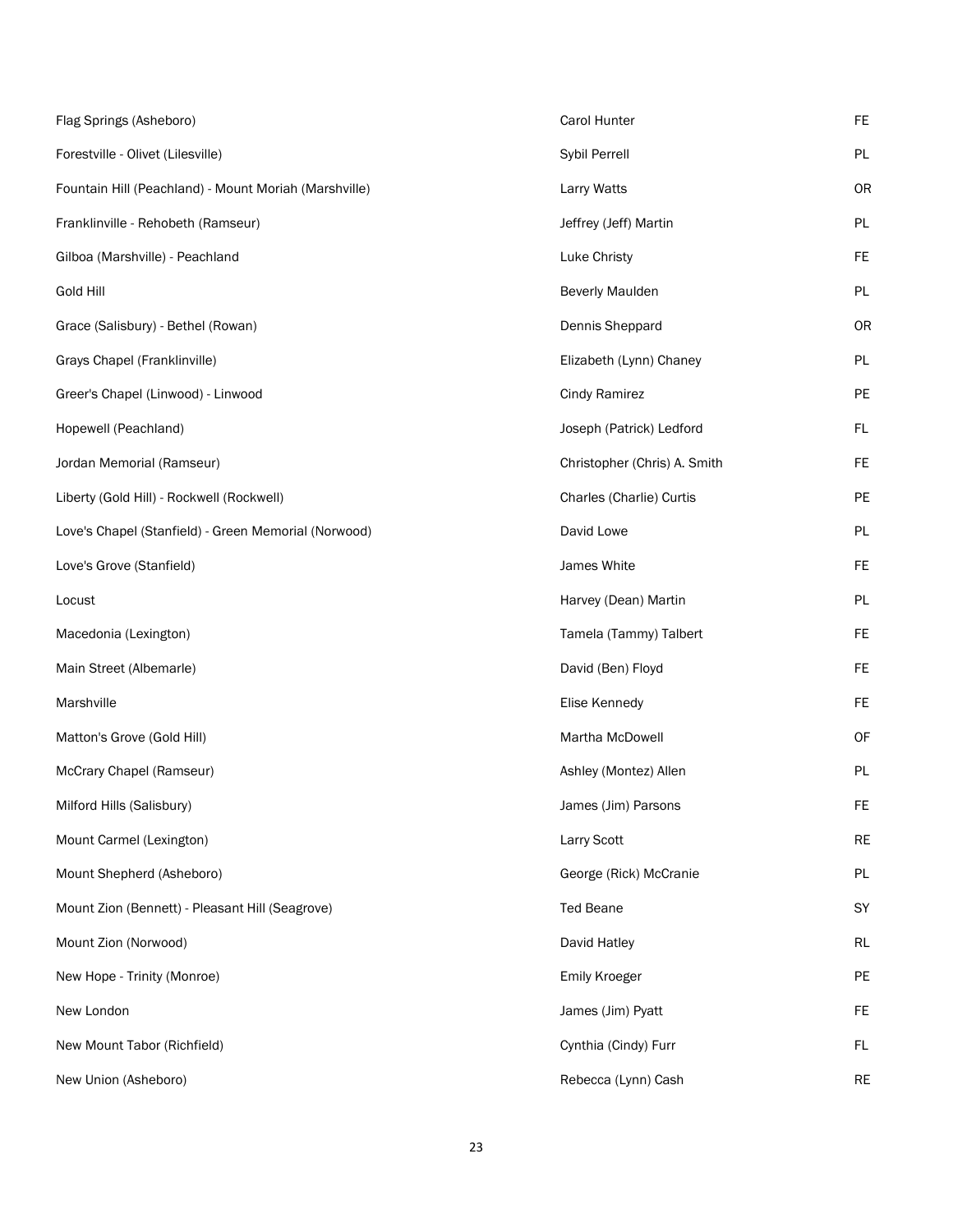| Oakboro                                                       | Howard (Gene) Moore                     | <b>RA</b>        |
|---------------------------------------------------------------|-----------------------------------------|------------------|
| Pine Grove - Friendship (Albemarle)                           | Ronald (Ron) Hartman                    | FL               |
| Pisgah (Asheboro) - Seagrove                                  | James (Arnold) Luther                   | <b>OR</b>        |
| Piney Grove - Pleasant Grove (Denton)                         | <b>Bradley (Brad) Treece</b>            | PE               |
| Polkton Charge (Mount Vernon, Polkton, Poplar Hill, Wightman) | John Moffett                            | FL               |
| Porter (Albemarle)                                            | James (Jim) Yow                         | <b>RE</b>        |
| Providence (Salisbury)                                        | Aldana Allen                            | <b>FE</b>        |
| Randall By the River (Norwood)                                | Hanna Stamey Barlow                     | FL               |
| Richfield                                                     | <b>Richard Clough</b>                   | <b>RE</b>        |
| Salem (Albemarle)                                             | Daniel (David) Talbert                  | <b>FE</b>        |
| Shiloh (Granite Quarry)                                       | Craig Sefa                              | FE               |
| South Anson (Pleasant Hill, Sandy Plains, Shiloh)             | Lonnie Grose                            | <b>OF</b>        |
| St. Luke (Asheboro)                                           | <b>Earnest Watkins</b>                  | <b>OR</b>        |
| St. Stephen (Lexington)                                       | Arnetta Beverly                         | <b>RE</b>        |
| Stony Hill (Albemarle)                                        | Julia (Kaye) Fry                        | <b>FE</b>        |
| Tabernacle (Trinity) - West Chapel (Asheboro)                 | Elizabeth (Lynn) Chaney                 | PL               |
| The Arbor (Salisbury)                                         | Jacqueline Tookey                       | <b>FE</b>        |
| Trinity (Lexington)                                           | Vernon Peterson                         | <b>OR</b>        |
| Tyro (Lexington)<br>Assistant                                 | William (Randy) Foster<br>Alanda Harris | FE.<br><b>PL</b> |
| Union Chapel (Albemarle)                                      | <b>TBS</b>                              |                  |
| Wade - Hanna Chapel (Wadesboro)                               | Jimmie Furr                             | <b>RE</b>        |
| Wesley Chapel (Misenheimer)                                   | <b>TBS</b>                              |                  |
| Wesley Heights (Lexington)                                    | Joe Barbee                              | PL               |
| West Bend (Asheboro)                                          | Kari Howard                             | FE               |
| Wingate - Smyrna (Monroe)                                     | Christopher (Chris) Harbin              | PE               |

### Yadkin Valley

#### District Superintendent: Samuel (Sam) H. Moore Jr. (FE)

Advance (Advance) and a subset of the Christopher Key Christopher Key Christopher Key Christopher Key LS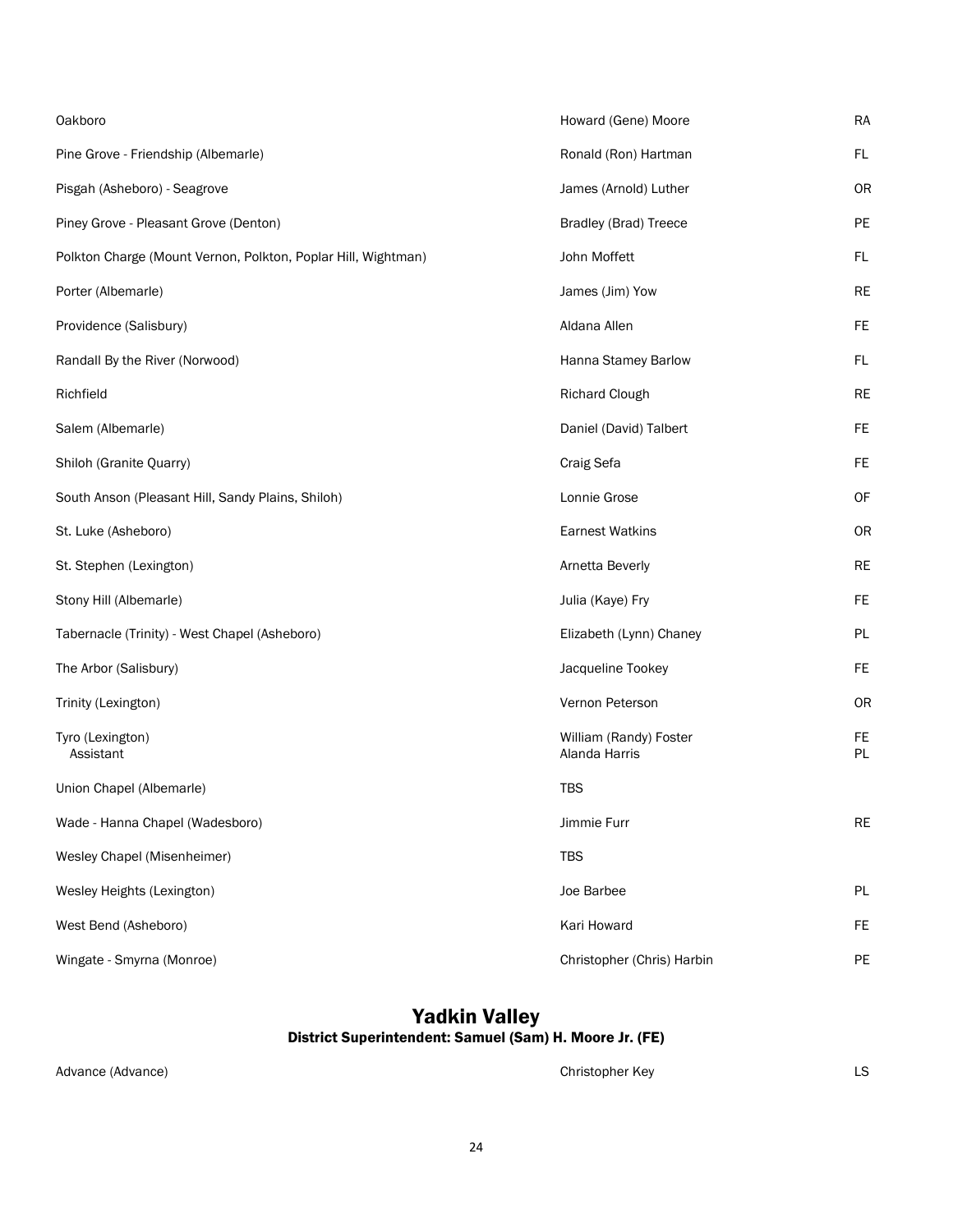| Anchor Parish (Mount Pleasant, New Home, Prospect, Shady Grove) - Fulton (Advance)            |                                                        |           |
|-----------------------------------------------------------------------------------------------|--------------------------------------------------------|-----------|
| Parish Director: New Home and Prospect                                                        | Lauren Anderson                                        | <b>FE</b> |
| Parish Assistant: Mount Pleasant<br>Parish Assistant: Shady Grove and Fulton (Advance) Pastor | Stephen (Steve) Anderson<br>Dustin James               | PL.<br>FL |
|                                                                                               |                                                        |           |
| Ardmore (Winston-Salem)<br>Associate                                                          | Stephen (Neill) Shaw<br>Kathryn (Katy) Medinas-Lockley | FE.<br>OP |
|                                                                                               |                                                        |           |
| Asbury (Hamptonville)                                                                         | <b>TBS</b>                                             |           |
| Baltimore (East Bend)                                                                         | Chad Shoaf                                             | FE.       |
| Bethel - Union Ridge (Winston-Salem)                                                          | Angela (Angie) Toth                                    | FE.       |
| Bethel (King)                                                                                 | <b>Karen Smith</b>                                     | <b>RE</b> |
| Bethel (Mocksville) - Woodleaf                                                                | David Smith                                            | <b>FE</b> |
| Bethel (Thomasville)                                                                          | Larry Thompson                                         | AM        |
| Bethesda (Lexington)                                                                          | Janet Dixon                                            | FE.       |
| Bethesda (Pine Hall)                                                                          | John Howard                                            | FL        |
| Bethlehem (Advance)                                                                           | Suzanne Michael                                        | <b>FE</b> |
| Beulah - Maple Grove - Zion (Mount Airy)                                                      | Dorothy Sullivan                                       | PL        |
| Boonville (Boonville)                                                                         | Julie Wilburn Peeler                                   | <b>FE</b> |
| Brooks Temple (Winston Salem)                                                                 | <b>Mary Dow</b>                                        | PL        |
| Brookstown (Pfafftown)                                                                        | James (Chip) Webb                                      | <b>RE</b> |
| Bunker Hill (Kernersville)                                                                    | Charles (Chuck) Ireson                                 | FE.       |
| Burkhead (Winston-Salem)                                                                      | Julie O'Neal                                           | FL        |
| Canaan (Winston-Salem)                                                                        | Benjamin (Jay) Bowers                                  | <b>FE</b> |
| Centenary (Clemmons) - Konnoak Hills (Winston-Salem)                                          | Oscar Zuniga                                           | AM        |
| Centenary (Winston-Salem)                                                                     | Philip (Glenn) Kinken                                  | FE        |
| Associate for Evangelism, Engagement, and Missions                                            | Mary (Meg) Gaston                                      | FE.       |
| Minister of Children's Spiritual Formation and Education                                      | Mary (Kate) May                                        | <b>FD</b> |
| Associate for Congregational Care                                                             | Susannah Pittman                                       | <b>FE</b> |
| Center - Salem (Mocksville)                                                                   | <b>Jesse Teal</b>                                      | FL        |
| Center (Welcome) - Arcadia (Clemmons)                                                         | Mitchell (Mitch) Wilson                                | FE.       |
| Center (Yadkinville)                                                                          | Barry Queen                                            | <b>FE</b> |
| Central (Mount Airy)                                                                          | Daniel (Dan) Miller                                    | <b>FE</b> |
| Minister of Outreach & Care                                                                   | Kennette Thomas                                        | FD        |
| Central (Thomasville)                                                                         | Paul Bethel                                            | RL        |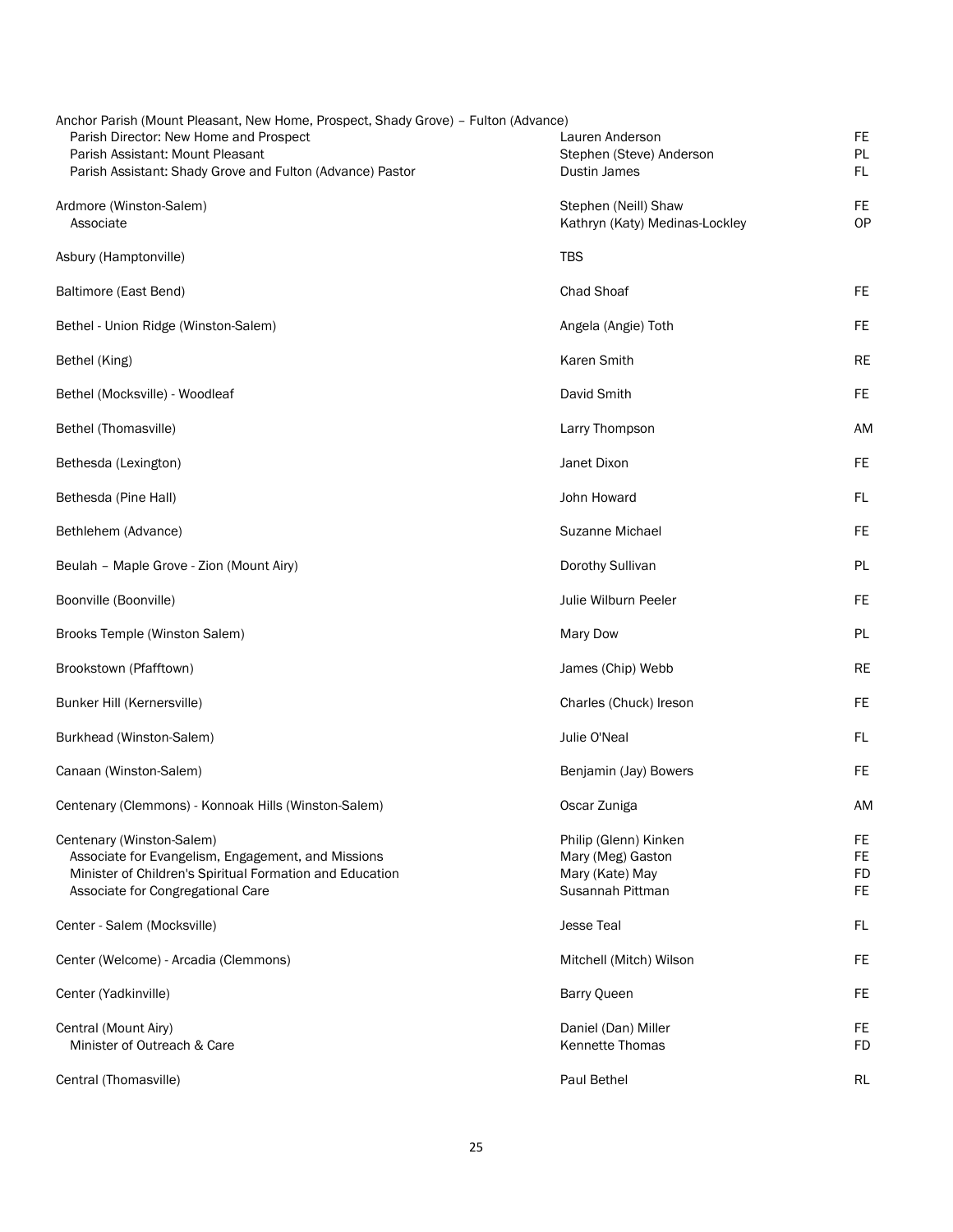| Central Terrace (Winston-Salem) - Oak Grove (Mocksville)   | Robert (Bob) Summers            | PE              |
|------------------------------------------------------------|---------------------------------|-----------------|
| Cherry Street (Kernersville)                               | Andrew (Drew) Southern          | FE              |
| Chestnut Grove (King)                                      | Evelyn Lemons                   | FE              |
| Chestnut Grove (Mocksville)                                | Robert (Bob) Briggs             | <b>PL</b>       |
| Clemmons (Clemmons)                                        | John Fitzgerald                 | FE              |
| Concord (Mocksville)                                       | David Singletary                | FL.             |
| Crews (Winston-Salem) - Danbury Community Chapel (Danbury) | Ashley Cyre                     | FE              |
| Delta (Sandy Ridge)                                        | Raymond (Ray) Morgan            | FL.             |
| Dobson - Oak Grove (Mount Airy)                            | Harry Sammons                   | <b>RE</b>       |
| Dulin (Mocksville)                                         | Jimmy Truell                    | PL              |
| East Bend - Stony Knoll (East Bend)                        | David Blankenberg               | <b>FE</b>       |
| Elbaville - Bailey's Chapel (Advance)                      | Richard (Rick) Marson           | <b>OR</b>       |
| Fair Grove (Thomasville)                                   | Thomas (Tom) Jolly              | <b>FE</b>       |
| Fairview (Pinnacle)                                        | <b>Tony Matthews</b>            | FE              |
| Fairview (Thomasville)                                     | Duane Corle                     | FE              |
| Faith - Antioch (Rural Hall)                               | Patricia (Pat) Dixon            | <b>FE</b>       |
| Farmington - Wesley Chapel (Mocksville)                    | Arnold Gosnell                  | FE              |
| First (Mocksville)<br>Associate                            | Lori Anne Bowen<br>Hannah Smith | <b>FE</b><br>PE |
| First (Pilot Mountain)                                     | Jeremiah (Jeremy) Pegram        | <b>FE</b>       |
| First (Thomasville) - Trinity (Thomasville)                | Larry (Rodney) Burton           | PL              |
| Forsyth - Stokes (Antioch, Bethlehem, Forest Chapel)       | Charles (Charlie) Fried         | FL              |
| Franklin Heights                                           | <b>TBS</b>                      |                 |
| Friendship (Lexington)                                     | David Peeler                    | <b>FE</b>       |
| Good Hope (Lexington)                                      | Johnny Lord                     | <b>FE</b>       |
| Green Street (Winston-Salem)                               | Sarah Howell-Miller             | <b>FE</b>       |
| Hanes Grove (Hamptonville) - Longtown (Yadkinville)        | Mark Smith                      | PL              |
| Harmony Grove - Sharon (Lewisville)                        | James (Randy) Perdue            | <b>FE</b>       |
| Hickory Ridge - New Mount Vernon (Winston-Salem)           | <b>Craig Toth</b>               | PL              |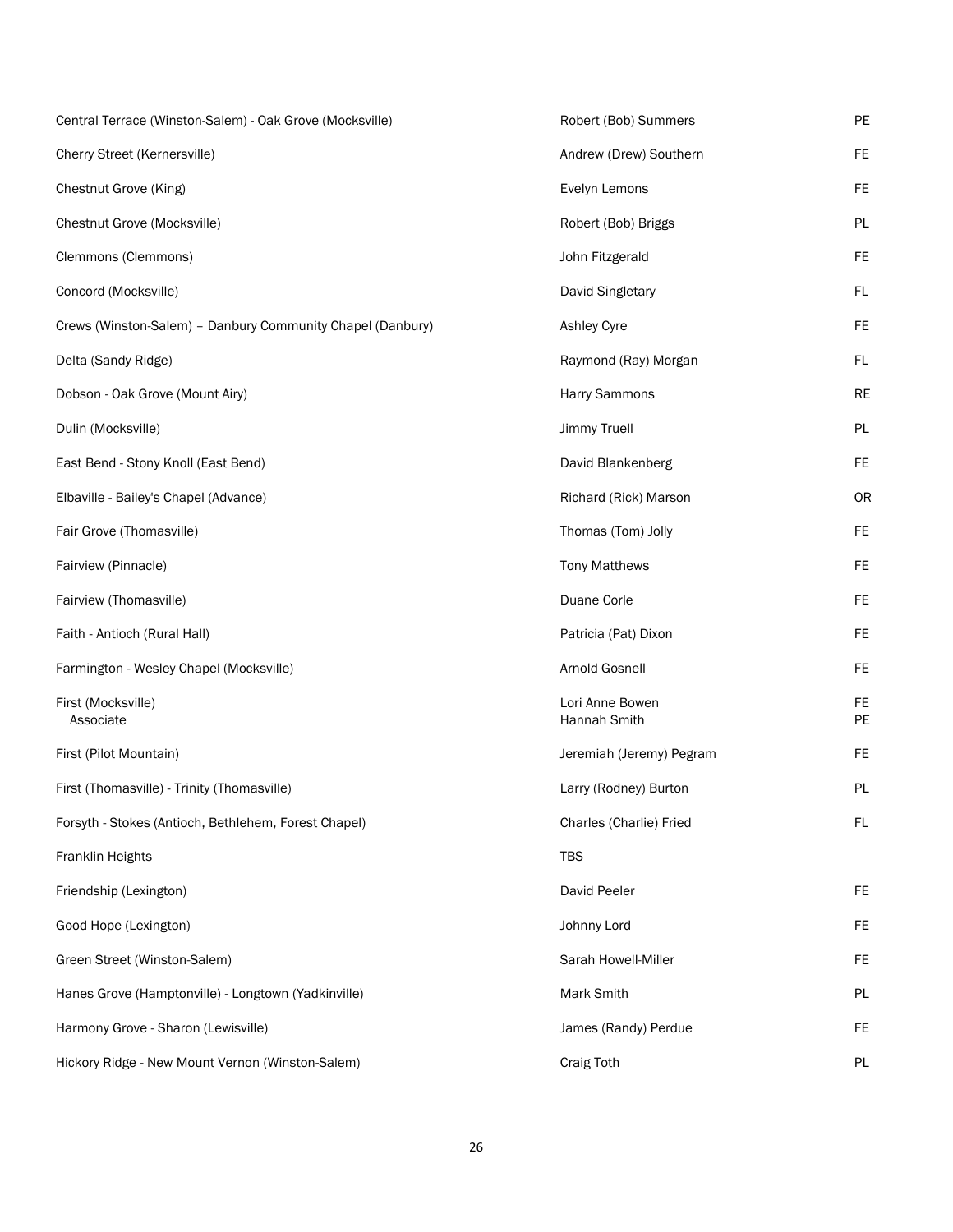| Hillsdale (Advance)<br>Assistant                                                           | Jerry Webb<br>Victoria (Tori) Elliott-Gingerich                     | FE.<br>FL                           |
|--------------------------------------------------------------------------------------------|---------------------------------------------------------------------|-------------------------------------|
| Kingswood (Rural Hall)                                                                     | <b>Bruce Updyke</b>                                                 | <b>FE</b>                           |
| Level Cross (Dobson) - Siloam                                                              | Danielle Voigt                                                      | PE                                  |
| Lewisville (Lewisville)<br>Deacon Associate                                                | Paul (Paul) Brown<br>Kara Harvey Chamberlin                         | <b>FE</b><br>PD                     |
| Liberty (Mocksville)                                                                       | Steven (Steve) Rainey                                               | <b>RE</b>                           |
| Love's (Walkertown)                                                                        | Gary Mahathey                                                       | <b>FE</b>                           |
| Main Street (Kernersville)<br>Associate<br>Minister of Youth and College Ministries        | Michael (Mike) Gehring<br>Philip Kuntz<br>Thomas (Wayne) Purdy      | <b>FE</b><br><b>FE</b><br>PD        |
| Maple Springs (Winston-Salem)                                                              | Daniel (Dan) Lyons                                                  | <b>FE</b>                           |
| Marvin (Winston-Salem)                                                                     | Sonia Baca-Zuniga                                                   | AM                                  |
| Memorial (Thomasville)<br>Minister of Youth<br>Minister of Children and Families           | Danny Leonard<br>Rodney Denton<br>Lynda Hepler                      | <b>FE</b><br><b>FD</b><br><b>FD</b> |
| Midway (Lexington)                                                                         | Richard (Rick) LeBaube                                              | <b>FE</b>                           |
| Mitchell's Chapel (Boonville)                                                              | Rebekah Ralph                                                       | <b>FE</b>                           |
| Mocks (Advance)                                                                            | Luke Mitchell                                                       | FL                                  |
| Morris Chapel (Walkertown)                                                                 | Jeffrey (Jeff) Coppley                                              | <b>FE</b>                           |
| Mount Carmel (Winston-Salem)                                                               | Mary Rowe Miller                                                    | <b>FE</b>                           |
| Mount Olive (Yadkinville)                                                                  | Robert (Bob) O'Keef                                                 | <b>OR</b>                           |
| Mount Olivet (Lexington)                                                                   | Donna Smith                                                         | FE.                                 |
| Mount Pleasant (Winston-Salem) - Shiloh (Germanton)                                        | Eric Tang                                                           | PL                                  |
| Mount Tabor (Winston-Salem)<br>Assistant                                                   | Preston (Lonnie) Pittman<br>Robert (Bob) Richardson                 | FE<br>FL.                           |
| New Day Community Church, a United Methodist Congregation<br>Deacon Associate<br>Assistant | Ronald (Ron) Garner<br>Abigail (Abby) Hedgecock<br>Darren Hickerson | FE<br><b>FD</b><br><b>PL</b>        |
| New Hope (Blackwater, New Hope [Pilot Mountain], Stanford)                                 | Stephen (Steve) Smith                                               | <b>PL</b>                           |
| New Hope (Winston-Salem)                                                                   | Francisco (Frank) Ramos                                             | <b>AM</b>                           |
| New Story (Winston-Salem)                                                                  | Scott Osterberg                                                     | FE                                  |
| Oak Forest (Winston-Salem)                                                                 | Richard (Rick) Carter                                               | <b>FE</b>                           |
| Palmyra (Germanton) - Stokesburg (Walnut Cove)                                             | Kevin Jasper                                                        | FL                                  |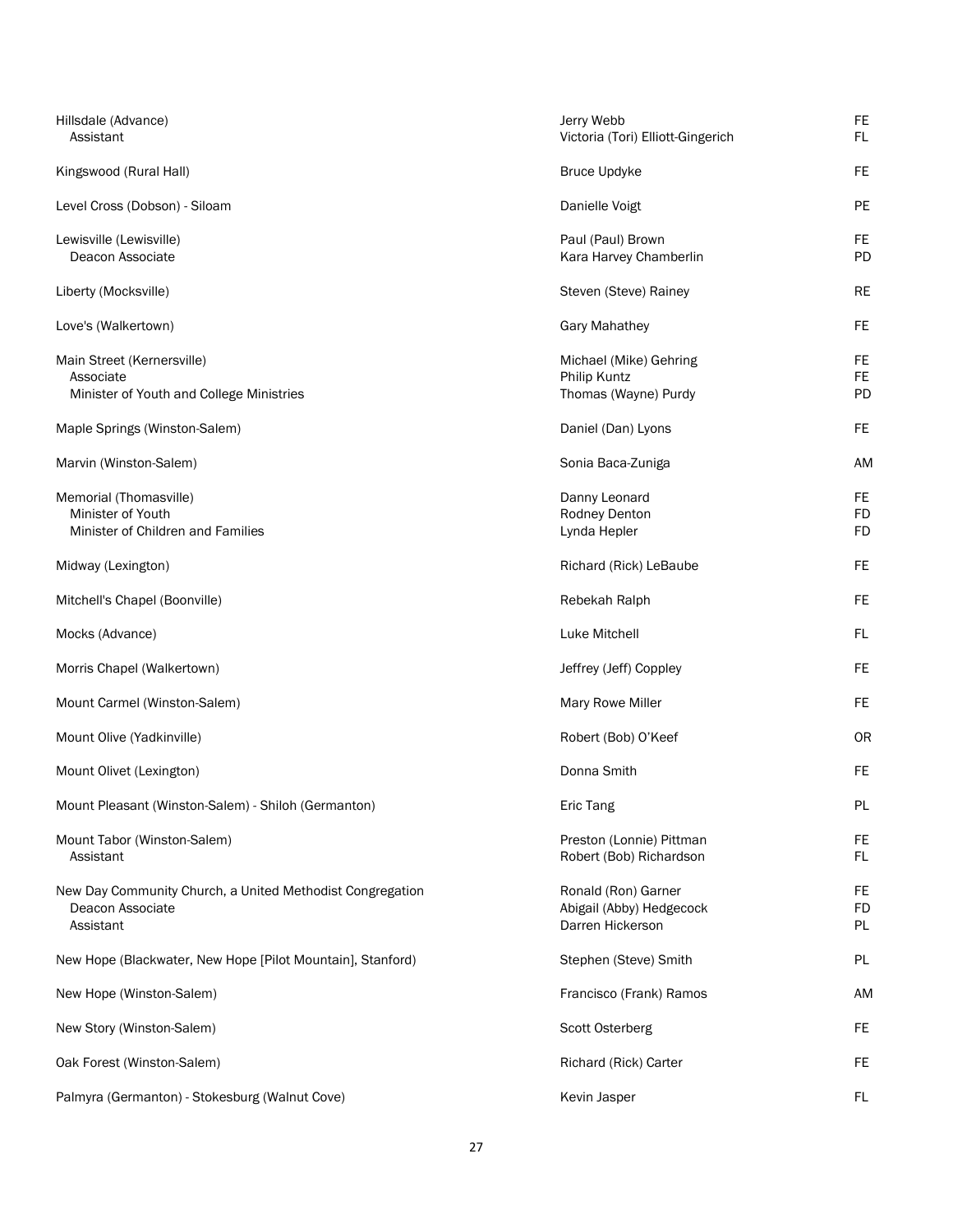| Pilot View (Pilot Mountain) - Stony Knoll (Dobson)                                | Mary (Cathy) Turman                         | RL              |
|-----------------------------------------------------------------------------------|---------------------------------------------|-----------------|
| Pine Grove (Kernersville)                                                         | James (Jim) Prichard                        | <b>FL</b>       |
| Pine Grove (Winston Salem)                                                        | Sandra Ireson                               | <b>FE</b>       |
| Pine Woods - Johnsontown (Thomasville)                                            | Laura-Lee Jones                             | OF              |
| Piney Grove (Advance)                                                             | Jeanette Hayes                              | <b>RE</b>       |
| Pinnacle - Mount Zion (Pinnacle)                                                  | Robin Johnson                               | <b>FD</b>       |
| Pisgah (Kernersville)                                                             | William Adams                               | OR              |
| Pleasant Grove (Thomasville)                                                      | John Stein                                  | <b>FE</b>       |
| Saints Home - St. Andrew's (Winston-Salem)                                        | Fomba Karva                                 | PE              |
| Salem (Mount Airy) - Epworth (Cana)                                               | Jackie (Jack) Danley                        | <b>RE</b>       |
| Sedge Garden (Kernersville) Intentional Interim Pastor                            | John (Dan) Hester                           | <b>FE</b>       |
| Shady Grove (Winston-Salem)<br>Deacon Minister of Children's and Preteen Ministry | Thomas (Tom) Mabry<br>Lenora (Leigh) Tuttle | <b>FE</b><br>FD |
| Shiloh (Lexington)                                                                | Jason (Ryan) Mendenhall                     | <b>FE</b>       |
| Shoals (Pinnacle) - Whitaker's Chapel (Pilot Mountain)                            | Mark Muckler                                | FE              |
| Smith Grove (Mocksville)                                                          | Darren Crotts                               | <b>FE</b>       |
| Snow Hill (Danbury)                                                               | Keith Lawson                                | FL              |
| St. James (Rural Hall)                                                            | Rodney Davis                                | PL              |
| St. Mark (Winston-Salem) - Germanton (Walnut Cove)                                | John (Bob) Nations                          | <b>FE</b>       |
| St. Mary's (Walnut Cove)                                                          | Clark Boyd                                  | PL              |
| St. Paul - Mountain Grove (Hamptonville)                                          | Gregory (Greg) Freeman                      | <b>RE</b>       |
| St. Paul (Kernersville)                                                           | Oscar Pilson                                | PL              |
| St. Paul (Winston-Salem)                                                          | Pamela (Pam) Blackstock                     | <b>FE</b>       |
| The Place of New Life - Mount Herman (Mount Airy)                                 | Diane Harper                                | PL              |
| Trinity (King)                                                                    | James (Ross) O'Neal                         | FE              |
| Trinity (Winston-Salem)                                                           | Douglas (Doug) Miller                       | <b>FE</b>       |
| Union Chapel (Mocksville)                                                         | Reynaldo (Rey) Rodriguez                    | SY              |
| Union - Concord (Lewisville)                                                      | Edward (Eddie) Evans                        | FL              |
| Unity - West End (Thomasville)                                                    | Lisa Johnston                               | PL              |
| Wesley Memorial (Winston-Salem)                                                   | Benjamin (Ben) Sloan                        | FE              |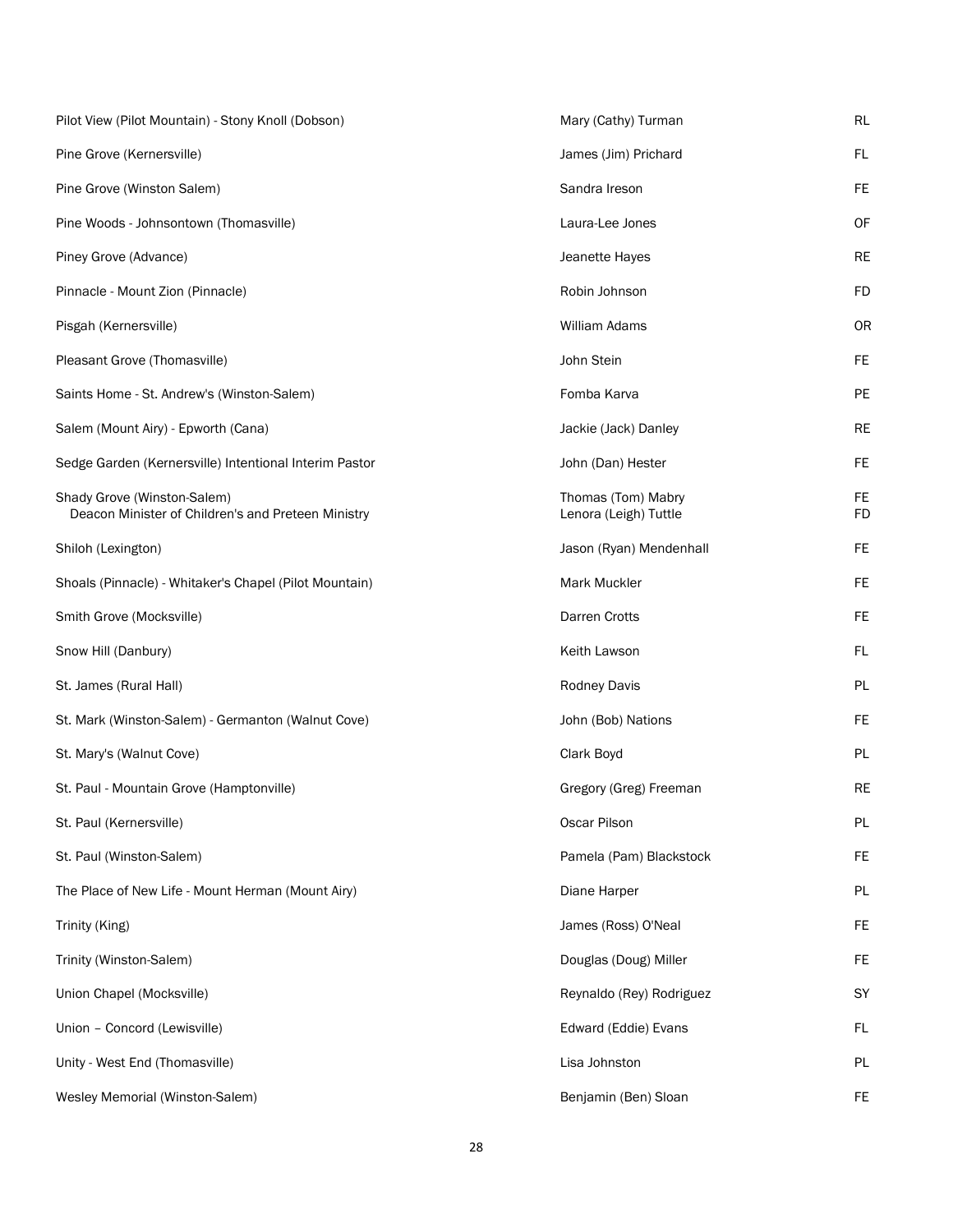| West Forsyth Charge (Elm Grove, Mount Pleasant, Pleasant Hill, Tabernacle)<br>Assistant | <b>Patrick Marion</b><br>Timothy (Tim) Fraley | FL.<br>PL |
|-----------------------------------------------------------------------------------------|-----------------------------------------------|-----------|
| Yadkin College (Lexington)                                                              | Jimmie (Jim) Martin                           | <b>RE</b> |
| Yadkinville (Yadkinville)                                                               | Jonathan (Jon) Gaylord                        | FE.       |

## B. CLERGY IN APPOINTMENTS IN OTHER ANNUAL CONFERENCES (¶¶331.8, 346.1)

Auman, Jill Lindsey (FE) First (Fort Lauderdale) (Southeast District, Florida Conf); Fairfield (High Point) CC (NP) Binger, Michael A. (FE) First (Mount Olive) Co-Pastor (Harbor District, NC Conf); St. Mark's (Belmont) CC (CV) Brannock, Jane D. (FD) Davis Street Children and Family Ministries (Corridor District, NC Conf); West Market Street (Greensboro) CC (NP)

Brantley, Cornelius F. (FE) Princeton (Capital District, NC Conf); Trinity Memorial - St. Mary's (Trinity) CC (NP) Brendel, Charlotte G. (FD) St. Luke (Fairway District, NC Conf); Christ (Drexel) CC (CV) Chaput, Patricia G. (RE) Meadow (Maryville District, Holston Conf); Belwood (Kadesh, Knob Creek, St. Peter's) CC (CV) Collins, Kimberly J. (FD) Pine Valley Associate Pastor of Discipleship (Harbor District, NC Conf); Christ (High Point) CC (NP) Cornell, Brian J. (FE) Norton Park and Northwood (Big Waters District, Minnesota Conf); Mount Vernon (Trinity) CC (NP) Cornell, Katherine Vickers (FE) Asbury (Big Waters District, Minnesota Conf); Prospect - Pleasant Hill CC (NP) Devoid, Benjamin F. (FE) First (Medford) (Crater Lake District, Oregon - Idaho Conf); Memorial (Thomasville) CC (YV) Duncan, Ann L. (FE) Burlingame (Bay District; California – Nevada Conf); Maggie Valley (Maggie Valley) CC (SM) Ellis, Elizabeth C. (FE) Church of the Resurrection (Kansas City District, Great Plains Conf); Green Street (Winston-Salem) CC YV Farabow, Matthew S. (FE) Seaside (Harbor District, North Carolina Conf); Ardmore (Winston-Salem) CC YV Barge, Robin L. (FE) St. Paul (Roanoke City District, Virginia Conf); Clemmons (Clemmons) CC YV Gibert, Ann S. (FE) Webster Federated (Central Mass District, New England Conf); Sedgefield (Charlotte) CC (ME) Miller, Lauren A. (FD) Gay Street Minister of Discipleship (Three Rivers District, East Ohio Conf); Weaverville (Weaverville) CC (BR)

Morphis, Eric W. (FE) Vanceboro (Sound District, North Carolina Conf); Good Hope (Lexington) CC (YV) Pierce, Kathryn B. (FE) Andrews Chapel (Corridor District; North Carolina Conf); Wesley Memorial (High Point) CC (NP) Pitts, Sarah Smith (FE) Campground (Gateway District, NC Conf); Christ (Greensboro) - St. Timothy's (Jamestown) CC (NP) Puryear, Larry G. (RE) Mead Memorial (Kentucky East District; Kentucky Conf); Hoey Memorial - Sulphur Springs CC (CV) Sprinkle, Stacy E. (FD) Bronte (West District; Rio Texas Conf); Jamestown CC (NP) Stine, Jared E. (FE) Columbia Falls (Montana West District, Mountain Sky Conf); Wesley Memorial (High Point) CC (NP) Vredenburg, Yvonne L. (RE) Arcade (Niagara Frontier District, Upper New York Conf); First (High Point) CC (NP) Watson, Claire N.H. (PD) San Dieguito (South District, California - Pacific Conf); FaithBridge (Blowing Rock) CC (AP) Wiley, Kayln M. (FD) Cypress Lake (South West District, Florida Conf); Long's Chapel (Lake Junaluska) CC (SM)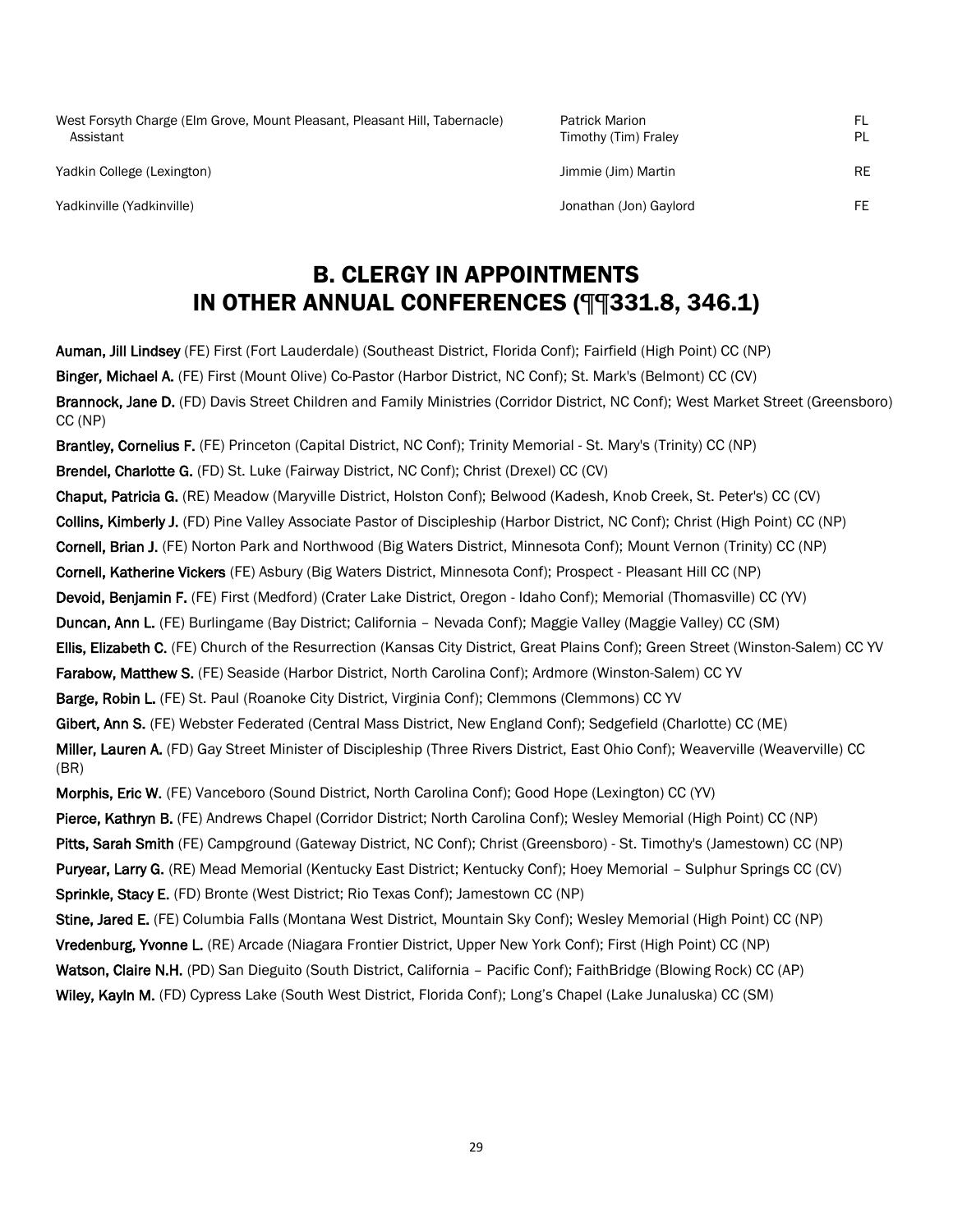# C. DEACONS IN FULL CONNECTION AND PROVISIONAL MEMBERS APPOINTED BEYOND THE LOCAL CHURCH (¶ 331.1A,B)

### 1. THROUGH NON-UNITED METHODIST AGENCIES AND SETTINGS BEYOND THE LOCAL CHURCH (¶ 331.1A)

Cameron, Tangela L. (PD) Chaplain and Bereavement Counselor, Hospice and Palliative Care of Iredell County; ¶331.4 appointment to Shiloh (Granite Quarry) (UW)

Elliott, Laura Alexander (FD) Executive Director, Soaring Unlimited; ¶331.4 appointment to Denver (CV)

Hagerman, Leigh Anne (FD) Church Administrator, Myers Park Baptist Church; ¶331.4 appointment to Matthews (ME)

Heckert, Julia S. T. (FD), Community Engagement Coordinator, HIGHTS, ¶331.4 appointment to First (Sylva) (SM)

Lassiter, Kristin D. (FD) Bereavement Coordinator, Heartland Hospice; ¶331.4 appointment to Fletcher (BR)

Lawing, Matthew R. (FD) Staff Chaplain, New Hanover Regional Medical Center (Wilmington) (CV) ; ¶331.4 appointment to Asbury – Ivey Memorial (Lincolnton) (CV)

Little, Gregory R. (PD) Community Leader, Corner House, Reality Ministries [331.4 appointment to Matthews (ME)

Mitchem, Donnie S. (FD) Manager, School Based Services and Child/Adolescent Outpatient Services, Atrium Health; ¶331.4 appointment to Christ (Charlotte) (ME)

Noblitt, Joshua M. (FD) Therapist, Creative Approaches to Healing; ¶331.4 appointment to First (Charlotte) (ME)

Rettew, Lisa K. (FD) Executive Assistant to the Bishop of the Episcopal Diocese of Western North Carolina; ¶331.4 appointment to Central (Asheville) (BR)

Sanford, Courtney D. (PD) Conner Coordinator, Guilford College ¶331.4 appointment to Grace (Greensboro) (NP)

Tate, Jedidiah Z. (PD) Pastor, The Bethel House: ¶331.4 appointment to Faith (Waynesville) (SM)

Thomas, Kennette R. L. (FD) Campus Chaplain, Surry Community College (Dobson); ¶331.4 appointment to Central (Mount Airy) (YV)

Webb, Robert R. III (FD) Director, Rural Church, Duke Endowment; ¶331.4 appointment to Providence (Charlotte) (ME)

Wilt, L. Rene (FD) Director, All Good Gifts, LLC; ¶331.4 appointment to University City (Charlotte) (ME)

Zastovnik, Linda S. (FD) Teaching Pastor & Ministry Consultant, Wakening Ministry, LLC; [331.4 appointment to First (Taylorsville) (AP)

### 2. THROUGH UNITED METHODIST CHURCH-RELATED AGENCIES AND SCHOOLS WITHIN THE CONNECTIONAL STRUCTURES OF THE UNITED METHODIST CHURCH (¶ 331.1B)

Burton, Amy W. (FD) Director of Finance, Wesley Community Development; ¶331.4 appointment to West (Mooresville) (ME) Habich, Maegan D. (FD) Pfeiffer University Chaplain and Director of Church Relations; [331.4 appointment to Central (Albemarle) (UW)

Hand, Stephanie M. (FD) Metro Vitality Associate; ¶331.4 appointment to Providence (Charlotte) (ME)

Hughes, Gloria G. (FD) Appalachian Vitality Associate; ¶331.4 appointment to Faith Bridge (Blowing Rock) (AP)

Ingram, Kimberly T. (FD) Director of Ministerial Services/Conference Secretary; ¶331.4 appointment to First (Belmont) (CV)

Isley, John J. (FD) Director, Camp Tekoa; ¶331.4 appointment to First (Hendersonville) (BR)

Martin, Meredith P. (FD) Director of Program Excellence, Crossnore School and Children's Home; ¶331.4 appointment to Hawthorne Lane Charlotte) CC (ME)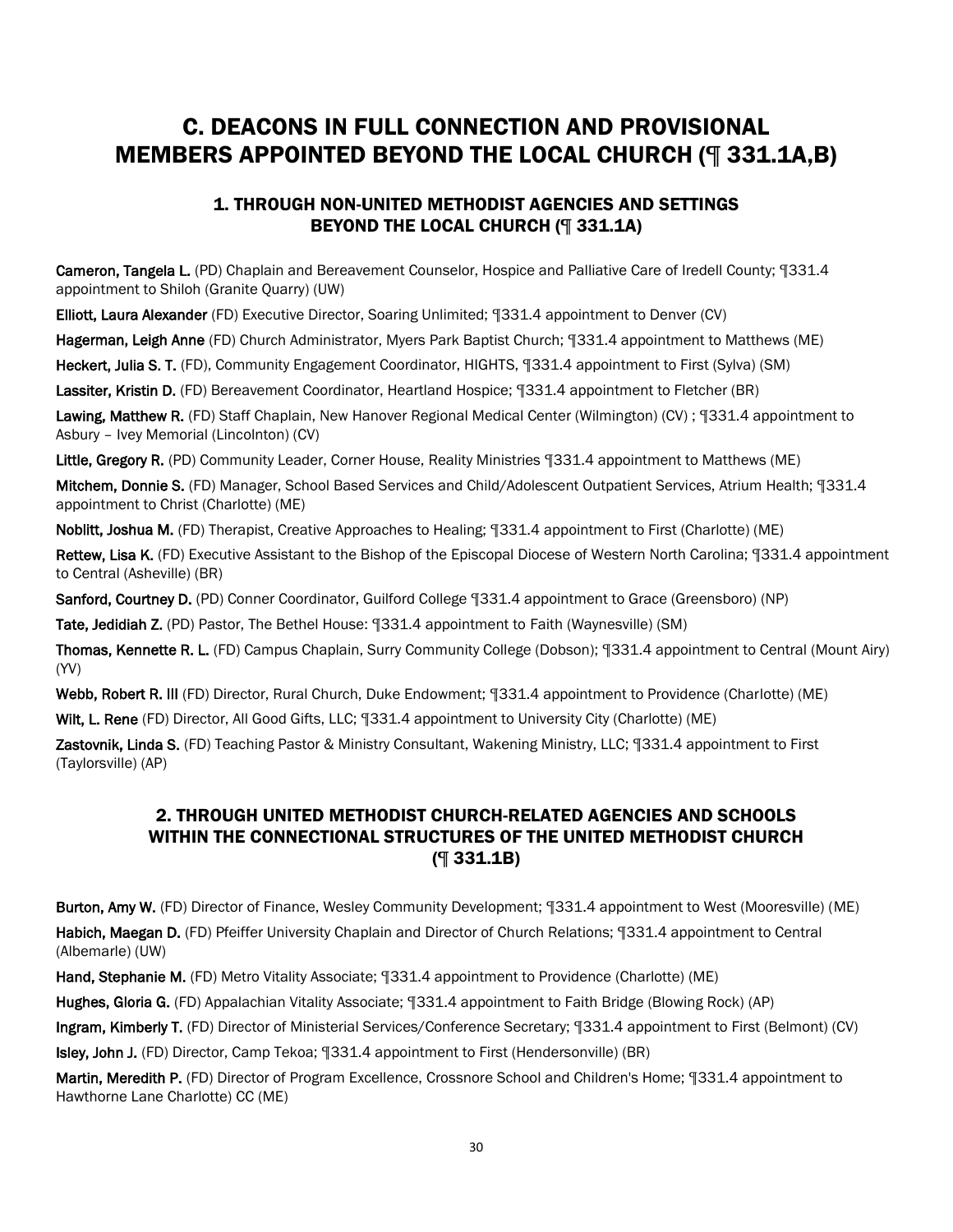McVay, Sallyanne I. (FD) Programming, Givens Estates; ¶331.4 appointment to Wellspring (Arden) (BR)

Miles, Emily L. (PD) Admissions Advisor, Candler School of Theology, Emory University; Centenary (Winston-Salem) CC (YV) Sherrill, Katherine E. (PD) Pastoral Psychotherapist, Sanctuary Counseling Group; ¶331.4 appointment to St. Francis (Charlotte) (ME)

Streder, L Shonnie (PD) Blue Ridge Vitality Associate; ¶331.4 appointment to Fletcher (BR)

# D. ELDERS, PROVISIONAL MEMBERS, ASSOCIATE MEMBERS, AND LOCAL PASTORS APPOINTED TO EXTENSION MINISTRIES (¶¶ 343-344, 316.1)

### 1. WITHIN THE CONNECTIONAL STRUCTURES OF UNITED METHODISM (¶ 344.1A, C)

Adams, Sharon L. (FE) Licensed Clinical Mental Health Clinician, Sanctuary Counseling Group; Mount Tabor (Greensboro) – Celia Phelps (NP) Allen, F. Annalee (FE) Associate Director of Ministerial Services; Greater Vision (Huntersville) CC (ME) Auten, Laura H. (FE) District Superintendent – Uwharrie (UW) Britton, Joshua O. (FE) Director, Mount Shepherd Retreat Center; First (Asheboro) CC (UW) Cheyney, Stephen R. (FE) Campus Minister, Charlotte; Hickory Grove (Charlotte) CC (ME) Chloe, Diron C. (FE) Director of Wesley Foundation at East Market; Metropolitan (Greensboro) CC (NP) Christy, David H. (FE) District Superintendent – Catawba Valley (CV) Coles, Amy L. (FE) Assistant to the Bishop; West (Mooresville) CC (ME) Coppley, Beverly B. (FE) District Superintendent – Northern Piedmont (NP) Corpening, Daniel M. (FE) Director of Field Education, Duke Divinity School; Assurance (Huntersville) CC (ME) Creasman, Sharad H. (PE) College Minister and Advisor to the President, Brevard College; First (Brevard) CC (BR) Davis, Judith B. (FE) World Methodist Council; New Beginnings (Jonesville) (AP) Davis, Preston A. (FE) Chaplain, High Point University; Wesley Memorial (High Point) CC (NP) Drum, Timothy C. II (FE) Chaplain, Spartanburg Methodist College; Spruce Pine CC (BR) Dye, Mary John (FE) Intentional Interim – Triplett (Mooresville); Triplett (Mooresville) CC (ME) Easter, Renee K. (FE) Yadkin Valley District Vitality Associate; TBD CC (YV) Edwards, Luke S. (FE) Associate Director of Church Development; First (Charlotte) CC (ME) Franks, Christopher A. (FE) Associate Professor of Religion, High Point University; First (High Point) CC (NP) Groome, James I. (FL) Intentional Interim – Mount Vernon (Trinity); Mount Vernon (Trinity) CC (NP) Hampton, Jennifer B. (FE) Director, Tekoa Foothills; Belwood (Kadesh, Knob Creek, St. Peter's) CC (CV) Hamrick, M. Laura (FE) Ministry Engagement Coordinator, Life Around the Table; Central (Monroe) CC (UW) Hand, Dawn M. (FE) District Superintendent (Central Maryland District, Baltimore-Washington Conference); St. Mark's (Charlotte) CC (ME) Hillman, Edgar L. (FE) Director of Ministries, Givens Estates; First (Rutherfordton) CC (BR) Henry, Theodore A. (FL) Chaplain, Lees-McRae College & Campus Minister at Common Ground; Banner Elk CC (AP) Hester, John D. (FE) Intentional Interim, Sedge Garden; Skyland (Asheville) CC (BR)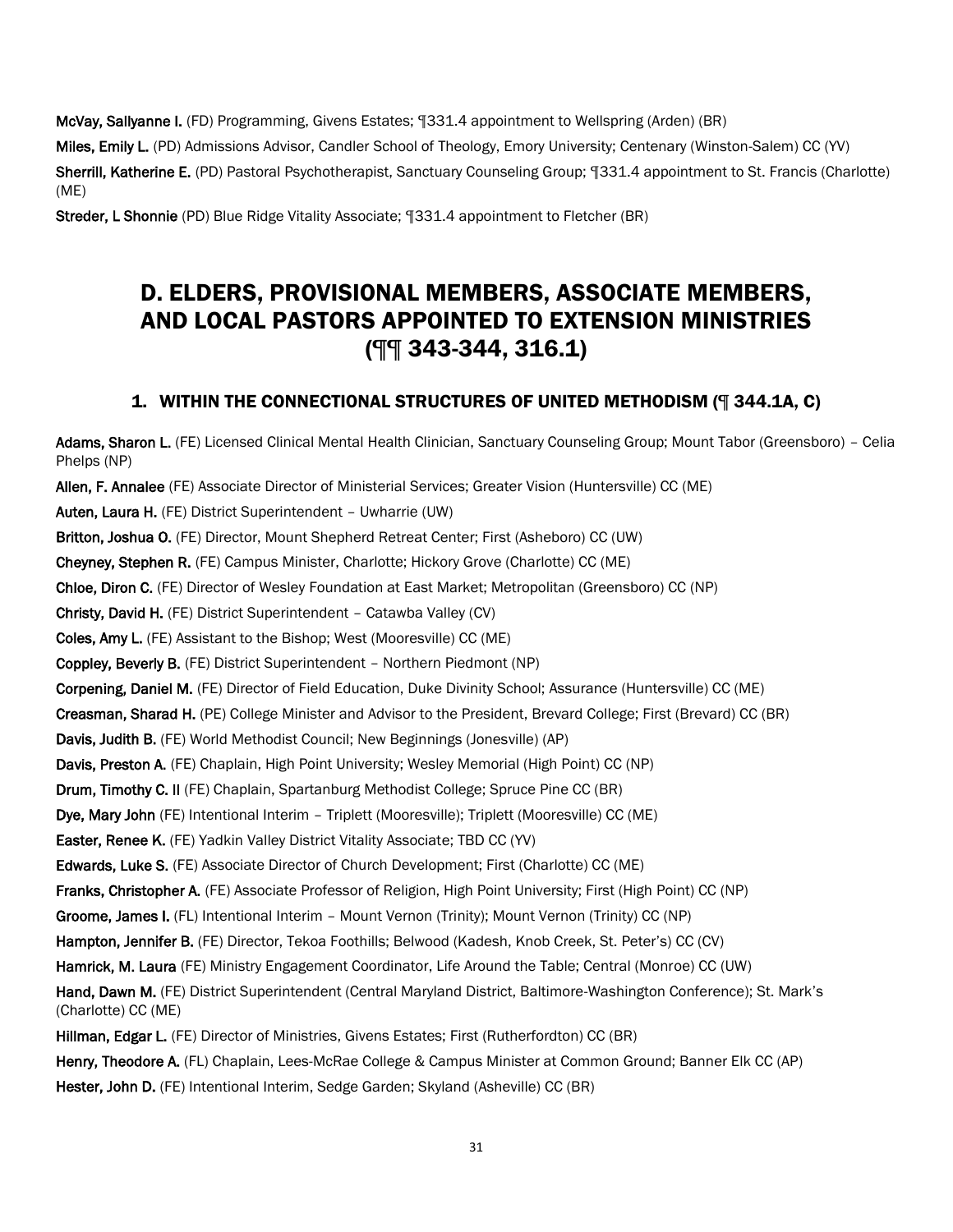Huffman, Lory Beth T. (FE) District Superintendent – Appalachian (AP) Hutchinson, Robert J. (FE) Director of Church Development; Assurance CC (ME) Johnson, Alycia R. (PL) Chaplain and Activities Assistant, Brooks-Howell Home; Barnardsville Charge CC (BR) Jones, Nicole H. (FE) Smoky Mountain District Vitality Associate; Morning Star (Canton) CC (SM) Kindred, Anthony M. (RL) Sports Chaplain, High Point University; Jamestown CC (NP) King, A. Maria (FE) Northern Piedmont Vitality Associate; Lee's Chapel – Carraway (Greensboro) CC (NP) King, R. Mark (FE) Conference Treasurer/Director of Administrative Services; Providence (Charlotte) CC (ME) Lee, H. Jae (FE) District Superintendent – Smoky Mountain (SM) Lineberger, Katie R. (FE) Uwharrie Vitality Associate; South (China Grove) CC (UW) Mares, Kristina K. (FE) Uwharrie District Missional Engagement Associate; Milford Hills (Salisbury) CC (UW) MacDonald, Gary B. (OE) Intentional Interim – Bethpage (Kannapolis), Bethpage (Kannapolis) CC (ME) McCumber, Jeffery S. (FE) Campus Minister, UNC Asheville; Asbury Memorial (Asheville) CC (BR) Moore, Samuel H. (FE) District Superintendent – Yadkin Valley (YV) Michael, R. Blake (FE) Professor, Ohio Wesleyan University; Trinity (Lexington) CC (UW) Pezet II, Daniel L. (FE) District Superintendent – Metro (ME) Pyatt, James L. (FE) WNC Conference Archivist; New London CC (UW) Ralls, W. Mark (FE) District Superintendent – Blue Ridge (BR) Rice, Ronald A. [Alan] Jr (FE) Executive Director RFD CDC; Crossfire CC (AP) Robinson, Ronald R. (FE) Chaplain/Professor, Wofford College; Myers Park (Charlotte) CC (ME) Smith, Juston R. (FE) Appalachian Wesley Foundation Campus Minister; Boone CC (AP) Snipes, David A. (FE) President/CEO, United Methodist Foundation; West CC (UW) Spencer, Kenneth B. (FE) Director of Rural Church Engagement, Duke Divinity School; Asbury (Lincolnton) CC (CV) Taylor, T. Kevin (FE) Associate Professor, Pfeiffer University; Bethany (Albemarle) CC (UW) Thie, R. Bradley (FE) Director, Thriving Rural Communities, Duke Divinity School; Friendship (Newton) CC (CV) Thomas, Andrew (A.J.) J. (FE) Director of Client Relations, United Methodist Foundation; Assurance CC (ME) White, William M. Jr. (FE) Director of Equity and Justice Ministries; Weddington CC (ME)

#### 2. TO EXTENSION MINISTRIES UNDER ENDORSEMENT BY THE GENERAL BOARD OF HIGHER EDUCATION AND MINISTRY (¶ 344.1B, C)

Bartley, Earlynne J. (FE) Chaplain, Atrium Health Lincolnton; Asbury (Lincolnton) CC (CV) Bruce, Bradley V. (FE) Chaplain, US Army Active Duty; Fairgrove (Reidsville) CC (NP) Collins, A. Shea (FE) Community Counseling Coordinator, Hospice of Cabarrus County; Midway (Kannapolis) CC (ME) Davis, Shelton D. (FE) Pastoral Psychotherapist, Serenity Counseling; First (Belmont) CC (CV) Dukes, Lee S. III (RE) Director and Pastoral Counselor, UMCPP; First (Lexington) CC (UW) Haywood-Baxter, Ann G. (FE) Chaplain, Boston Children's Hospital; Mount Tabor (Winston-Salem) CC (YV) Henson, Christopher D. (FE) Chaplain, Trellis Supportive Care; Green Street (CC) (YV) Hershberger, Greg A. (FE) Chaplain, Ascension St. Vincent's Southside (Jacksonville, FL); Robbinsville CC (SM) Hillman, Edgar L. III (FE) Director of Ministries, Givens Estates; First (Rutherfordton) CC (BR) Howard, David P. (FE) Chaplain, Kernersville Medical Center; Green Street (Winston-Salem) CC (YV)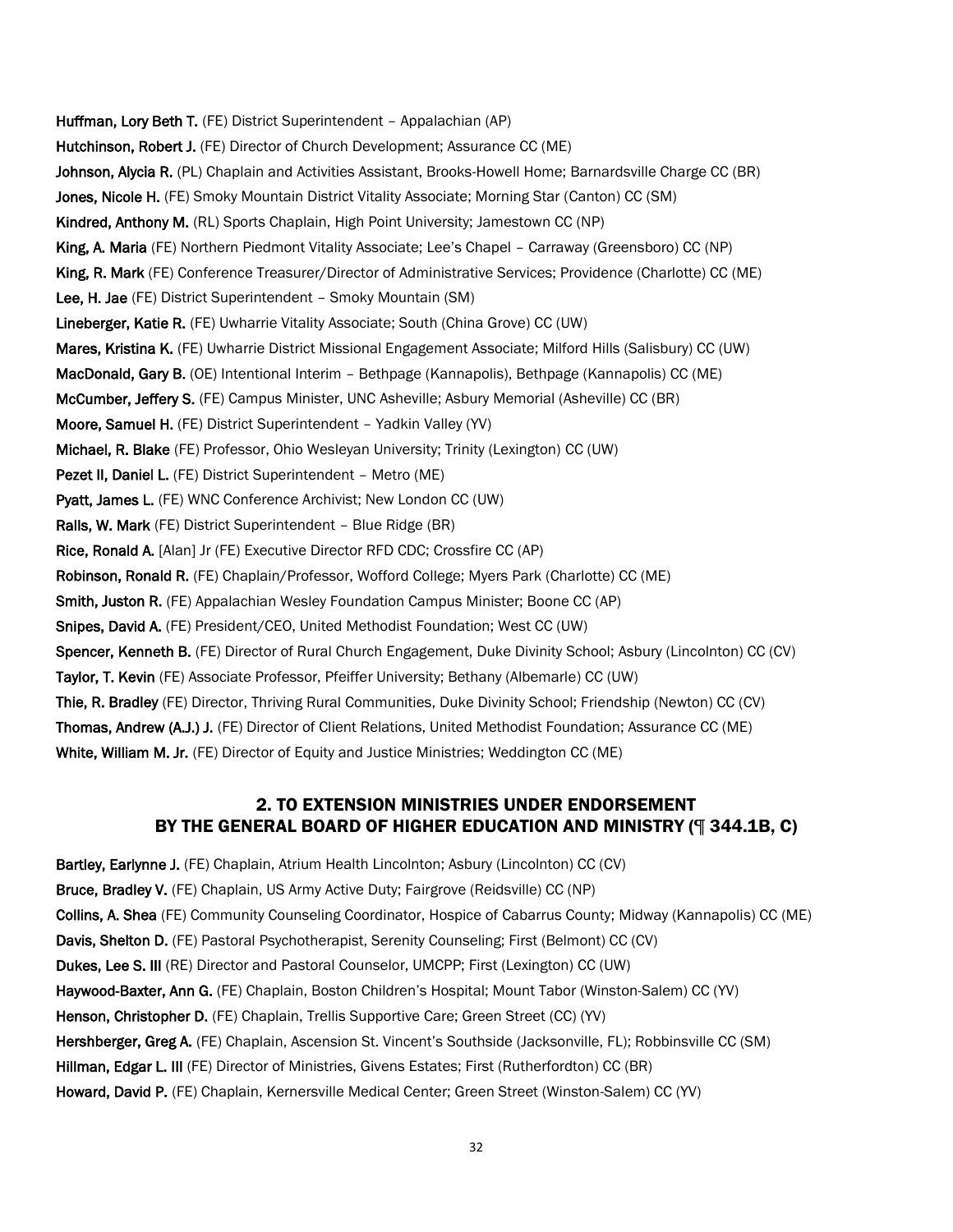Ingram, Barbara A. (FE) Bereavement Coordinator and Counselor, WellStar Health Care System; Lebanon (Denver) – St. Paul's (Catawba) CC (CV)

Ingram, F. Edward (FE) Pastoral Psychotherapist, Spirit Song Counseling Group; First (Belmont) CC (CV)

Kinken, Mary Perkins (FE) Pastoral Counselor, LLC; Davidson CC (ME)

Kling, Gary L. (RE) Director and Pastoral Counselor, Chrysalis Counseling and Consultation Center, Inc.; Grace (Greensboro) CC (NP)

Larson, Mark D. (FE) Certified Pastoral Counselor, Mark Larson Counseling & Consulting PPLC; Dilworth (Charlotte) CC (ME)

McElveen, Kathryn A. (FE) Executive Director, Center for Courage & Renewal; Haywood Street Congregation (Asheville) CC (BR)

McPhail, Crystal G. (FE) Reserve US Navy Chaplain, Region EURAFSWA; Tabernacle (Black Mountain) CC (BR)

Randolph, William B. (FE) Director of Pastoral Care and Chaplain, Longwood at Oakmont Presbyterian Senior Care, Verona, PA; Rockford Street (Mount Airy) CC (YV)

Swofford, Melanie L. (FE) Chaplain, Cape Fear Valley Health System; Centenary (Mount Ulla) CC (ME)

Vilagos, TeresaMarie T. (FE) Manager, Pastoral Care Carolinas Rehabilitation Charlotte; Central (Mooresville) CC (ME)

Watkins-Griffith, Stacey R. (FE) Pastoral Psychotherapist and Life Coach, Spirit Song Counseling Group; First (Rutherfordton) CC (BR)

Wilson, Bryan A. (FE) US Army Chaplain; Oak Forest – Hickory Stand CC (SM)

#### 3. TO OTHER VALID MINISTRIES (¶ 344.1D)

Allen, Brian C. (FE) Employee Assistance Program (EAP) Consultant, New Directions Behavioral Health (NDHB) and Pastoral Counselor/Therapist, Chrysalis Counseling & Consultation Center; Fair View (Mooresville) CC (ME)

Arnold, Cynthia L. (FE) Counselor, A Caring Alternative (ACA); Swannanoa - Tabernacle (Black Mountain) CC (BR)

Auman, Timothy L. (FE) Chaplain, Wake Forest University; Mount Tabor (Winston-Salem) CC (YV)

Ayuso, Eileen M. (FE) Executive Director of The Shalom Project; Green Street (Winston-Salem) CC (YV)

Bates, Kevin T. (FE) Way in the Wilderness; Black Mountain CC (BR)

Binger, Michael A. (FE) NC Regional Director, Society of St. Andrew; St. Mark's (Belmont) CC (CV)

Black, C. Clifton II (FE) Professor, Princeton Seminary; Memorial (Thomasville) CC (YV)

Bryant, Katherine B. (FE) Rostered Minister of Youth and Emerging Ministries, Augsburg Lutheran Church (Winston-Salem, NC); Ardmore (Winston-Salem) CC (YV)

Byassee, James D. [Jason] (FE) Butler Chair in Homiletics and Biblical Hermeneutics, Vancouver School of Theology; Boone CC (AP)

Byassee, Jaylynn W. (FE) Minister of North Lonsdale United Church, Vancouver; Boone CC (AP)

Campbell-Robinson, Heidi (FE) President, WaterRock Institute; Central (Asheville) CC (BR)

Carpenter, Kelly P. (FE) Executive Director, Threshold Retreat, Inc., Green Street (Winston-Salem) CC (YV)

Cheek, H. Lee Jr (FE) Dean of Social Sciences, East Georgia State College; Pinnacle – Mount Zion (Pinnacle) CC (YV)

Darr, Brian M. (FE) Social Worker/Chaplain, Carolinas Healthcare System; Mount Zion (Cornelius) CC (ME)

Davis, Lisa H. (PL) PRN Chaplain, Novant Presbyterian; Maple Springs CC (YV)

Dobson, Melanie L. (FE) Professor of Methodist Studies, Lutheran Theological Southern Seminary (Columbia, SC); Myers Park (ME)

Dodson, Marcus L. (FL) Chaplain, Transylvania Regional Hospital; Lake Toxaway CC (BR)

Elmore, Anne M. (FE) Spiritual Support Counselor, Samaritan Healthcare and Hospice; Pleasant Grove (Thomasville) (YV)

Farrington, D. Bradford (FE) Coach and Consultant, New Waters Group; Boone CC (AP)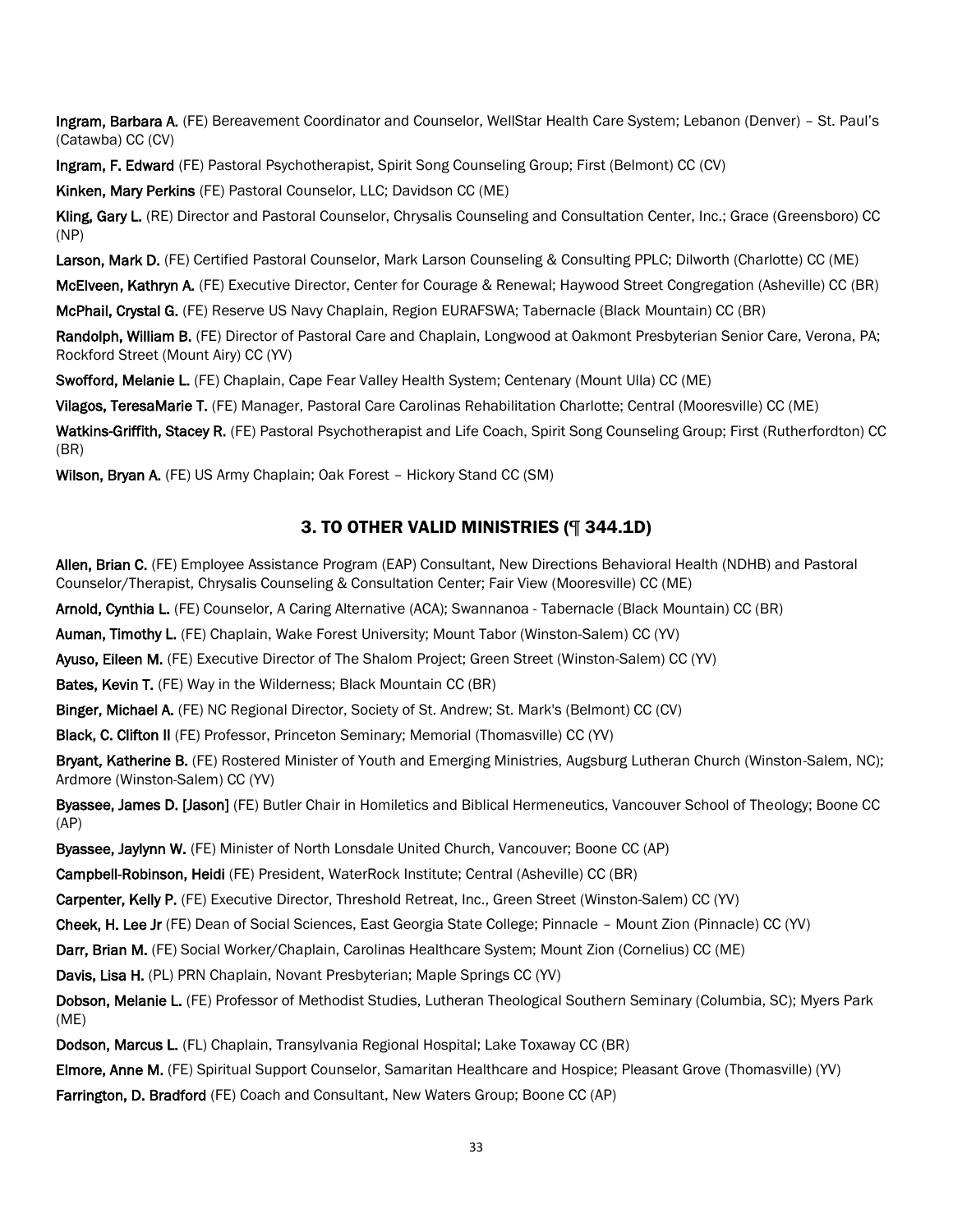Faughn, Elizabeth H. (FE) Spiritual Director, Shekinah Farm Retreat Center; Matthews CC (ME)

Freeze, Amy F. (FE) Development Coordinator, Fifth Street Ministries, Statesville; West (Mooresville) CC (ME)

Fuentes, Clarissa N. (FE) Grants and Fundraising Manager, Association for the Advancement of Mexican Americans (AAMA) (Houston, TX); St. Paul's (Asheville) (BR)

Jarrett, William R. (FE) Instructor, NC A&T and Randolph Community College; Bethlehem (Advance) CC (YV)

Johnson, James S. (FE) Executive Director, High Peak Camp, The Salvation Army; West Market Street (Greensboro) CC (NP)

Jones, Judah L. (FE) Clinical Counselor and Dir of SACOT-SAIL with Person-Centered Partnerships; Grace - Memorial CC (ME)

Kilbourne, Heather S. (FE) Program Manager, Faith in Rural Communities Project, NC Rural Center; First Marion CC (BR)

Kim, Heeyoung (RE) Siloam Korean Methodist Church (Seoul Conf); Covenant (High Point) CC (NP)

Kocher, Craig T. (FE) University Chaplain and Jessie Ball DuPont Chair of the Chaplaincy, University of Richmond; Oak Ridge CC (NP)

Lepley, Lynne M. (RE) Hospice Chaplain, Iredell County; Mount Bethel (Harmony)-Fairmount (Statesville) CC (AP)

Lewis, M. Renee (FE) Executive Director, Repay, Inc.; Christ (Drexel) CC (CV)

Lowder, N. Keith (FE) Twelve Mile Creek Community Church; Covenant (Gastonia) CC (CV)

Lowdermilk, Robert E. III (FE) Vice-President, Rockingham Community College; Christ (Greensboro) CC (NP)

Martin, James T. (FE) Jim Martin Church Consulting and Support; Central (Mt. Airy) CC (YV)

Marsh, James P. Jr (FE) Therapist, Rathbone and Assoc; ROP Pastor, AMYLA; Wesley Memorial (High Point) CC (NP)

Matlick, Christen H. (FE) Chaplain, Biltmore Company; Central (Asheville) CC (BR)

McAlhany, Caitlin M. (PE) Faith Based Community Program Director, Will's Place Recovery Resource Center, Albemarle; Randall (Norwood) (UW)

McElveen, A. Rimes Jr (FE) Director, Mere Christianity Forum; Haywood Street Congregation (Asheville) CC (BR) Miller, Kevin C. (FE) Way in the Wilderness; Black Mountain CC (BR)

Moore, Timothy S. (FE) Director of Donor Development, Union Presbyterian Seminary, Charlotte; St. Luke's (Hickory) CC (CV) Nations, J. Robert Jr (FE) Wake Forest: Department of Counseling; St. Mark (Winston-Salem) – Germanton (Walnut Cove) CC (YV) Overcash, Peter A. (FL) Chaplain, Hospice and Palliative Care of Charlotte Region; Asbury (Huntersville) CC (ME)

Pendleton, C. Jay (FE) Associate Provost and Dean for Academic Services, University of Tampa; Centenary (Winston-Salem) CC (YV)

Pierce, Russell C. (FE) Executive Director, Housing for New Hope; Wesley Memorial (High Point) CC (NP)

Poole, Phillip T. (FE) Director, Carolina Grief Care; Jamestown CC (NP)

Randall, Rachel R. (FE) Spiritual Care Coordinator, ProMedica Senior Care; Centenary (Greensboro) CC (NP)

Rio, Amy J. (FE) Chaplain, Salem Academy and College; Green Street (Winston-Salem) CC (YV)

Shoaf, Timothy F. (FE) Minister of Music, Pfafftown Christian Church; Farmington-Wesley Chapel CC (YV)

Smith, Bruce W. (FE) Associate Professor, University of New Mexico; Dilworth (Charlotte) CC (ME)

Smith, Jill S. (FE) Flourishing Souls, Director; Christ (Salisbury) CC (UW)

Solano, Michael J. (FE) Financial Analyst; Smyrna (Monroe) – Wingate (Wingate) CC (UW)

Southern, Andrew A. (FE) Chaplain, Mountain Valley Hospice and Palliative Care; Cherry Street (Kernersville) CC (YV)

Stanton, Allen T. FE) Director, Turner Center at University of Tennessee-Southern; Centenary (Winston-Salem) CC (YV)

Symanski, Robert D. (FE) Director of Spiritual Life and Chaplain, Piedmont Crossing; Memorial – Unity (Thomasville) CC (YV)

Thomas, Ashley P. (FE) Passion In Partnership, Coach/School of the Spirit, Missioner; Assurance (Huntersville) CC (ME) Thompson, Ellen E. (FL) Chaplain, Moses Cone Health; Christ (Charlotte) CC (ME)